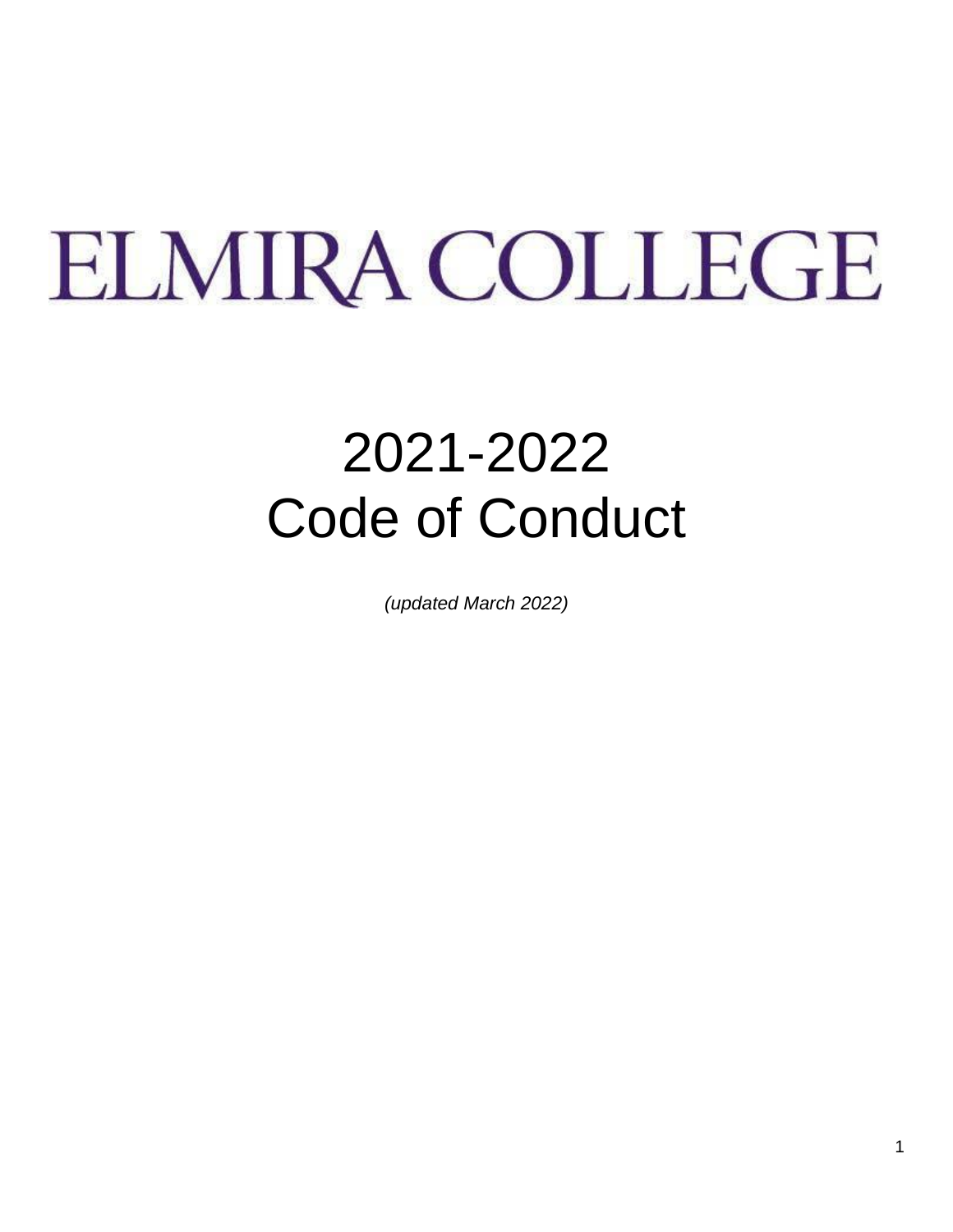## **Expectations for Students**

Students are expected to abide by applicable laws and College policies and to conduct themselves in accordance with the guiding principles outlined herein, at all times. Explicit in these expectations is that students are responsible for making their own decisions and will accept the consequences of those decisions.

## **Expectations for the College**

The College, in general, will:

- View the student's first year as a transitional year.
- Intervene with appropriate measures when any student's health, safety and/or academic success are determined to be at risk.
- Provide timely support and intervention for students.
- Offer activities designed to support a safe and healthy campus culture.

## **Authority**

Authority over student conduct is vested in the Office of Campus Life, specifically the Chief Conduct Officer, who may take immediate action at their discretion for any violation of the College's Code of Conduct. Action taken by the Office of Campus Life is final and closes the matter. The Chief Conduct Officer may delegate and exercise this authority consistent with the College's Code of Conduct. The Chief Conduct Officer has the authority to take appropriate, interim actions to protect the safety and well-being of the Elmira College community.

The Office of Campus Life reserves the right to amend the College's Code of Conduct, as deemed necessary, in which case the Chief Conduct Officer will notify the Elmira College community.

## **Jurisdiction**

The College defines students as both graduate and undergraduate students, including clubs, organizations, and affiliated entities. Students must abide by the Code of Conduct from the time they are accepted to the College through their last date of attendance, and always while living in College-owned housing. A student who violates College policies or fails to uphold accepted standards is subject to conduct action. The student Code of Conduct applies to all properties owned, leased, or used by the College. Students are expected to abide by local, state, and federal laws. The institution will not provide sanctuary for those who violate such laws, and the College reserves the right to refer a student through the conduct process when a student has been charged with criminal violations. The College reserves the right to take conduct action for incidents that occur off campus that violate the College Code of Conduct and/or potentially could jeopardize the College's image, and/or the health and safety of the College's community. The College reserves the right to confiscate and dispose of any items which are deemed to violate the College's Code of Conduct. The College reserves the right to search a student's living space if deemed necessary.

## **Standard of Proof**

All student conduct cases will be decided on the burden of proof standard of a "preponderance of the evidence" -which means the determination will be made on the basis of whether it is "more likely than not" that a student violated the Code of Conduct. This is often equated as "50.01%" or "50 + a feather". The preponderance of evidence standard is also utilized to adjudicate incidents or situations that occur off-campus that fall under the jurisdiction outlined herein.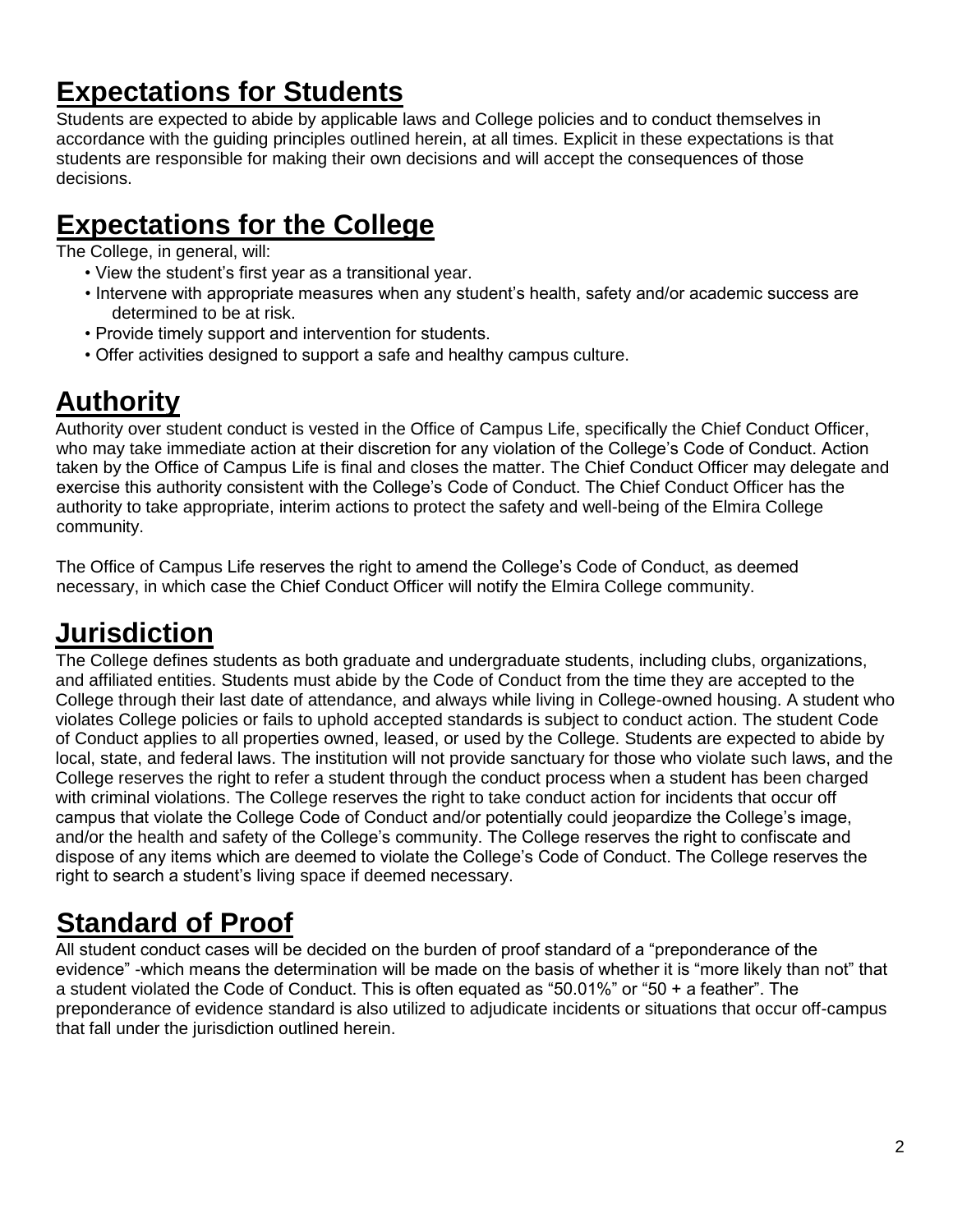## **College Policies and Procedures**

#### **Good Samaritan Policy**

If Residence Life or Campus Safety staff members are contacted to provide emergency care to an intoxicated or impaired individual, the individual who sought assistance for another student may receive no sanction if during the process of seeking help they intentionally or unintentionally revealed the fact that they were also in violation of the alcohol and/or drug policy.

#### **Missing Student Policy**

It is the policy of Elmira College to investigate any report of a missing student who is enrolled and attending classes. This policy, with its accompanying procedures, establishes a framework for cooperation among members of the College community aimed at locating and assisting students who are reported missing.

A student will be deemed missing when reported absent from the College (including trips and athletic events) without any known reason. All reports of missing students must be directed to Elmira College's Office of Campus Safety at 607-735-1777. Campus Safety, in collaboration with various Campus Life departments, will lead in investigating each report and decide whether the student is missing in accordance with this policy.

All students have the option to identify a confidential contact person or persons who will be notified within 24 hours in the event that a determination is made by the College that the student is missing. This contact information may be added through an online form found on MyEC. Only those authorized by the Vice President of Campus Life and Dean of Students, and law enforcement officers in furtherance of a missing person investigation may have access to this information.

If a missing student is under 18 years of age, and not an emancipated individual, the institution will notify a custodial parent or guardian of the missing student no later than 24 hours after the determination that the student is missing.

Elmira College will contact local police and other law enforcement agencies no later than 24 hours after the institution receives a report that any student is missing.

Given the various housing options at Elmira College, there is no formal procedure or prescribed timelines for monitoring whether students are present in their assigned student housing. Student welfare and safety is paramount to Elmira College; however, the institution recognizes and makes known its limitations in obtaining accurate and timely information on the whereabouts of students.

The Office of Campus Life shall have the responsibility to make the provisions of this policy and the procedures set forth below available to students.

#### **Procedures:**

Any report of a missing student, from whatever source, must immediately be directed to the Office of Campus Safety.

#### **When a student is reported missing the Office of Campus Safety will:**

- 1) Initiate an investigation to determine the validity of the missing person report;
- 2) Inform the Office of Campus Life;
- 3) Make a determination as to the status of the missing student;
- 4) Notify local police or other appropriate law enforcement agencies within 24 hours after the institution receives a report that the student is missing;
- 5) If the student is missing from a trip sponsored by the institution, the Office of Campus Safety, in collaboration with the staff member on the trip, will contact local law enforcement.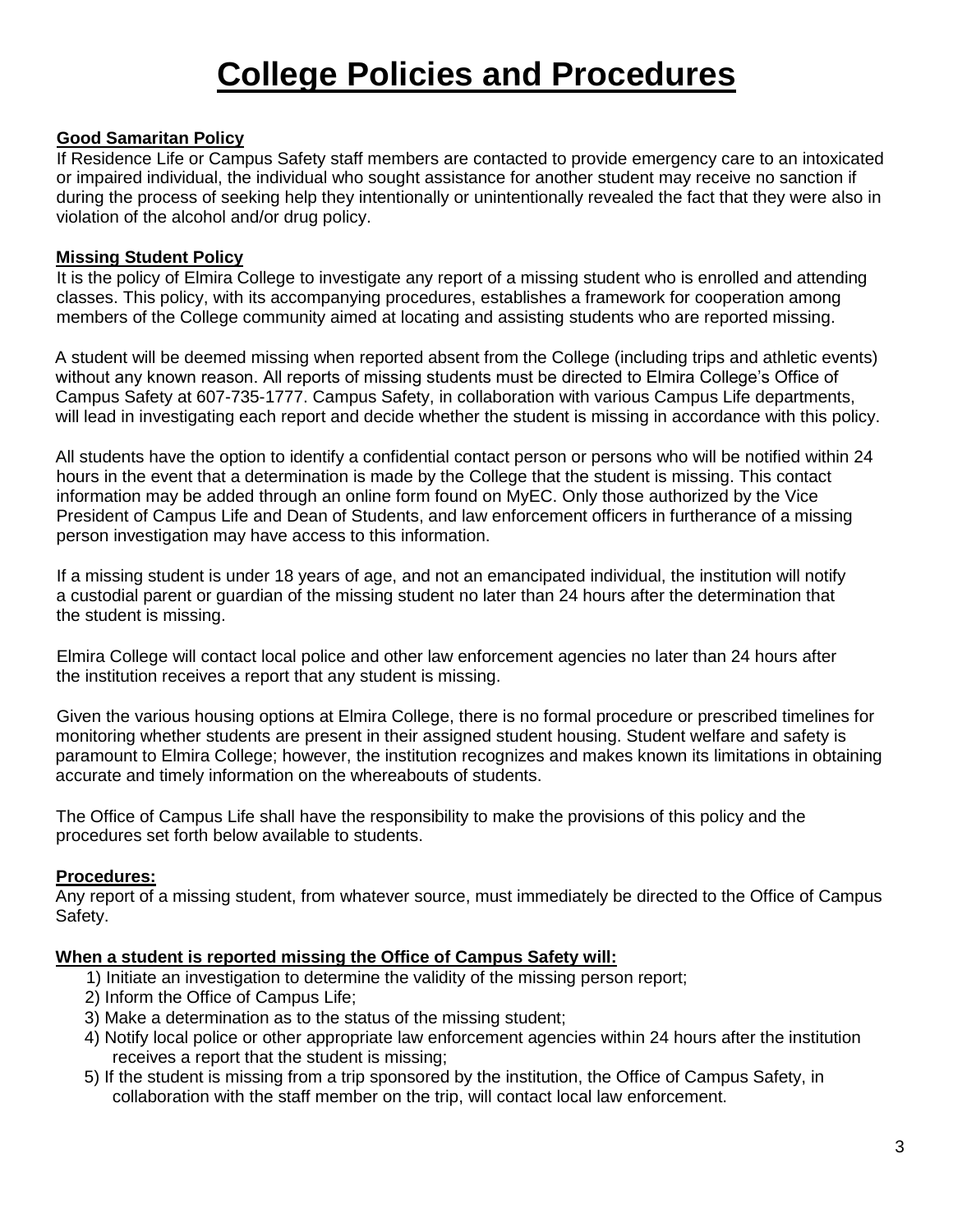#### **Upon determining the student is missing the Office of Campus Life will:**

- 1) Notify the person(s) identified by the missing student as the confidential contact within 24 hours of making the determination that the student is missing; If the missing student is under the age of 18, and not an emancipated individual, notify the student's custodial parent or guardian as contained in the institutions records within 24 hours of the determination that the student is missing;
- 2) Inform Senior Officers as needed; and
- 3) Initiate whatever other action is deemed appropriate under the circumstances to be in the best interest of the missing student.

The Office of Campus Life shall initiate whatever action is deemed appropriate under the circumstances to be in the best interest of the missing student.

#### **Student Contact Information:**

In addition to having the option to identify a "confidential contact person" as provided in this policy, all students are asked to submit emergency contact information and update it yearly. The Office of Residence Life will verify and collect emergency contact information from residential students during fall move in.

#### **Student Notification of This Policy:**

- Included on the Campus Life and Campus Safety webpages and on the student tab in MyEC Portal.
- Discussed during mandatory community gatherings at the beginning of each semester.
- Included in the Annual Campus Security and Fire Safety Report.

#### **Residential Age Policy**

The College now defines the residential student age range as ages 17-23.

#### **Bicycles Policy**

Bicycles may be brought to campus and must be stored overnight in the Meier Hall archway bicycle storage room, but may be kept at a bicycle rack during the day. Please contact the Office of Campus Safety to register your bicycle and have access to the bicycle storage room added to your Student ID Card. Elmira College does not assume responsibility for lost or damaged items stored in these areas. Bicycles should not be chained to fences, light posts, or other public property or placed in public areas of College buildings. If bicycles are found in these improper locations, they will be removed.

#### **Parking Permits / Registration Policy**

All students and staff are required to register any vehicle which they have at the College. Vehicles must be registered within 24 hours after they are first brought to campus. Applications for vehicle registration may be obtained at the Campus Safety Office located at 710 Park Place, Elmira, NY 14901 beginning on the first of August. All full-time students are required to park in College-provided parking lots.

The following requisites for registration must be met for a motor vehicle to be registered:

- 1) The applicant and the vehicle must meet all requirements prescribed by the N.Y.S. Vehicle and Traffic Law for legal operation.
- 2) The motor vehicle to be registered must be operated by the applicant and owned either by the applicant or a family member.

All parking on campus (except visitor areas) is by permit only. A parking permit (sticker) does not guarantee the holder a reserved space, only an opportunity to park within a specified area. Within each permit eligibility category, permits are issued on a first-come, first-served basis, and the College reserves the right to limit issuance so as to prevent exceeding the number of available spaces.

All vehicles except those with purple stickers (faculty and staff), must register annually with the College during the first week of Academic classes each Fall, or within one week of starting at the College. Parking stickers are valid only for the areas for which they have been specifically designated. They must be affixed (as designed) to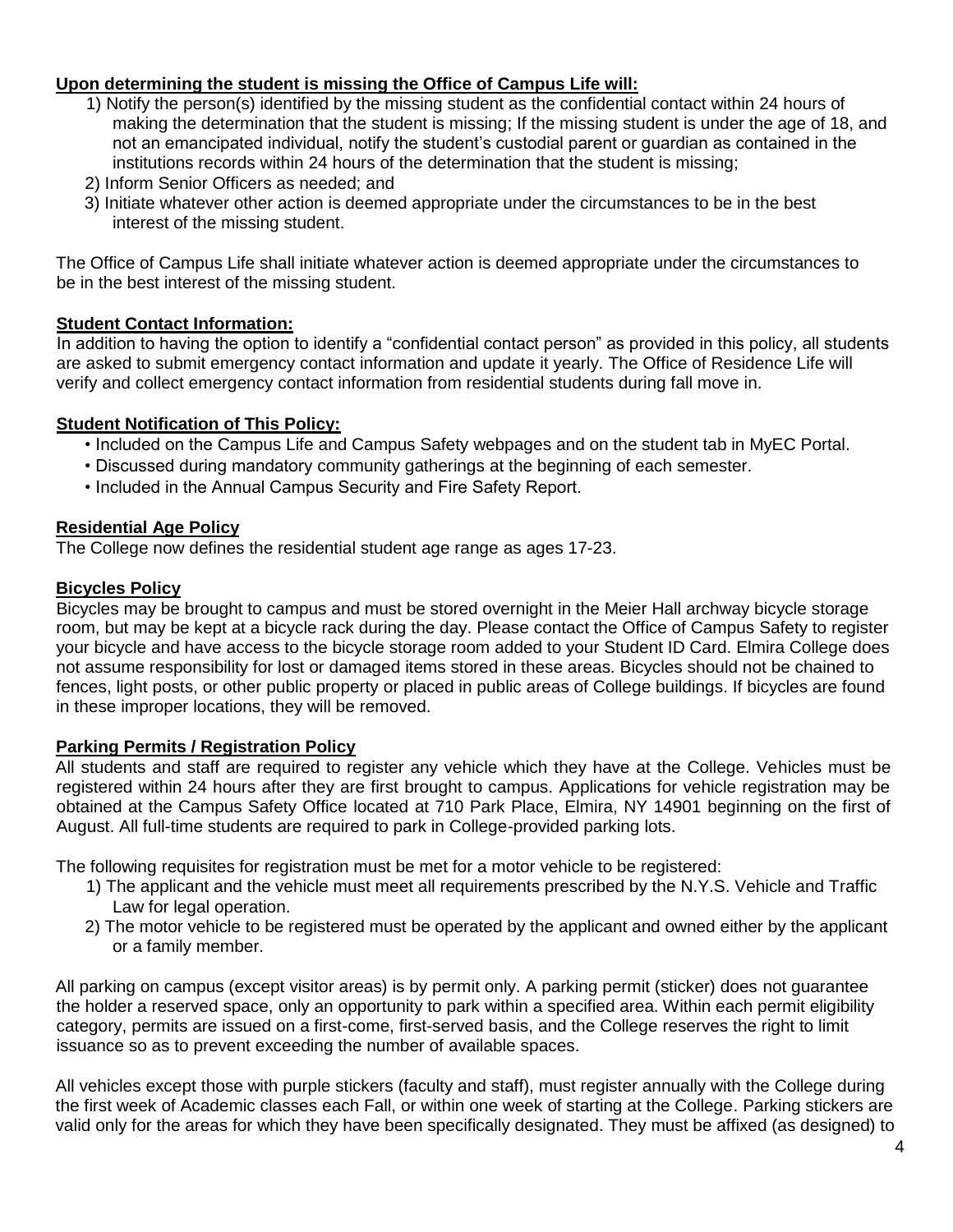a window on the driver's side of the vehicle as far back as possible without being placed on the rear window/windshield of the vehicle. Parking stickers are not transferable. Lost or stolen stickers must be reported and replaced within 24 hours. The parking stickers issued by the College are the property of Elmira College. Any changes, tampering with, or misuses of the stickers may result in the withdrawal of the stickers. Gold (Student) Parking Stickers - permits valid in gold or any current decal lots only are issued to all students.

#### **Parking Regulations**

Parking in the following places is prohibited at all times:

- 1) On the sidewalk or a crosswalk.
- 2) On the grass or lawn.
- 3) In front of a driveway, doorway, or steps.
- 4) In front or rear of Twin Towers.
- 5) In all service driveways, loading zones, and access roads.
- 6) Only people with a valid issued handicapped placard or state issued handicapped plate may park in handicapped spaces.

Also, no person shall park a vehicle on the grounds of the College in such a manner as to interfere with the use of a fire hydrant, fire lane, or other emergency zone; create any other hazard; or unreasonably interfere with the free and proper use of roadways.

Only authorized College vehicles and emergency vehicles (patrol cars, ambulances, fire trucks) are authorized to drive on the inner campus roadways and walks. Insurance and safety regulations forbid parking of automobiles, motor scooters, and motor bikes inside or under cover of any building or extension of such a building.

The fines may be imposed upon any person subject to these rules and regulations for any violations listed on the parking ticket. The registering of a vehicle at the College is held to constitute an agreement on the part of the registrant to abide by the College rules and regulations with regard to traffic and parking. All fines are to be paid at the Business Office located in McGraw Hall. Tickets not paid within ten days of issuance will be charged a \$10 late fee.

#### **Parking Violation Appeals**

The imposition of fines and penalties set forth above may be initially appealed to the Director of Campus Safety. Such appeals must be made in writing within three days of the violation by the registrant on an appeal form available at the Campus Safety Office. Appeals of the Director's decision are made through the Vice President Campus Life and Dean of Students.

#### **City of Elmira Odd-Even Parking Ordinance**

The Elmira Police Department enforces an odd-even parking ordinance on city streets. Under this ordinance the following parking restrictions apply for the entire year:

•Between 2 a.m. and 7 a.m. on days with even numbers according to the calendar, vehicles may be parked only on the even (house numbers) side of the street.

Between 2 a.m. and 7 a.m. on days with odd numbers according to the calendar, vehicles may be parked only on the odd (house numbers) side of the street.

Note: this does not apply where parking is otherwise restricted by signs and where parking is restricted or prohibited on one side of the street for a full city block. Questions may be directed to the Campus Safety or Elmira Police Department Traffic Bureau, 607-737-5640.

**Reserved Handicapped Parking** - Elmira College will only honor disability parking permits issued by the Department of Motor Vehicles or by Town Clerks.

**Temporary Permits** - permits valid in designated lots stated on the permit are issued to short-time staff and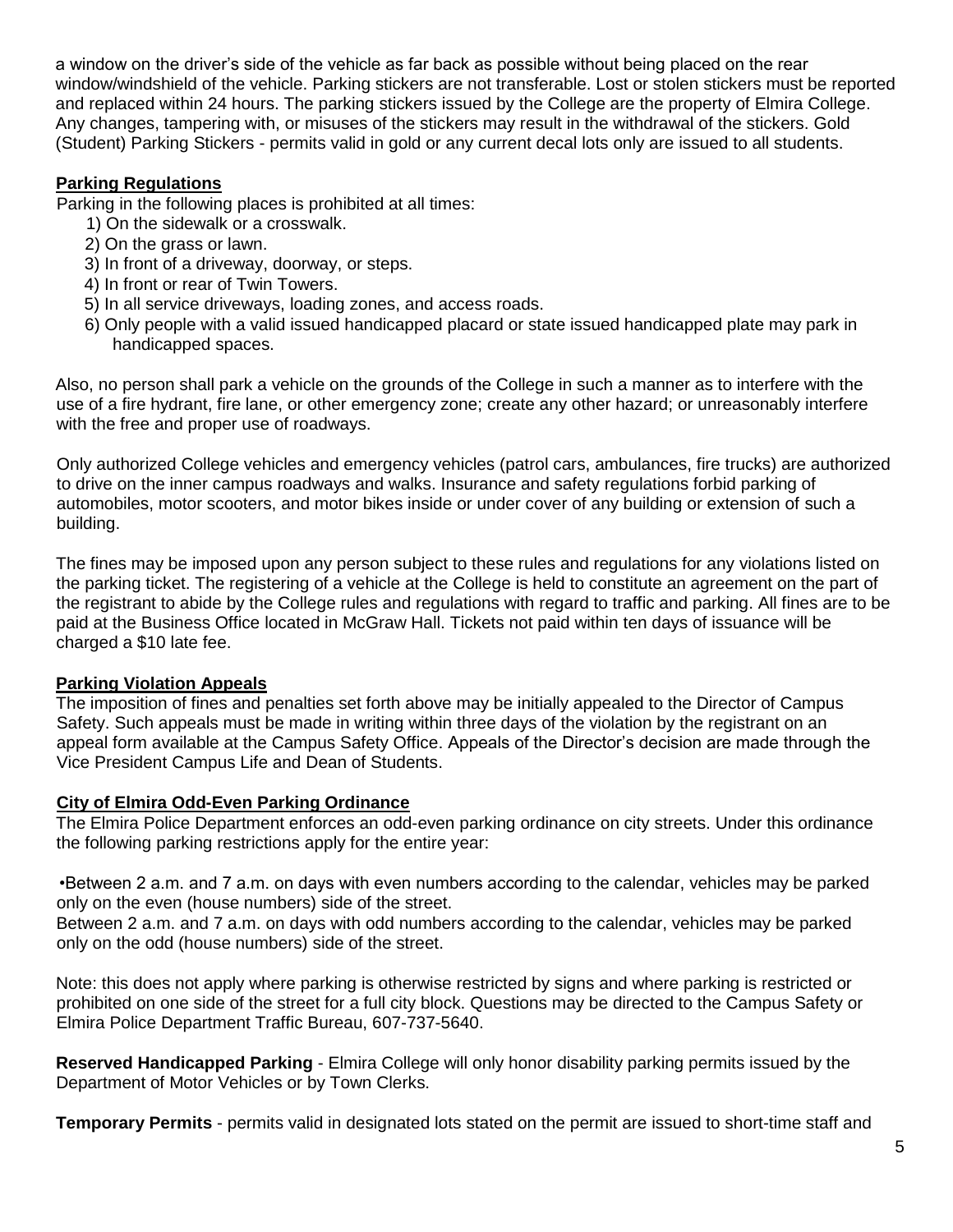departments needing temporary parking in restricted areas.

**Visitor Spaces –** Parking spaces reserved for visitors are reserved 24 hours a day. Vehicles with current parking stickers are prohibited from parking in spaces reserved for visitors at all times.

#### **Elmira College Policy Statement on Alcohol**

Elmira College is committed to the education of students when it comes to the legal, responsible, and safe use of alcohol. The College seeks to maintain an academic environment that respects individual freedom and promotes the health, safety, and welfare of all members of its community. The College has established policies governing the consumption, possession, and sale of alcoholic beverages on its property, and which follow the laws of the State of New York. The College sponsors programs that promote awareness of the physical, psychological, social, and behavioral effects of alcohol consumption. The College also assists its members in finding alternatives to the use of alcoholic beverages for promoting social interaction and it provides services and resources for college students who are experiencing alcohol-related difficulties. Elmira College's alcohol policy and programs are intended to encourage its students to make responsible decisions about the use of alcoholic beverages, and to promote healthy, legal, and safe patterns of social interaction. The consumption of alcohol has potential for abuse, and the College community will not tolerate inappropriate use of alcoholic beverages, regardless of the age of the student.

Our main obligation is to preserve an atmosphere conducive to study and personal growth. Each student has the right to quiet conditions in a residential living area, weekends included. Students are to behave in a manner which does not disrupt the residence hall or infringe upon the rights of others to study or sleep, bring discredit upon themselves or the College, vandalize college property, or interfere with the rights, freedoms, and safety of others.

Elmira College is committed to educating students on risk-reduction strategies related to alcohol and another drug usage. Elmira College staff will provide opportunities for students to develop a responsible approach to social challenges related to alcohol and other drugs. Additionally, the implementation of this policy will include campus-wide education on the symptoms of alcohol abuse, drug use, and overdoses (etc.). If students are experiencing alcohol-related difficulties, Elmira College staff will assist students on campus and/or connect them with the appropriate external resources as needed:

#### **On-Campus:**

1) Clarke Health Center: (607) 735-1750 or extension 1750

#### **Off-Campus:**

- 1) Alcoholics Anonymous: (607) 737-6733 or www.aa.org
- 2) Alcohol Treatment Center (24-hour hotline): (877) 478-5777
- 3) Arnot Health St. Joseph's Hospital: "New Dawn" (607) 737-7802 (inpatient)
- 4) Trinity of Chemung County: (607) 737-5215 for treatment; (607) 737-5218 for prevention [www.trinityofchemungcounty.org](http://www.trinityofchemungcounty.org/)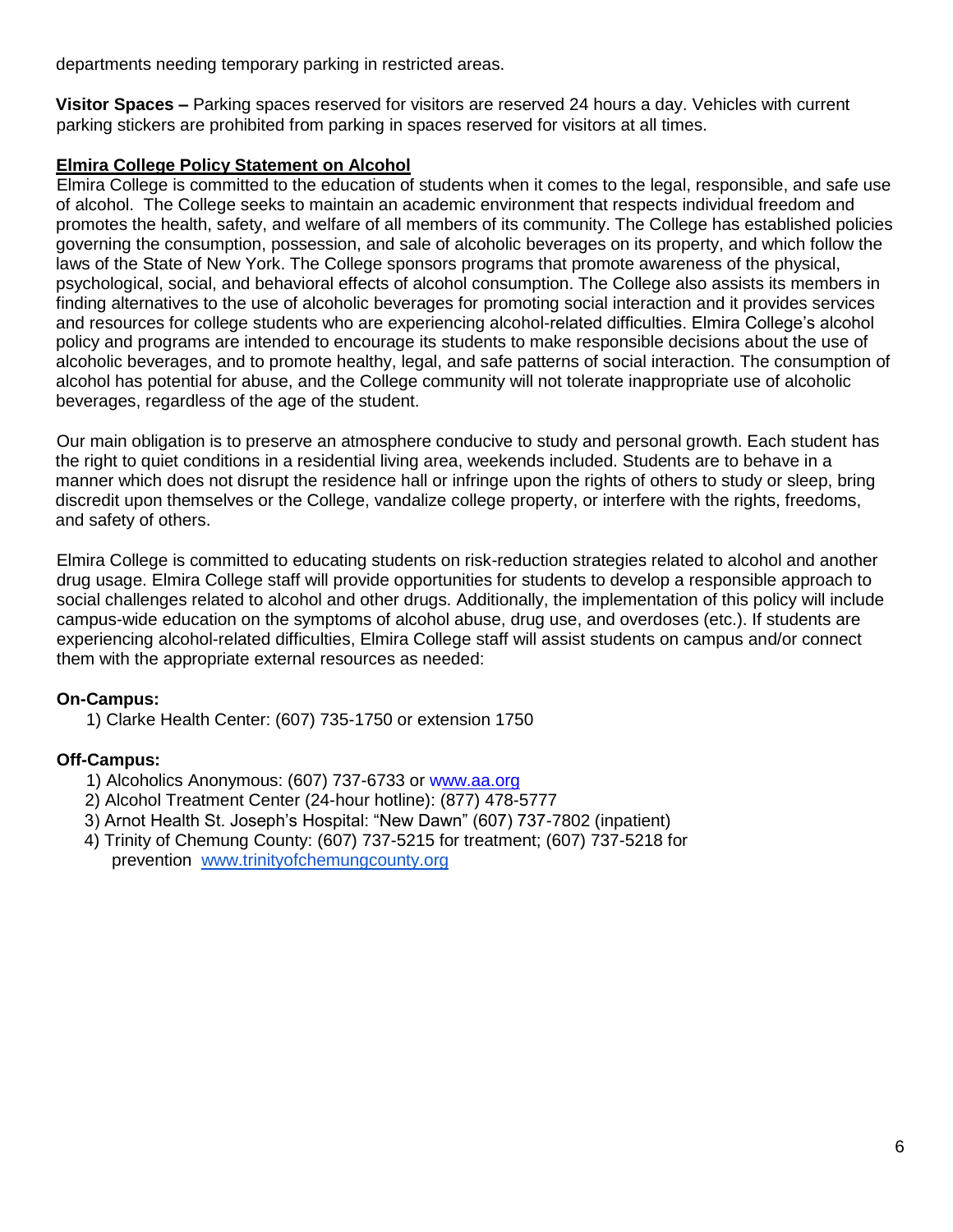## **Policies and Prohibited Conduct**

#### **Alcohol Policy**

- 1) Possession or consumption of alcohol by a person under the age of 21 is prohibited. Students 21 years of age or older may possess alcohol for their personal use in their own residence hall room/living space.
- 2) Students 21 years of age or older are not permitted to consume alcohol in the presence of someone under the age of 21.
- 3) Persons under 21 years of age are not permitted to be in the presence of alcoholic beverages, or beverage containers.
- 4) No open alcoholic container will be allowed on College premises except in residence hall rooms, suites, or apartments assigned to students who are at least 21 years old and do not reside with a student under the age of 21.
- 5) Alcohol may not be consumed in any public area. (e.g., the Fountain, fields/quads, building lobbies, hallways, or lounges, etc.)
- 6) Engaging in acts of public drunkenness, vandalism, disorderly conduct, harassment, or infringement of the rights or privacy of others.

#### **The following are prohibited:**

- 1) Activities or paraphernalia that encourage the rapid or mass consumption of alcohol, including large quantity beverage dispensers.
- 2) Overconsumption of alcohol.
- 3) Consumption of alcohol that requires medical evaluation or transportation to a medical facility.
- 4) Providing alcohol to an individual(s) under the age of 21.
- 5) Under the influence of alcohol.
- 6) Kegs, Mini-Kegs, or other large-quantity beverage dispensers intended for serving or storing alcohol.

#### **Arson**

The willful, intentional setting of a fire to a structure, property, or vehicle.

#### **Bullying**

Bullying, which may be present in both cyber and physical spaces, is the infliction of physical, verbal, or psychological distress by teasing, threat, intimidation, stalking, physical violence, harassment, or destruction of property.

#### **Conduct that Threatens Health or Safety**

Conduct that threatens the health or safety of any person including, but not limited to:

- 1) Physical assault.
- 2) Threats that cause a reasonable person to be in fear for one's own safety or the safety of their family, friends, or property.
- 3) Incidents involving the use or display of an object or weapon likely to cause great bodily harm.
- 4) Intoxication or impairment through the use of alcohol or controlled substances to the point one is unable to exercise care for one's own safety.
- 5) Other conduct that threatens the health or safety of any person.

#### **Disorderly Conduct**

- 1) Any conduct which impacts or disrupts or endangers the normal function of the College.
- 2) Encouraging others to behave in a way that impacts, endangers, or disrupts the normal function of the College.

#### **Endangerment**

Any action that endangers the health, safety, or well-being of oneself, another person or group including: physical assault, unwanted touching of a non-sexual nature or actions that interfere with a student's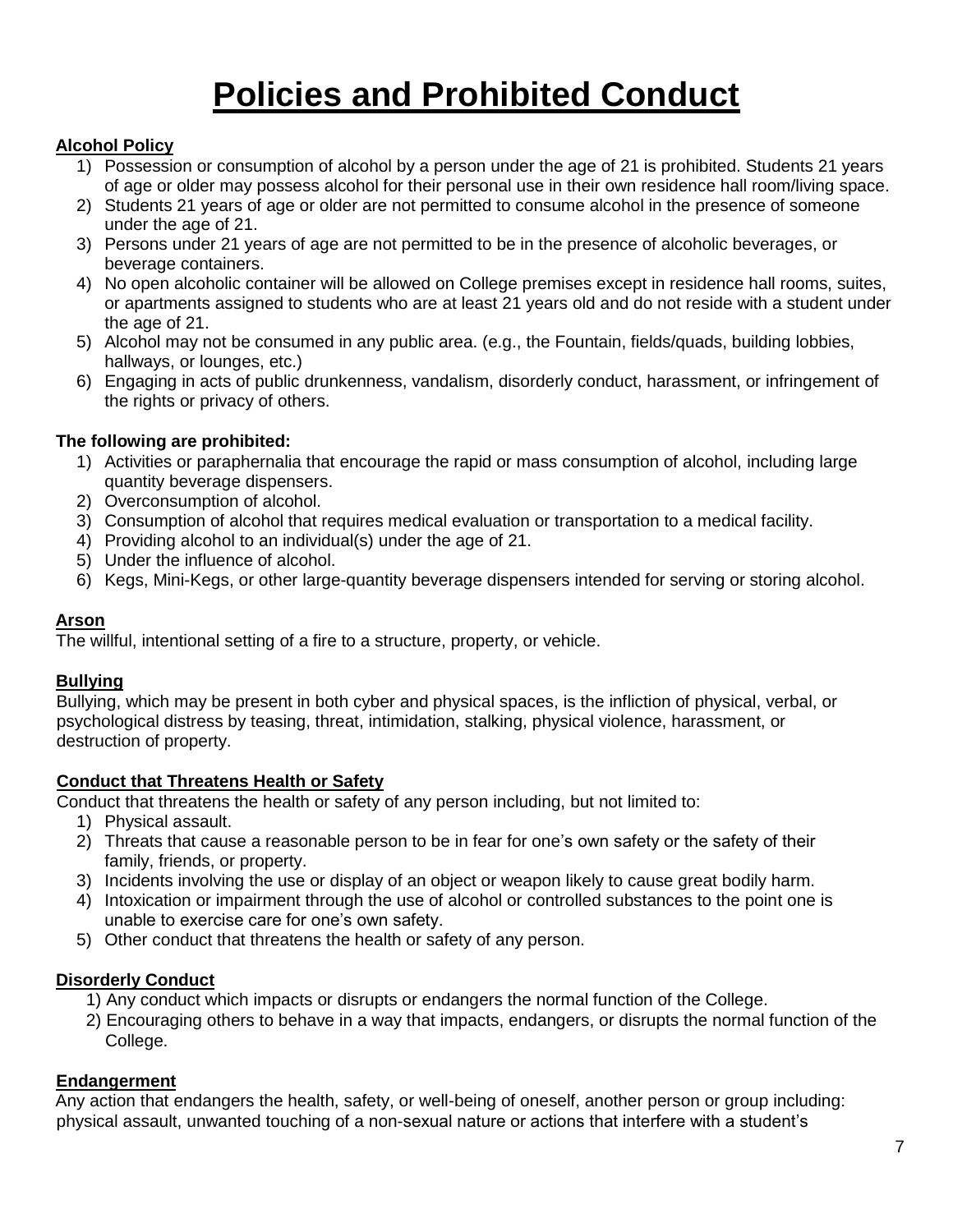academic success.

#### **Failure to Comply**

- 1) Failure to comply with a reasonable and legal directive from a College employee.
- 2) Failure to comply with a lawful request from a law enforcement officer.
- 3) Providing false information or lying to College officials or law enforcement agencies.
- 4) Failure to complete college issued conduct sanctions.
- 5) In light of the current coronavirus pandemic, for the 2021-2022 academic year Elmira College has enacted guidelines to ensure the health and safety of the Elmira College community. Failure to comply with these guidelines or the directive of a campus official in line with these guidelines, may result in a referral for the involved student(s) to the college's conduct process.

#### **Falsification of Information**

Furnishing false or misleading information to the College or other similar forms of dishonesty including:

- 1) Knowingly making false statements to any College official or hearing body.
- 2) Forgery.
- 3) Alteration or misuse of College documents, records or identification, such as possessing a forged instrument.
- 4) Possession of a forged or false identification card or document.

#### **Gambling**

Engaging in or offering any activity of chance for money or other gain that violates New York State law.

#### **Hall Sports**

Participating in any type of sport(s) in the residence halls, including indoor public space and stairwells, aside from appropriate use of designated recreational games provided in lounges.

#### **Harassment**

Persistent conduct of a non-sexual nature, which creates an intimidating, hostile, or unsafe environment for another person.

#### **Hazing**

Hazing is defined as any group or individual action or activity that endangers the mental or physical health or safety or which may demean, disgrace, or degrade any person, regardless of location, intent, or consent of participant(s). Although hazing is generally related to a person's initiation or admission into, or affiliation with, any group or organization, it is not necessary that a person's initiation or continued membership is contingent upon participation in the activity, or that the activity was sanctioned or approved by the organization, for a charge of hazing to be upheld. The actions of active, associate, new, and/or prospective members of an organization may be considered hazing.

Hazing includes, but is not limited to:

- 1) Unreasonable interference with a student's academic performance.
- 2) Forced or coerced consumption of food, alcohol, drugs, or any other substance.
- 3) Forced or coerced wearing of apparel which is conspicuous and/or inappropriate.
- 4) Forced or coerced exclusion from social contact.
- 5) Branding.
- 6) Creation of unnecessary fatigue (including but not limited to acts that stem from forced physical activity, such as calisthenics and deprivation of sleep).
- 7) Deprivation of food.
- 8) Beating, whipping, or paddling in any form.
- 9) Line-ups and berating.
- 10) Physical and/or psychological shocks.
- 11) Personal servitude.
- 12) Kidnapping or abandonment.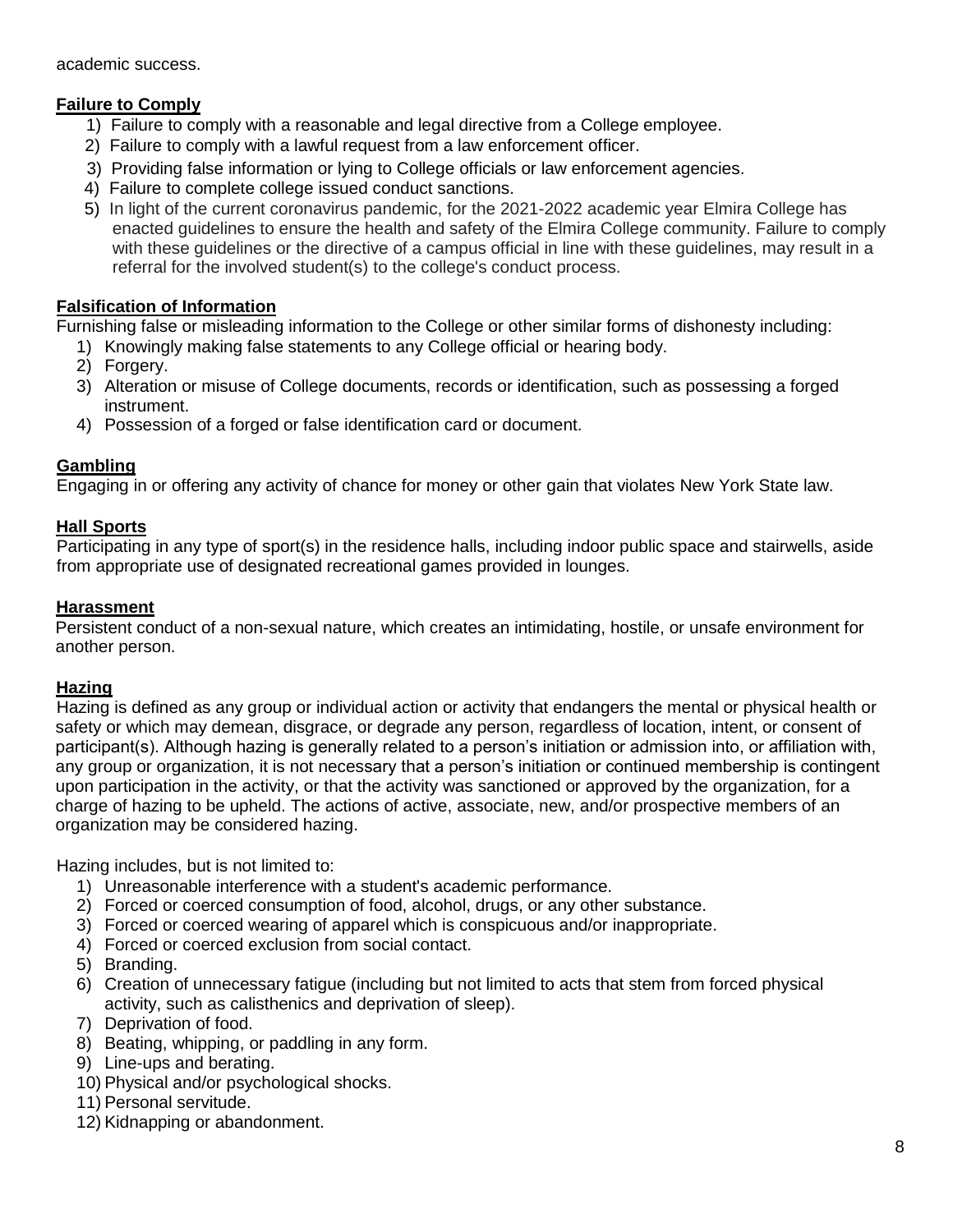- 13) Unreasonable exposure to the weather.
- 14) Any activity that would be viewed by a reasonable person as subjecting any person to embarrassment, degradation or humiliation.
- 15) Expectation of participation in activities that are unlawful, lewd or in violation of College policy.

#### **Illegal Drugs**

The unlawful dispensation, distribution, manufacturing, possession, or use of controlled substances on or off campus; the misuse of prescription drugs; and/or the possession of drug paraphernalia.

Marijuana use is illegal under federal law, and students who attend Elmira college that receive federal funds or federal financial aid are barred from using marijuana. Marijuana is a Schedule 1 drug and remains illegal on the federal level. Students must refrain from marijuana use both medically and recreationally, while in a higher education program.

#### **Room Key Responsibility/ Lockout Fee**

Students are responsible for the residence hall room key assigned to them upon moving in. Students who lose the key are assessed a key replacement charge of \$90. Students who become locked out of their rooms and require staff assistance to gain entry to their rooms will be assessed an incremental lockout fee. Lockout fees start at \$5.00 and double with each subsequent lockout. The lockout fee will reset at the start of Term I and Term II.

#### **Pets**

Students are not permitted to have pets on campus unless in pet-friendly housing, with the exception of fish or a singular small mammal (defined as a hamster, gerbil, or guinea pig) in up to a 10-gallon sized aquarium or cage. Before bringing a small mammal to campus, a student must obtain, complete, and submit a Small Mammal Pet Policy Form to a Residence Life staff member. Pets of any kind are not allowed within Meier Hall. To apply for Pet-Friendly housing please contact the Office of Residence Life.

#### **Prohibited Items or Actions**

- 1) No open fires or bonfires, open fire pits, or homemade fireplaces.
- 2) Grills are prohibited on campus.
- 3) No open flames, candles, incense, hot wax melting devices, or similar items, including plug in scent devices.
- 4) No flammable liquids, lighter fluid, gasoline, charcoal, or propane.
- 5) Items that emit heat or have exposed coils including but not limited to toasters, hot plates, popcorn poppers, griddles, or irons.
- 6) Extension cords other than power strips with UL-Rated surge protection, circuit breaker, and 3 prong plug.
- 7) Using air conditioning devices of any kind.
- 8) Using heaters or heat-emitting devices of any kind.
- 9) Removing furniture from a room/lounge without receiving permission from a professional Residence Life staff member and/or blocking an egress with furniture.
- 10) Electrical outlet adaptors, plug extenders, or similar non-UL-rated 3-prong plug devices.
- 11) Wood fires are permitted in designated indoor fireplaces only (Lounge fireplaces may be used after receiving written permission and completing a Fireplace safety course with the Office of Residence Life).
- 12) All fabrics on a vertical plane are prohibited under New York state law this includes tapestries, flags, team jerseys, personal curtains, and/or any other fabric or similar material. These items are permissible only when placed in a closed frame. Posters are permitted as long as they do not cover more than twenty percent of the wall space. Nothing may hang from ceilings.
- 13) Fireworks.
- 14) Students are not permitted to attach or hang any decorations from the ceilings, smoke or fire detectors, or sprinklers of the room. This includes fishnet, posters, or any other flammable material. These items are potential fire hazards. No more than twenty percent of walls or doors may be covered by flammable materials (paper, magazine clippings, paper holiday wrap, etc.).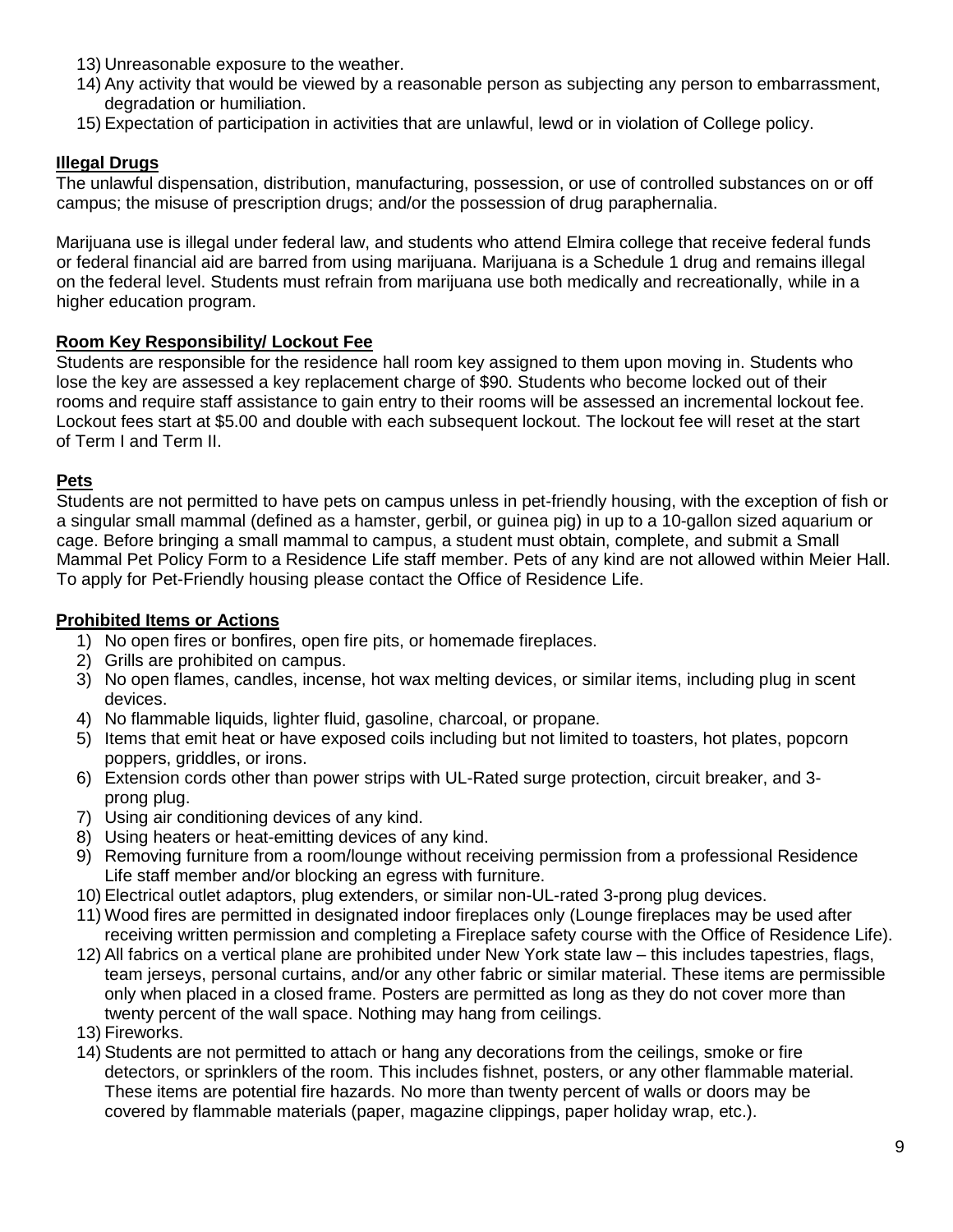- 15) Halogen lamps, heat lamps, neon signs, and black lights.
- 16) Dartboards or other games which may cause damage to College Property.
- 17) Student constructed or provided loft assemblies are prohibited.
- 18) Bed risers with electrical outlets, or other items being used as bed risers (e.g. Cinder Blocks, Bricks, pieces of wood, etc.) are prohibited.
- 19) Bed tents or items that hang, drape, or conceal a bed are prohibited.
- 20) Flushable wipes of any brand and tampons may not be flushed down College toilets.
- 21) The use of drones or other remote-controlled flying devices on College-owned property is prohibited, except when approved for specific purposes.
- 22) Use of another student's ID card.
- 23) Any items deemed a health or safety concern by the College and/or New York State Fire law.

#### **Quiet Hours**

Each residence hall may establish and enforce its own additional quiet hours. However, the College defines quiet hours within Residence Halls as:

- 10 p.m. to 8 a.m. Sunday Thursday
- 2 a.m. to 10 a.m. on Saturday and Sunday

Please understand 24-hour courtesy hours are always in effect. During the scheduled period for final examinations 24-hour quiet study hours will be enforced in all residence areas.

Elmira City Code defines audible noise after 10 p.m. as a noise ordinance violation; therefore, any gatherings outdoors must end by 9:59 p.m. This includes, but is not limited to:

- 1) Gatherings at the fountain.
- 2) Gatherings behind the Cottages.
- 3) Events on College quads and fields.

#### **Retaliation**

No person may harass or intimidate another person because of their participation in an investigation conducted by the College. Harassment or intimidation includes but is not limited to threats or actual violence against the person or their property, adverse educational or employment consequences, ridicule, taunting, bullying or ostracism.

#### **Residential Guest Policy**

**Note that for the Winter 2022 term, there are very specific requirements for overnight guests (non-Elmira College students) allowed inside the Residence Halls. This policy will be reviewed on a continual basis. The policy is outlined below.**

#### **Overnight Guest Policy**

*Effective Monday, March 7 through the end of Term II 2022*

- Guests are defined as non-EC students who must be compliant with the residential student age policy of up to 25 years old.
- All overnight guests **must be pre-registered** no later than 24 hours prior to their campus visit. There is a Google form that will need to be completed and submitted to request guest approval. Guest approvals will only be given during business hours (Monday-Friday). Questions may be directed to Kelly Johnson, Campus Life Assistant, at [kejohnson@elmira.edu.](mailto:kejohnson@elmira.edu)
- All overnight guests **must be fully vaccinated** and provide proof at check in.
- All overnight guests are **required to submit negative COVID test results** from either a rapid or PCR test administered by a health professional within 72 hours upon check in. Home tests will not be accepted, and the Clarke Health Center **will not** be providing testing. Regardless of test results, guests who are ill are asked to delay their visit.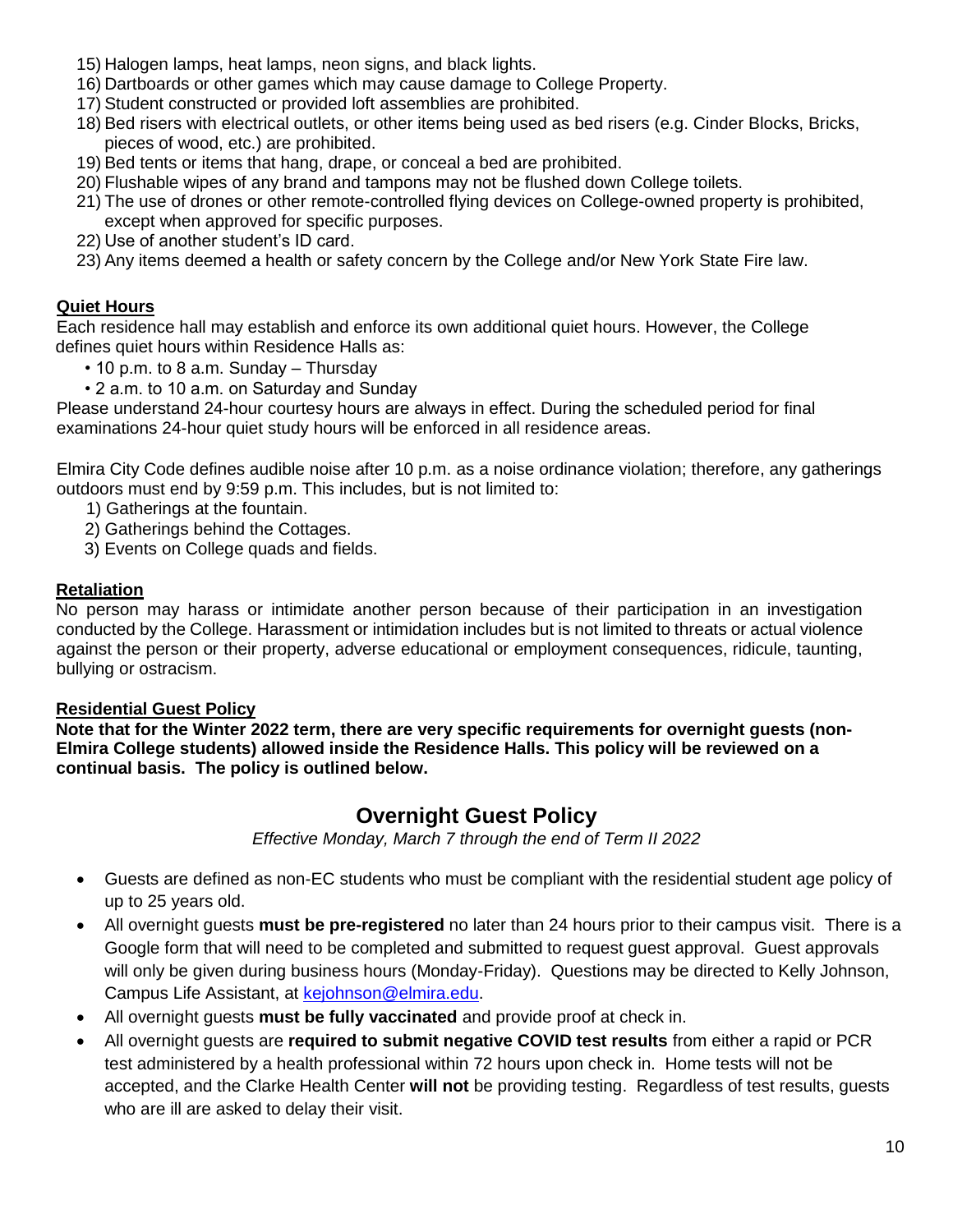- Guests may remain on campus for a **maximum of two consecutive nights** in a seven-day period (48 hours) no more than twice each month, provided that there is no objection from roommates.
- The College reserves the right to deny or remove guests at their discretion. Guests who perpetually violate the Code of Conduct may be permanently banned from campus.
- All pre-registered non-student overnight guests must present a photo ID, proof of COVID vaccination, and negative test results (see above) upon check in. All pre-registered overnight guests **must check in and out** during the following hours and places ONLY:

#### **Weekday (Monday - Friday) Check In and Check Out**

| $8:30$ a.m. $-5$ | Office of Campus Life, Campus Center                                                                        |
|------------------|-------------------------------------------------------------------------------------------------------------|
| p.m.             |                                                                                                             |
| $5 - 8$ p.m.     | Campus Safety (call 607-735-1777 prior to arrival to be sure someone is<br>in the office)                   |
| $8 - 10$ p.m.    | Resident Assistant on duty in any given Residence Hall/Residential Area<br>during the RA's desk shift hours |

#### **Weekend (Saturday - Sunday) Check In and Check Out**

| $10$ a.m. - Noon | Information Desk, Campus Center                                                                             |
|------------------|-------------------------------------------------------------------------------------------------------------|
| $3 - 5$ p.m.     | Information Desk, Campus Center                                                                             |
| $8 - 10$ p.m.    | Resident Assistant on duty in any given Residence Hall/Residential Area<br>during the RA's desk shift hours |

#### Other quest policies are as follows:

- 1. No one may sleep in public areas of the residence halls.
- 2. Overnight guests are required to follow all policies outlined in the College Code of Conduct. Elmira College students must assume responsibility for informing guests of the College's regulations and are responsible for the actions of their guests.
- 3. Accommodations are not available in the residence halls for parents or children.
- 4. Guests are expected to be escorted by their host at all times. At check in, guests will be issued a "visitor pass" and must present it upon request in the residence hall.
- 5. Guests cannot have any felony or sexual assault convictions/charges pending, or be involved in criminal investigations.
- 6. Guest's vehicles on campus must be registered with the Office of Campus Safety.

#### **Room Responsibility and Community Charges**

The residents of a room/suite/cottage are responsible for actions taking place in the room or items found in their room, as well as damages found during the year or after closing. Students who have not completed and submitted a copy of the Room Condition Report (RCR) within 24 hours of their check-in do not have the ability to appeal damage charges. Any community damage charges applied to a student's account are nonappealable. At the end of the year, students are required to remove all items and objects from their room and discard trash/debris in dumpsters outside of their building. Failure to do so will result in the student being billed for the removal of items.

#### **Sexual Assault/Misconduct**

Please see the Policy Against Sexual Harassment and Other Sexual Misconduct at the end of this document.

#### **Shirt/Shoes Requirements**

Students accessing public buildings, such as classroom or administration buildings, the Campus Center, the Clarke Health Center, or the Gannett-Tripp Library must wear a shirt and shoes while inside.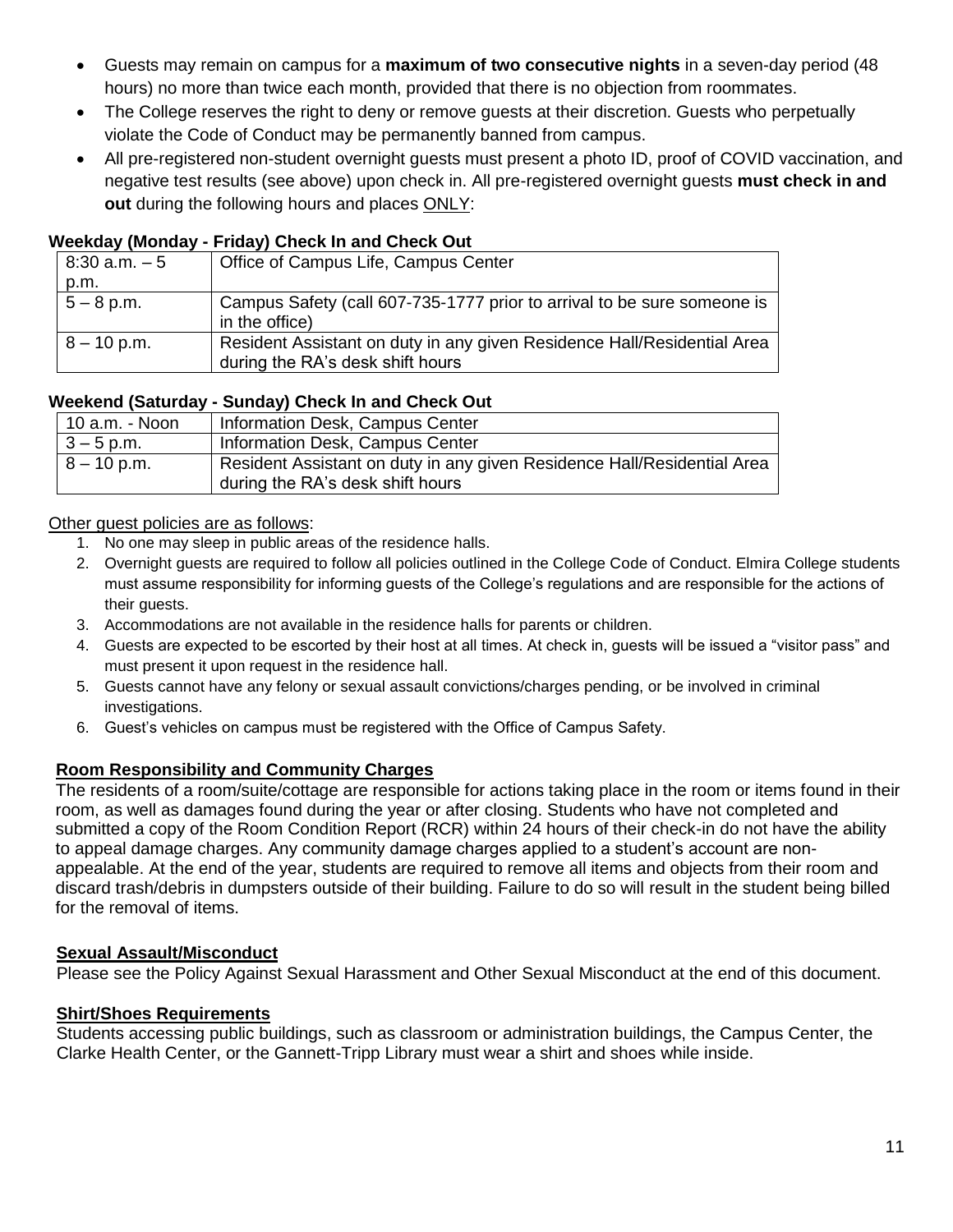#### **Smoking & Electronic/Vapor Smoking Policy**

- 1) Smoking and vaping are not permitted within 50 feet of a building entrance.
- 2) Smoking and vaping are prohibited in all Elmira College buildings and outdoor areas covered by a permanent roof.
- 3) No hookahs are permitted on College property.

#### **Solicitation**

No organization or individual may solicit funds from or sell or promote at any time to the campus community, or anywhere on College property, without the prior written authorization from the Office of Campus Life. Students are not permitted to operate a business out of their residence hall room.

No Elmira College student organization may solicit funds from off-campus individuals, groups, businesses, or organizations without the prior written approval of the Office of External Relations.

#### **Tampering with Safety Equipment**

The misuse, tampering with or false activation of safety equipment is prohibited. This includes but is not limited to:

- Tampering with fire alarms, extinguishers, sprinkler heads, or the activation of false fire alarms. Destruction of emergency exit signs.
- Destruction or deactivating proximity card access points or door locks.
- Tampering or deactivating security cameras.
- False or misuse of emergency phones.
- Tampering with any device installed by the College that is deemed a safety device.
- Any other action that could pose or put in jeopardy the health and safety of fellow Elmira community members.

As the safety of our students is paramount, students found violating this policy will face conduct actions as well as College and potential civil fines.

#### **Theft**

- 1) Unauthorized removal or possession of another student's property without their permission, including the use of another student's ID card.
- 2) Possession of stolen property.

#### **Unauthorized Use, Entry, or Exit**

- 1) Unauthorized entry into prohibited areas.
- 2) Climbing on structures, fountains, or statues.
- 3) Improper use of doors and/or windows.
- 4) Moving into a residence hall room other than the assigned room.
- 5) Squatting or allowing guests to reside in your room for a prolonged period of time.
- 6) Propping doors or using propped doors to access a building
- 7) Use of another student's ID/key to gain entrance into a building or room

#### **Vandalism**

- 1) Damage or destruction to College Property.
- 2) Damage or destruction to a fellow student's property.
- 3) Damage or destruction to community property or that of our neighbors.

#### **Weapons, Firearms and Explosives**

1) All potentially dangerous weapons (i.e. firearms, replicas of firearms, bows and arrows, paintball guns, air rifles, pyrotechnics, knives, air pistols, firecrackers, fireworks, pellet guns, stun guns, Tasers, imitation weapons martial arts equipment, etc.) are prohibited everywhere on campus.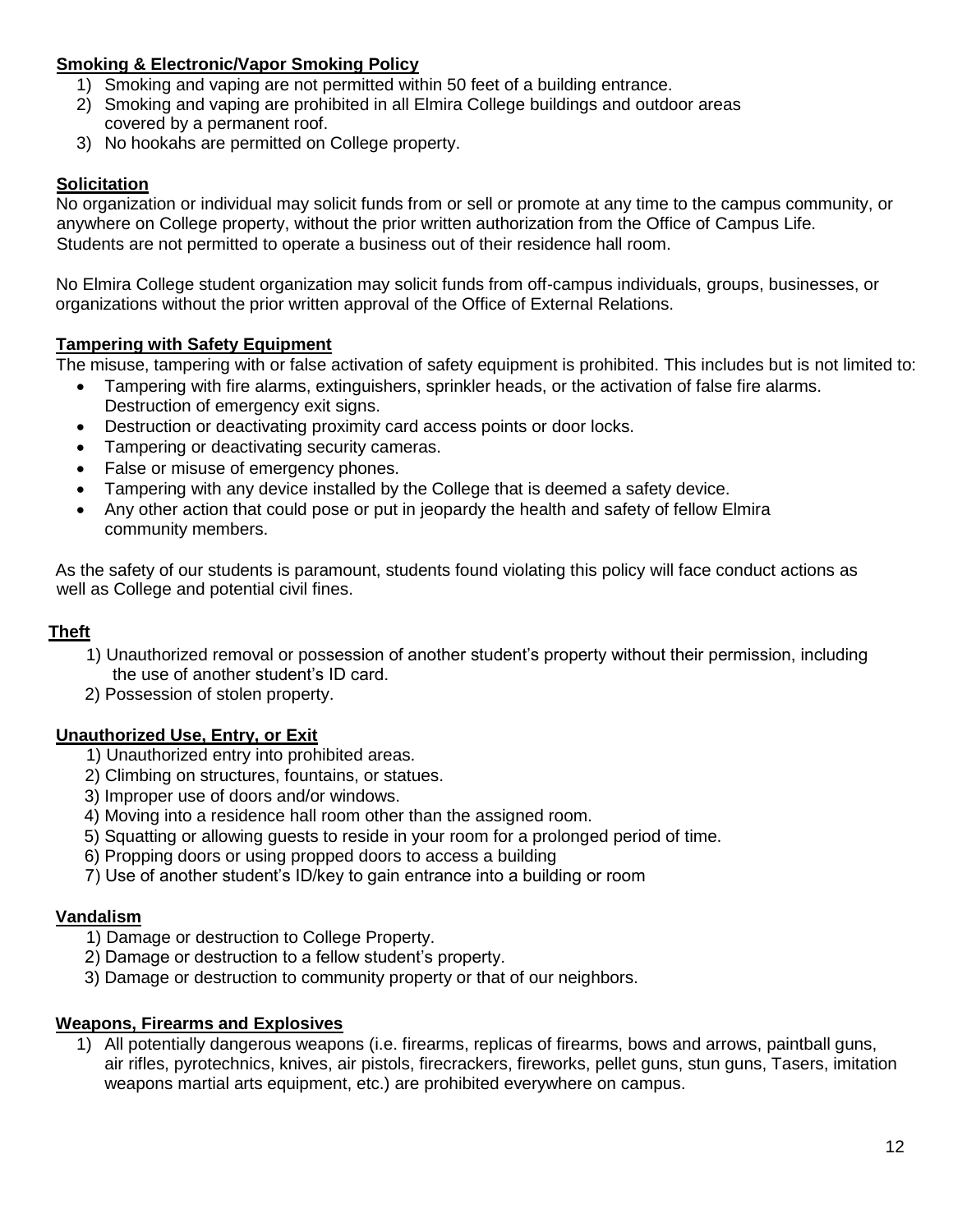- 2) The use of any objects (causing them to be a weapon or to place others at risk) directed at people or buildings (i.e. throwing water balloons, snowballs, cans, bottles, swinging objects, etc.) that could result in injury is prohibited.
- 3) Water balloons, snowballs and nerf guns are permitted for use in the case of college sanctioned and approved events, and only outdoors.

#### **Conduct Referral**

When a potential violation of College policies occurs, a College staff member writes a report documenting all individuals present, or that reside in that space if no one is present, as well as the facts that were observed. After the report has been submitted, the student(s) involved will receive a notification letter outlining their potential policy violations, information regarding the conduct process, and name and contact information of the conduct officer/board hearing the case.

Incident reports from members of the College community may be made on the College's website. A link to the reports can be found under the Campus Life tab then the Residence Life & Housing tab, or you may follow the following link: [Elmira College Incident Report Form](https://cm.maxient.com/reportingform.php?ElmiraCollege&layout_id=1)

The incident reports are expected to include information setting forth the basics of the situation that is being reported for possible conduct action. It should specify:

- the individual(s) involved,
- the conduct or situation that is being referred,
- the day, date, time, and place of the violation.

The Chief Conduct Officer or their designee will review the incident report for the purpose of determining the appropriate tier of the conduct system to adjudicate the incident reports.

#### **Conduct Process**

The College Conduct System is adjudicated in various forms, including individual meetings, group meetings, and Conduct Committee Hearings. The Chief Conduct Officer will make the determination of what type of meeting/hearing each student will have following the documentation of an incident.

#### **1) Administrative Hearings**

Administrative hearings are conduct hearings heard by a designated conduct officer. Conduct Officers are members of the College's administration who have been trained to investigate, adjudicate, and sanction violations of the Code of Conduct. The purpose of an administrative hearing is to allow the conduct officer an opportunity to gather information about an incident, make decisions regarding how to manage the aftermath of the incident, and have an educational conversation with a student who is accused of violating the College's Code of Conduct.

#### **2) Conduct Committee**

The Conduct Committee is authorized to deal with violations of the College's rules and regulations. The Conduct Committee is authorized to impose sanctions, including expulsion (as hereinafter defined) in appropriate situations. The Conduct Committee is composed of members of the College's Faculty and Administration who have been trained to investigate, adjudicate, and sanction violations of the Code of Conduct.

#### **When an incident report is submitted the following process is implemented:**

- 1. The Chief Conduct Officer determines where or who to refer the incident report to for purposes of hearing and adjudicating the case.
- 2. The Hearing Officer sends a written notice to the student(s) being referred to them to set the time, date and location of the hearing regarding the incident. The purpose of the written notice is to provide sufficient information regarding the accusation to permit the student being referred to understand the accusation and enable the student to prepare a response.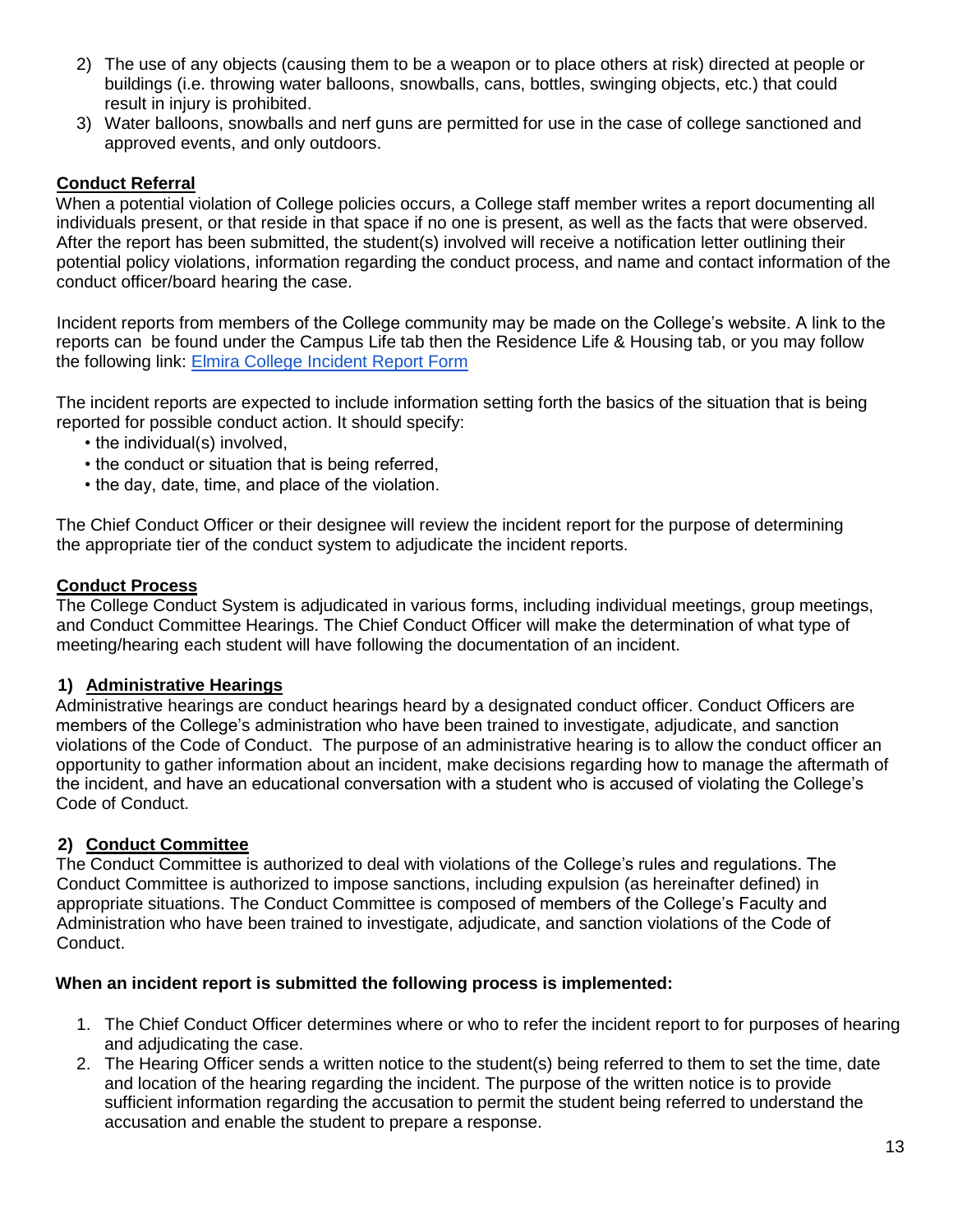- 3. An accused student is required to attend any Conduct hearing. Failure to appear, without reasonable prior notice of extenuating circumstances, will result in the hearing process proceeding in the absence of the accused student. The failure to appear may also result in the imposition of sanctions against the student by the Committee or Hearing Officer.
- 4. All hearings are closed to the public. The goal of the hearing process is to ensure basic fairness to all participants and to ensure that the rules are applied equally to all persons in similar circumstances.
- 5. Witnesses, who are determined to have relevant firsthand information of a situation, may make statements at Conduct Committee hearings. Accused students who wish to bring witnesses must discuss their relevance with the Chief Conduct Officer at least 24 hours prior to the hearing. In administrative hearings, the Hearing Officer will contact witnesses and meet with them to obtain information relevant to the outcome of the case, as needed.
- 6. Additional information provided during any conduct-related hearing may lead to an adaptation of the charges against a student.
- 7. The Hearing Officer or Conduct Committee will provide written notification of the outcome of the case, along with a rationale for why the student was found "responsible" or "not responsible" for violations of College policies, and what sanctions are imposed as a result.

#### **In any conduct hearing the session should provide ample opportunities for:**

- a) The alleged violator to freely present their version of the event.
- b) Both sides to have an opportunity to make summary statements to the Conduct Board/Hearing Officer, if applicable.

#### **Role of the Advisor**

If students so desire, they may seek the help of one single advisor of their choice in conduct proceedings. This can be, but is not by default, the student's academic advisor or coach. Students may request the assistance of the Advisor in reviewing information before a conduct hearing and may wish to invite the Advisor to be present during a conduct meeting. Advisors are not automatically included in Conduct Committee proceedings. It is the accused student's responsibility to invite an advisor to participate. Conduct Officers and Conduct Boards must be notified of an Advisor 24 hours prior to the meeting/hearing.

Advisors will not be given access to conduct records, and will need to obtain that information through the involved student. Advisors do not participate in the decision-making process of the Conduct Committee hearing. The Advisor may assist the student in preparing for a Conduct Committee meeting; however, the burden of presentation of information at the meeting rests with the accused student. The Advisor may sit through the Conduct Committee meeting but will not be called upon to make a presentation, nor can the Advisor speak on behalf of the accused student. Students are reminded that an Advisor can serve in an important support role in a Conduct Committee proceeding and are urged to use their help in this manner.

More details on this topic can be obtained by meeting with the Chief Conduct Officer.

#### **Suspension in Lieu of a Hearing**

The Vice President of Campus Life and the Dean of Students or the Chief Conduct Officer may suspend or expel a student without a hearing if there is reasonable cause to do so.

#### **Administrative Hearing Officer**

An Administrative Hearing Officer serves as a conduct agent of the College. The Chief Conduct Officer may appoint individual college administrators to serve in the capacity of Administrative Hearing Officers. Individuals serving in such a position may make conduct decisions and impose sanctions up to conduct probation (as hereinafter defined). Administrative Hearing Officers are annually appointed by the Chief Conduct Officer.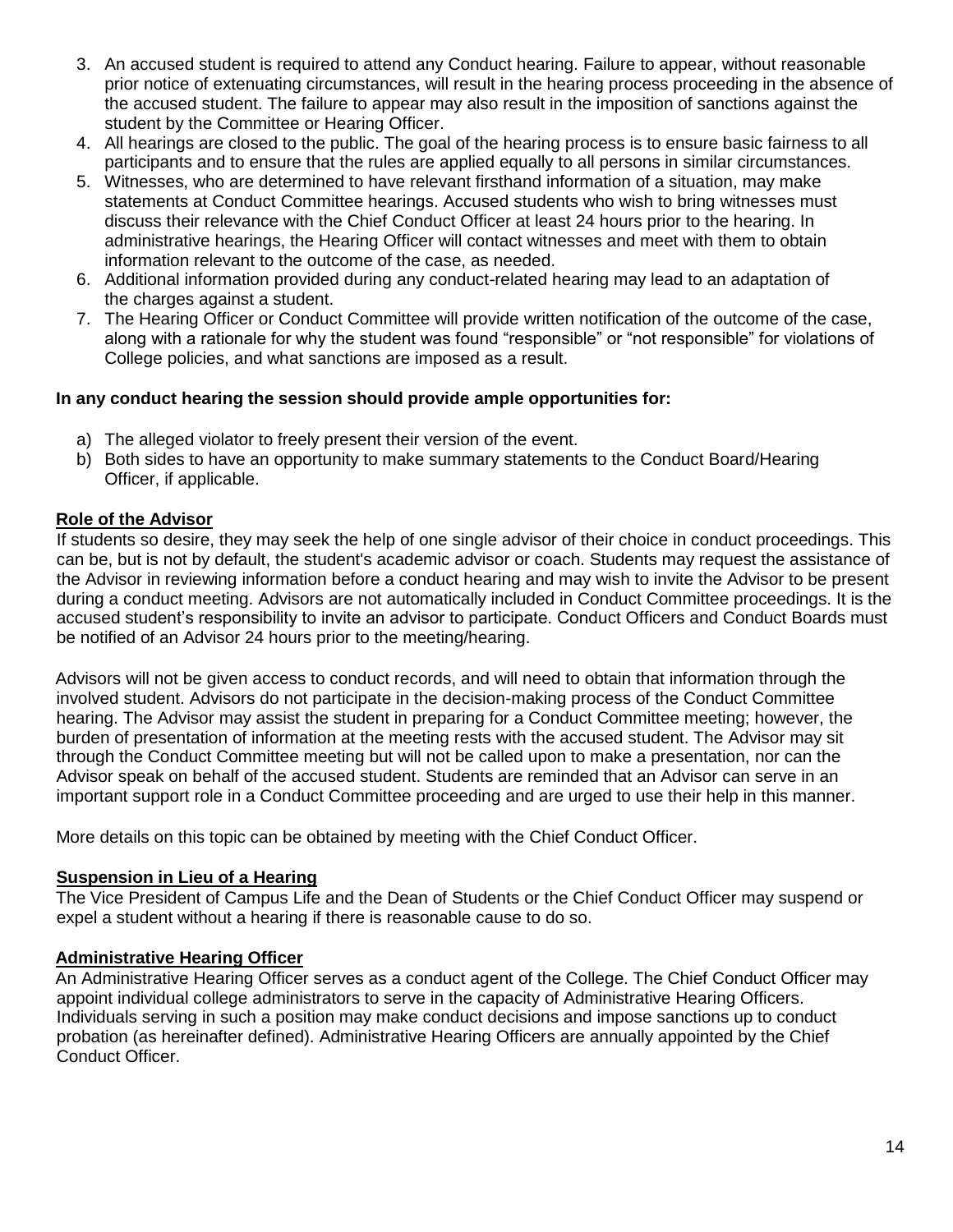#### **Common Conduct Sanctions**

The level of sanction will depend on the nature of the violation and will also consider the individual's conduct history. The following list of sanctions is not exhaustive. Conduct agents may impose any single sanction, a combination of sanctions, or any not prohibited by State and Federal Law.

- 1) Housing relocation
- 2) Housing removal
- 3) Housing probation
- 4) Creation of an educational program on a specific topic
- 5) Warning
- 6) Disciplinary probation
- 7) Suspension with Transcript Notation
- 8) Expulsion with Transcript Notation
- 9) Deferred Suspension
- 10) Restriction from places, activities, events, or things
- 11) Restitution
- 12) Community Service
- 13) Referrals to on-campus or local health service providers
- 14) Loss of privileges
- 15) Loss of parking
- 16) No contact orders
- 17) Mandated counseling
- 18) Educational essay
- 19) Educational Conversations

#### **Transcript Notation for Violent Offenses**

Transcript Notation Process. As required by the Read Bill, effective October 5, 2015 all colleges and universities in New York are required to denote conduct outcomes on academic transcripts of students found in violation of any policy violation that is deemed a violent offense as defined by CLERY reportable crimes. Transcript notations are applied at the conclusion of the conduct proceedings and appeals processes.

The following are examples of language that may appear on an academic transcript:

- "Expelled after a finding of responsibility for a code of conduct violation"
- "Suspended after a finding of responsibility for a code of conduct violation"
- "Withdrew with conduct charges pending"

Transcript notations for a student suspended or who chooses to withdraw pending conduct investigation will remain on a transcript for a minimum of one year. After one years' time, a student may request to have the transcript notation removed by filing an appeal with the Vice President of Campus Life and Dean of Students. If an appeal is not filed, the notation will be removed after seven years.

#### **Transcript Notation Appeals Process**

To file an appeal to have the transcript notation removed from an academic transcript a student must submit in writing to the Vice President of Campus Life and Dean of Students the following:

- A statement describing the incident and what was learned over your time away from the institution.
- Documentation of successful completion of an in/outpatient program or therapy to address the conduct.
- Students who withdrew from the College prior to resolution of the conduct process will need to fulfill the sanctions found in absentia before being permitted to appeal.
- Transcript notations for students expelled are permanent and cannot be appealed.

Appeals will be read and a decision will be provided in writing within thirty days of submission.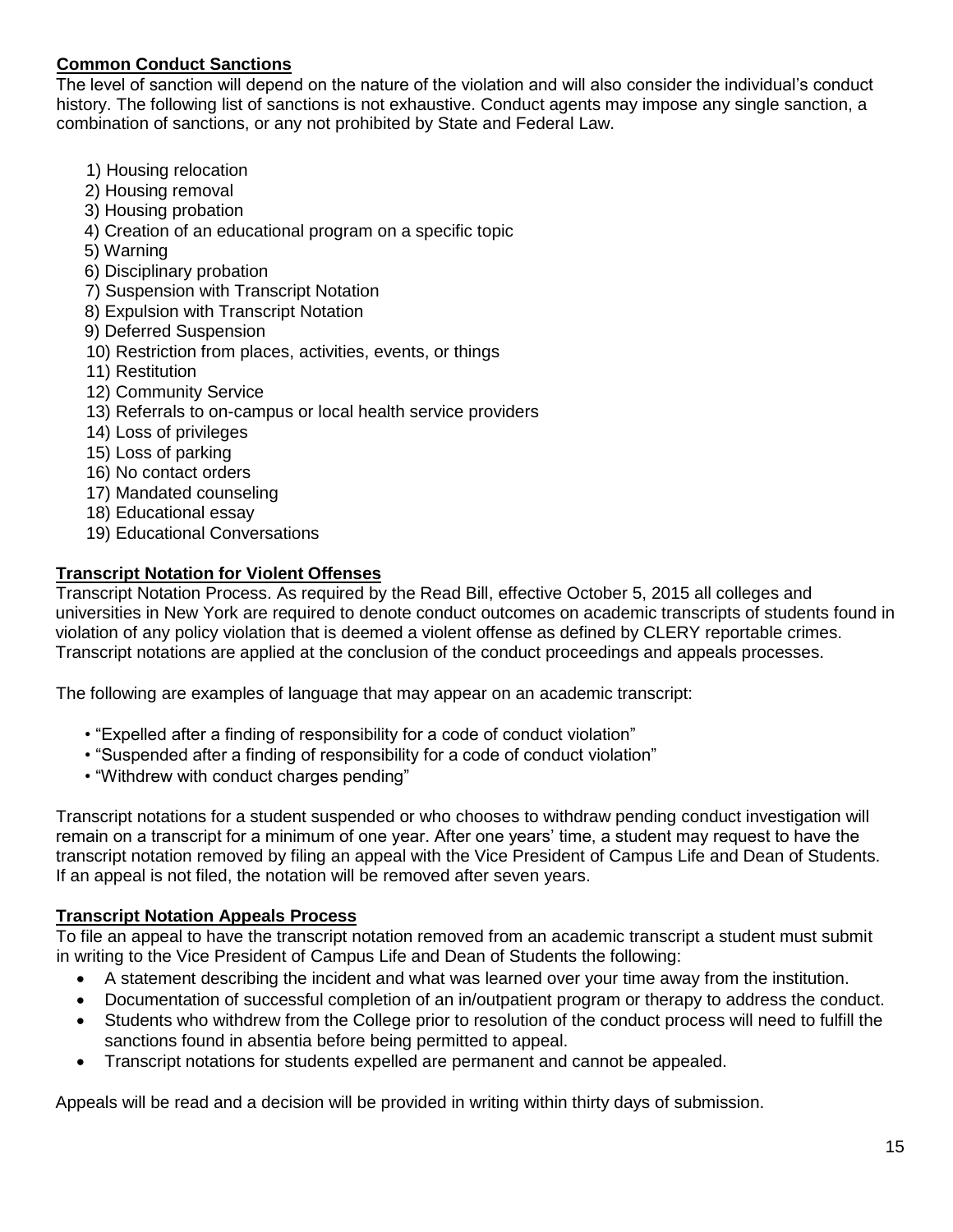#### **Withdrawal Prior to Conduct Case Adjudication**

A student who withdraws from the institution prior to an outcome of a pending conduct case should understand that the investigation will continue without their participation. A student can still be found responsible in their absence. Withdrawal from the institution will not protect a student from possible criminal or civil action(s).

#### **Sanction Appeals Process**

A request for an appeal must be submitted in writing within three business days of the outcome notification. The request for an appeal must clearly state the grounds on which an appeal is being requested and shall contain all appropriate supporting information to be considered as defined below.

#### **Requests for an appeal may only be filed on the following grounds:**

- That the initial hearing body substantially failed to observe the procedural requirements of the Student Code of Conduct and such failure had an adverse effect on the outcome.
- New evidence that significantly alters the findings of fact, that was previously unknown to the respondent, has been discovered or verified and is now available during the appeal process.
- The sanction for the offense is inappropriate for the level of offense committed.

A request for an appeal of decisions and sanctions imposed by Administrative Hearing Officers are made to the Chief Conduct Officer. Requests for an appeal of decisions and sanctions imposed by the Chief Conduct Officer or the College's Conduct Committee are made to the Vice President of Campus Life and Dean of Students, unless otherwise noted. The results of the request will be sent in writing to the student within three business days of the date of the appeal. In instances when a decision to process an appeal request cannot be made within three business days, notification will be sent to the requestor.

When a request for an appeal is submitted, the Chief Conduct Officer or the Vice President of Campus Life and Dean of Students will determine if the request meets the threshold for an appeal. The default position is "No", thus the burden rests with the requestor to substantiate that the grounds for an appeal exist. When the request for an appeal is made, the hearing officer and/or conduct committee that heard the case and imposed the sanction will be notified of the appeal and have the ability to respond in writing to the claim they failed to follow the procedural requirements, or that there is new evidence available that was previously unavailable. The hearing officer/ conduct committee will conclude whether or not the new information presented would have impacted their finding of the outcome. Based on this information, the decision to accept or deny the request for an appeal can be made. If accepted, the Chief Conduct Officer or Vice President of Campus Life and Dean of Students may choose to uphold the decision of the previous hearing body, adjust the initial sanction, or remand the case to a new hearing body for a new investigation, a new hearing, and to make a new decision on the sanction.

The Chief Conduct Officer or the Vice President of Campus Life and Dean of Students, or designee, when acting as the appeal administrator, is authorized to lessen or increase the sanction, dismiss the appeal, overturn the action of the initial hearing body, or affirm the actions of the initial hearing body. All appellate decisions are final.

Although a request to appeal a conduct sanction can be submitted as noted above, the sanction must be followed until such time as a response to the appeal is decided.

#### **Interim Actions and Request for Appeals**

Students documented as being involved in a potential violation of the Code of Conduct may be subject to an Interim Action. An interim action is a decision by an Administrative Hearing Officer or the Chief Conduct Officer that limits or restricts a student's ability to participate in College functions to stop and prevent future incidents from occurring and/or provide the ability for students to feel safe and comfortable at the College, and includes but is not limited to contact restrictions with other students, room changes, and removal from the College campus without the ability to attend College functions. Interim actions remain in place and must be followed until the outcome of an Administrative or Conduct Hearing determines an appropriate way to proceed. Students will be notified of an interim action in writing, which will include rationale for why it is in place. Once a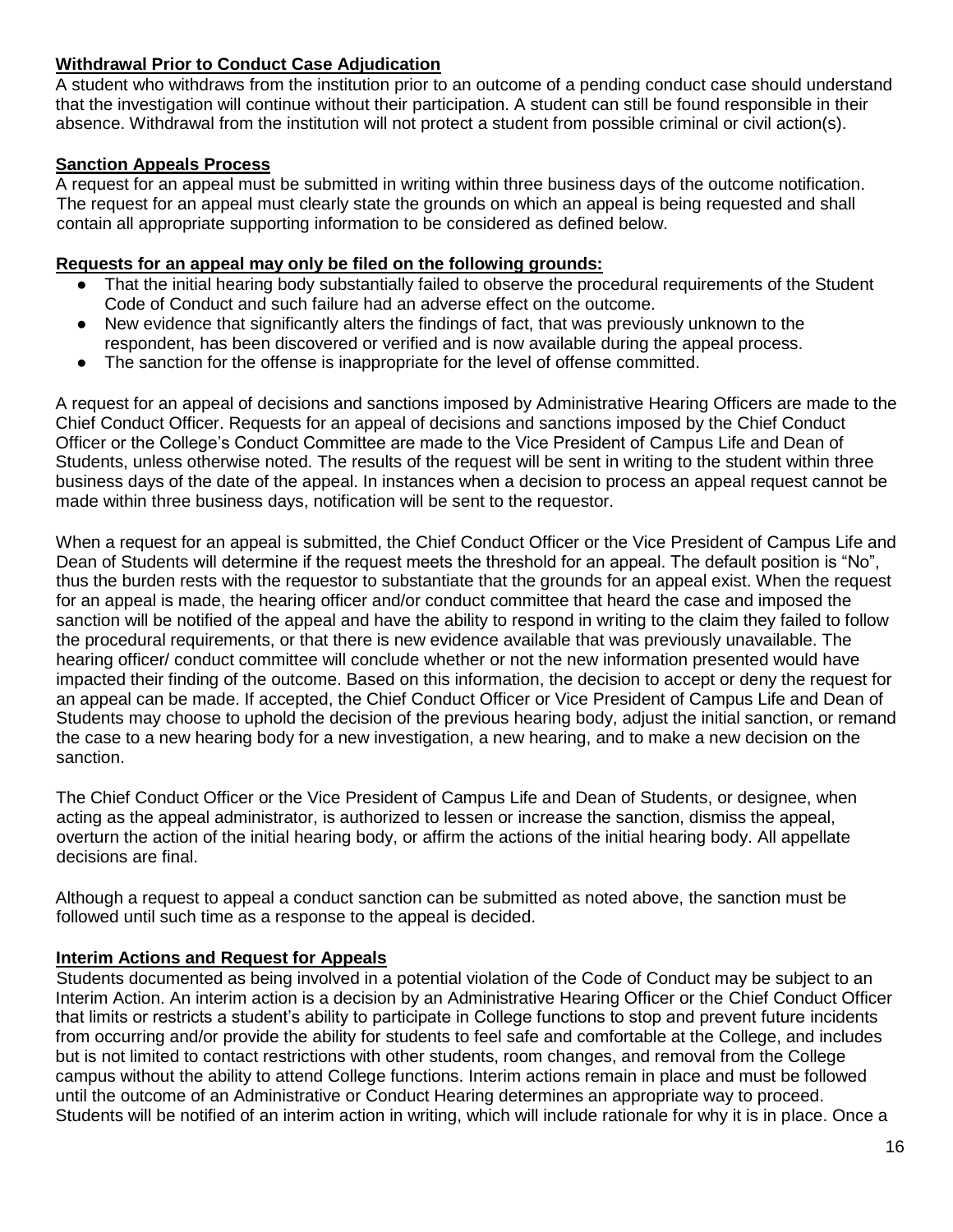student has been notified an interim action is in place that requires them to leave College property, the student is expected to leave the College property within 30 minutes, or as otherwise directed. Residential students will have up to 30 minutes, under the direct supervision of College staff, to gather things from their room before leaving College property, unless otherwise directed.

If a student cannot leave the campus in the 30-minute time-frame on their own accord, the College will have Campus Safety and a Residence Life Professional Staff member sit with the student in the Clarke Health Center until the time at which the student can have a parent/guardian pick them up. If necessary the College will, using its voucher service, call for a taxi for the student to have them transported no more than 15 minutes away from the College. The bill for the taxi ride will be billed to the student's account. If a student requires lodging in the immediate aftermath of an interim suspension, the College will transport them using the Taxi voucher program and ascertain a 1-night stay at a local hotel. The bill for the taxi and hotel will be applied to the student's account. Any additional nights of stay needed the students will be responsible for handling.

If a student feels an interim action has been unnecessarily put in place they may request for an appeal of the rationale behind the decision in writing, to the Chief Conduct Officer within two business days of notification of the interim action. In situations where the Chief Conduct Officer assigns the interim actions, appeals of the rationale for the decision should be made to the Vice President of Campus Life and the Dean of Students.

Please note: this appeal is not an appeal of the allegations against a student, but only of the rationale given for an interim action. A response or alterations to the appeal of interim actions will be given in writing within three (3) business days of the receipt of the appeal, or notification of a delay in the process will be sent to the requestor.

#### **Return from Suspension**

Students seeking return to campus after being placed on suspension:

- 1) Are eligible to apply after time away/date determined by sanctions.
- 2) Need to successfully complete all sanctions and meet all conditions to return as outline in sanctions.
- 3) Must submit a thoughtful written request for reinstatement to the Vice President of Campus Life and Dean of Students, providing evidence of having achieved personal growth and maturity and having a solid plan for success in place. If suspension was for drug/alcohol violations, evidence must include completion of a substance assessment or treatment plan.
- 4) If approved to return, will be placed on disciplinary probation for one (1) academic year upon return.

#### **Academic Dishonesty**

Honesty is essential to the proper functioning of an academic community and is the responsibility of each individual member. Therefore, this academic community must establish and enforce rules governing violations of the principles of academic honesty.

#### **Definition and Examples of Academic Dishonesty**

Academic dishonesty is any treatment of, or representation of work as if one were fully responsible for it, when it is in fact the work of another or work in which one has received unacknowledged assistance from others. Academic dishonesty is also any collusion or cooperation in the academically dishonest activities of someone else; an accomplice in academic dishonesty is also guilty of academic dishonesty and subject to the same sanctions. Academic dishonesty is a serious violation that is counter to the purposes and aims of Elmira College. Ignorance of what constitutes academic dishonesty is no excuse for violating the policy.

#### **Examples:**

Submitting any fraudulent or plagiarized academic work, or knowingly cooperating in such activity. Specific examples include, but are not limited to:

- Verbatim use of a quotation without quotation marks.
- The use of another person's idea or work in one's own work without acknowledging its use.
- Submission of a paper prepared by another person as one's own work.
- Submission of the same piece of work (or significant portion thereof) for credit in more than one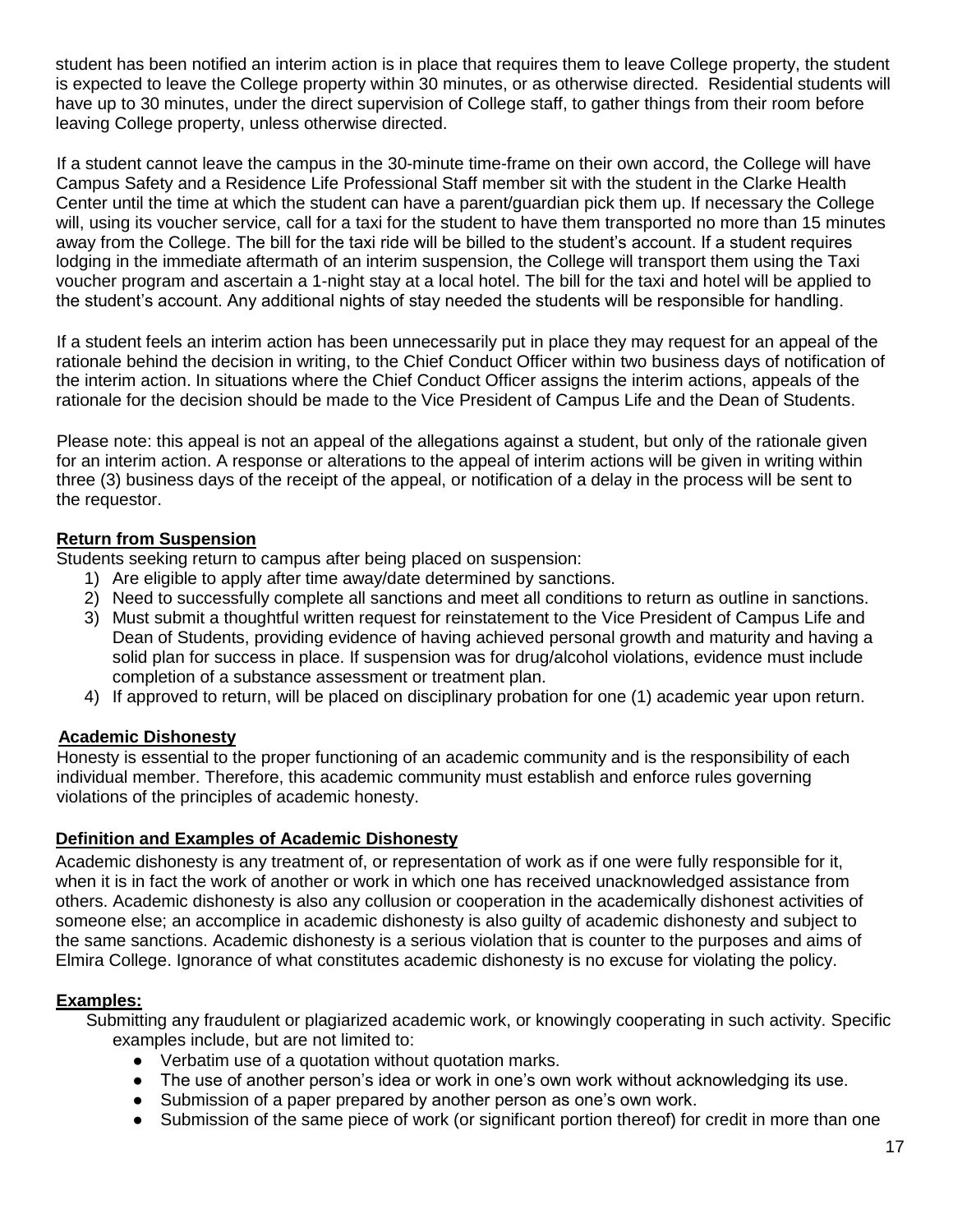course without the approval of all instructors.

- Knowingly providing work to another person for submission as his or her own work.
- Materials plagiarized from the Internet.
- Giving or receiving answers and-or using or knowingly providing any materials pertinent to an examination without the permission of the instructor.
- Stealing, manipulating, or interfering with any academic work of another student.
- Falsification of attendance at any event required for a course.

#### **Procedure for Reporting Alleged Incidents of Academic Dishonesty**

- a. When academic dishonesty is suspected, the instructor shall attempt to ascertain the facts and meet with the accused student(s).
- b. If the instructor believes that academic dishonesty has occurred, a written report of the incident shall be made, with one copy for the student and one for the Provost.
- c. The instructor's report shall indicate whether the student admits or denies responsibility for the incident; it shall be accompanied by all relevant information (i.e., crib notes, copy of plagiarized materials, exams, statements of witnesses, etc.) and summarize the circumstances surrounding the incident.
- d. The instructor's report shall indicate what sanctions will apply regarding the assignment of grade (see III below) and status in the course.

#### **Assignment of Grade When Academic Dishonesty is Involved**

- a. Should the course end before an instructor can meet with the student(s) to reach a decision on dishonesty, or before the appeal process is completed, an "I" shall be assigned for the course.
- b. A grade of "F" may be assigned for a course in which academic dishonesty has been substantiated, but an instructor may also assign a zero ("0") to the piece of work, assignment, or exam in question, in which case the appropriate course grade may be assigned. The student may be asked to redo the assignment or retake an exam if the circumstances warrant, in which case, an "I" would be the appropriate grade.
- c. When the instructor believes that academic dishonesty has taken place but the student denies the allegation, the student should be allowed to continue in the course without prejudice, pending appeal.

#### **Appeal and Hearing Processes**

- a. If a student disagrees with the instructor's determination of dishonesty or appropriate sanctions, the student may appeal in writing to the Provost.
- b. The Provost or the Provost's designee shall review the instructor's report and the student's written appeal. The Provost or designee may consult with the parties involved and collect other relevant material. The Provost or designee will provide copies of any added materials to the student and instructor and invite further comment as appropriate.
- c. The Provost or designee shall communicate to the student and the instructor any conclusions relating to the student's appeal.

#### **Documentation Concerning a Case of Academic Dishonesty**

- a. In the event that a student is found not responsible for academic dishonesty, all documents concerning the case shall be destroyed.
- b. In the event that a student does not appeal, or, following an appeal is found responsible, the documents shall remain on file in the Office of the Provost for six years after a dismissed student leaves the College, or until the student graduates.
- c. The Provost shall maintain a list of the students for whom academic dishonesty was determined.
- d. In the event of a second substantiated violation, the Provost may refer the matter to an ad hoc committee for consideration of further sanctions; this committee would be comprised of the Provost or designee, the Chair of the Educational Standards Committee or designee, and a third member, agreeable to both, drawn from the Faculty. This committee will review the records and make a recommendation to the President regarding further sanctions. Sanctions up to and including suspension or expulsion could be applied. Substantiated violations beyond the second would be handled in an identical manner.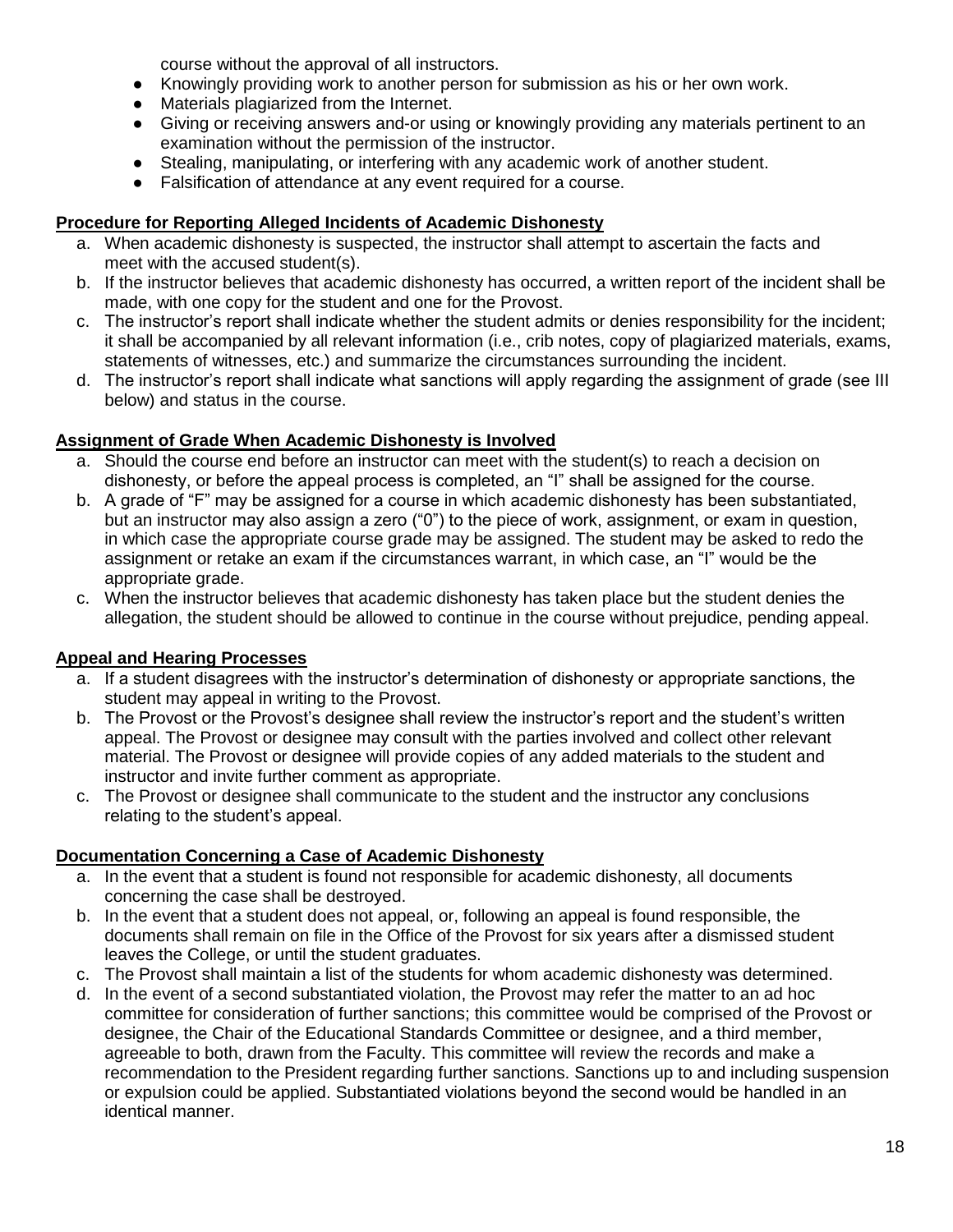#### **Policy Against Sexual Harassment and Other Sexual Misconduct**

#### **Overview and Policy Summary**

As an educational institution, Elmira College is committed to promoting a campus environment where sexual harassment, sexual assault, and other inappropriate sexual contact, as well as dating violence, domestic violence and stalking, where it impacts or has the potential to impact the educational or employment environment of any member of the College community, is not tolerated. Some of the conduct prohibited by this policy is unlawful, and all of the prohibited conduct is antithetical to the mission of the College. Elmira College will take reasonable and appropriate remedial action to prevent Sexual Misconduct, prevent its recurrence, and correct its discriminatory effects on the complainant and others.

Elmira's process to address cases of alleged sexual harassment and others forms of sexual misconduct is designed to consider the rights of the complainant, the rights of the respondent, the safety of the community, all applicable laws and College policies; and to conduct a timely, fair, impartial, and equitable investigation and adjudication process with thoroughness and respect for all involved parties.

As a recipient of federal funds, Elmira College is required to comply with Title IX of the Education Amendments of 1972, 20 U.S.C. & 1681 et seq., which prohibits discrimination on the basis of sex in education programs or activities. Pursuant to Title IX and the Violence Against Women Act ("VAWA") and New York Education Law Section 129-B, the College also prohibits domestic/dating violence and stalking where it impacts or has the potential to impact the educational or employment environment of a College community member.

This policy applies to all students, faculty, and staff of Elmira College. This policy applies to conduct oncampus and in connection with any College-sponsored program or activity, regardless of where it occurs. Additionally, off-campus conduct may violate this policy if the conduct creates a threatening or uncomfortable work or learning environment on Elmira's campus or within any College program, or if the incident causes concern for the safety or security of the College's campus. Non-community members (*e.g.,* alumni, family of students, vendors, etc.) visiting campus or participating in any College program or activity are expected to abide by the behavioral expectations in this policy. A Students' Bill of Rights for cases involving sexual assault, domestic violence, dating violence or stalking, as well as an additional general statement of rights, is attached at the end of this policy.

#### **Summary of Policy and Procedure**

This Policy prohibits all forms of sex and gender-related misconduct, referred to here, and defined more fully below, as "sexual misconduct".

A person who has experienced Sexual Misconduct has several options:

- **A report to a Confidential Resource**. A confidential resource provides emotional and/or medical services and maintains confidentiality. A report to a confidential resource does not result in a College investigation or any other action to respond to the incident.
- **A report to a Responsible Administrator**. Certain personnel at the College have the responsibility to receive reports of sexual misconduct and to act based on those reports. A responsible administrator will forward the information about the incident to the Title IX Coordinator. The Title IX Coordinator will discuss options with the reporting person. A formal report to the Title IX Coordinator is the only way to start the Title IX conduct process.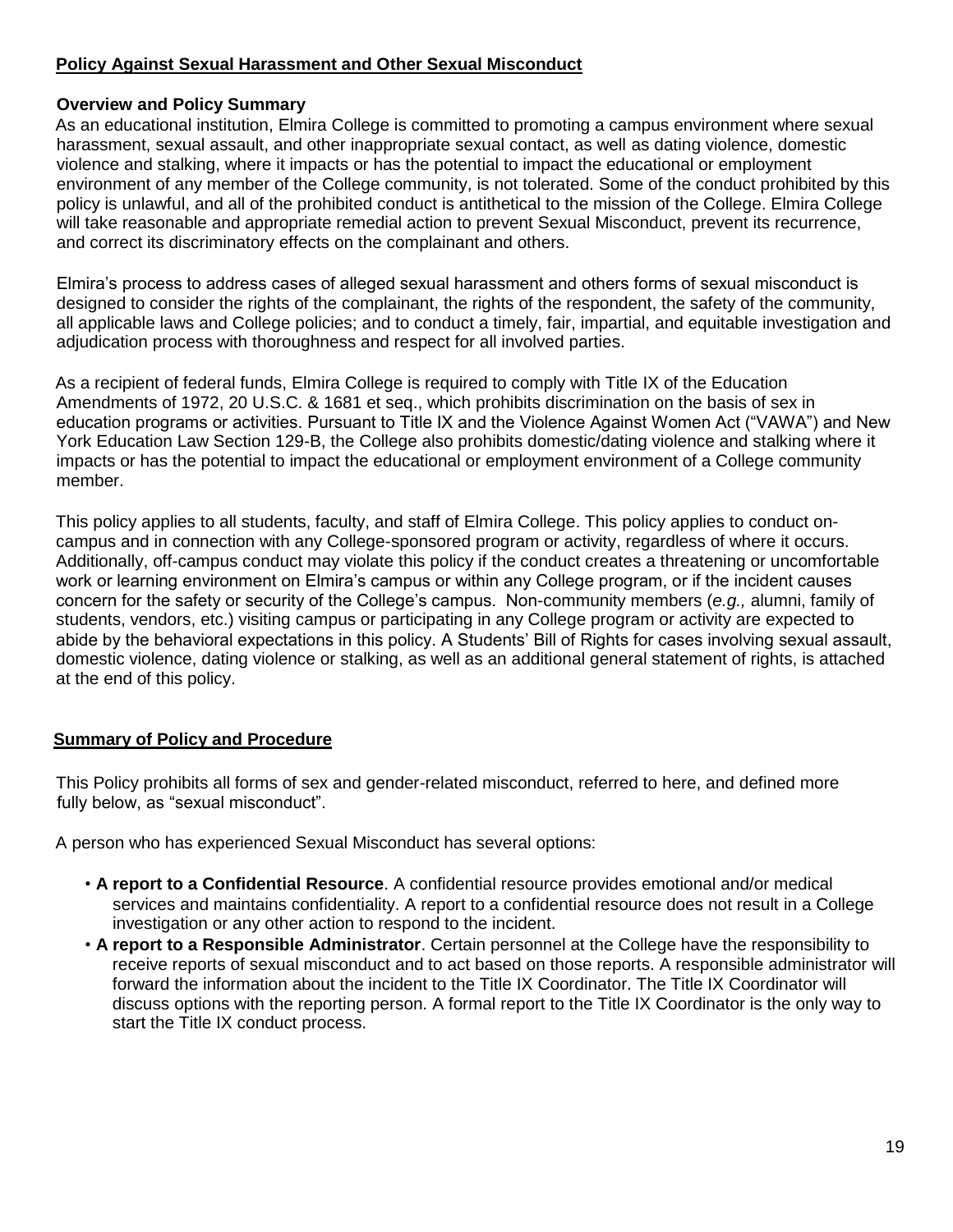The assistance the Title IX Coordinator can facilitate includes the following:

- o **Supportive Measures**. Supportive measures are intended to support the individual who experienced sexual misconduct to continue in their involvement in the College's program and activities. Supportive measures include no contact orders; academic accommodations; changes in housing assignment; or other academic, residential or work accommodations.
- o **Informal Resolution**. An informal resolution is a resolution that the parties (i.e., the person making the allegations and the accused person) agree upon to address the situation. Not all incidents are appropriate for informal resolution, and no party may be forced to accept an informal resolution. This is a voluntary process.
- o **Grievance Process**. A grievance process includes an investigation and adjudication process. The outcome of a grievance process is either that the person accused of Sexual Misconduct is found either responsible or not responsible for having committed a violation of this Policy. A violation results in appropriate sanctions and other remedies to address the violation.

Additionally, the person who experienced a crime has the option to pursue criminal charges:

• A report to Law Enforcement. If an incident involves criminal conduct, the victim may make a complaint to law enforcement. The options for reporting above are not mutually exclusive, and an individual may pursue one option but not the other. An individual may obtain the services of a confidential resource and decide at that time or a later time to report to the College.

#### I. **Reporting to a Responsible Administrator of the College**

Any Elmira student, staff member, or faculty member who wishes to report Sexual Misconduct may do so by contacting any one of the following specially trained individuals:

- **Title IX Coordinator – Office of Campus Life, 607-735-1815, [titleix@elmira.edu](mailto:titleix@elmira.edu)**
- **Associate Vice President of Human Resources – McGraw Hall Room 116, 607-735-1812**
- **Chief Conduct Officer – Campus Center, 607-735-1815**
- **Director of Campus Security – Cory House, 607-735-1777**
- **Director of Athletics – Emerson Hall, 607-735-1797**

These individuals have been trained to receive and respond to allegations of violations of this policy. Complaints can be made by those who have been the victim of a violation of this policy, by a third party on a victim's behalf or anonymously.

While certain other employees may also have a reporting obligation, if a complaint is made to anyone other than the Responsible Administrators listed above, the complainant risks the possibility that it will not come to the attention of the proper College officials and may, therefore, not be acted upon. For purposes of this policy, Faculty are NOT considered Responsible Administrators. In addition, unless a report is made to someone listed as a Confidential Resource, confidentiality cannot be assured.

Upon receiving a report, the Responsible Administrator to whom the report is made will discuss with the complainant available avenues and options. Options may include disciplinary action against the accused and remedial actions to ameliorate or correct the effects of the Sexual Misconduct. Other options may include interim changes in academic, residential, or working arrangements to separate the complainant and the accused or other measures to enhance the complainant's safety, such as escorts or increased monitoring of an area.

The College will review the facts and circumstances of each case, as well the complainant's wishes, in deciding whether and what steps are reasonable and appropriate. A Responsible Administrator will share all information reported to them with the Title IX Coordinator and may share with other school administrators, as needed. A Responsible Administrator will similarly report Sexual Misconduct that they observed firsthand or learns about in any other manner.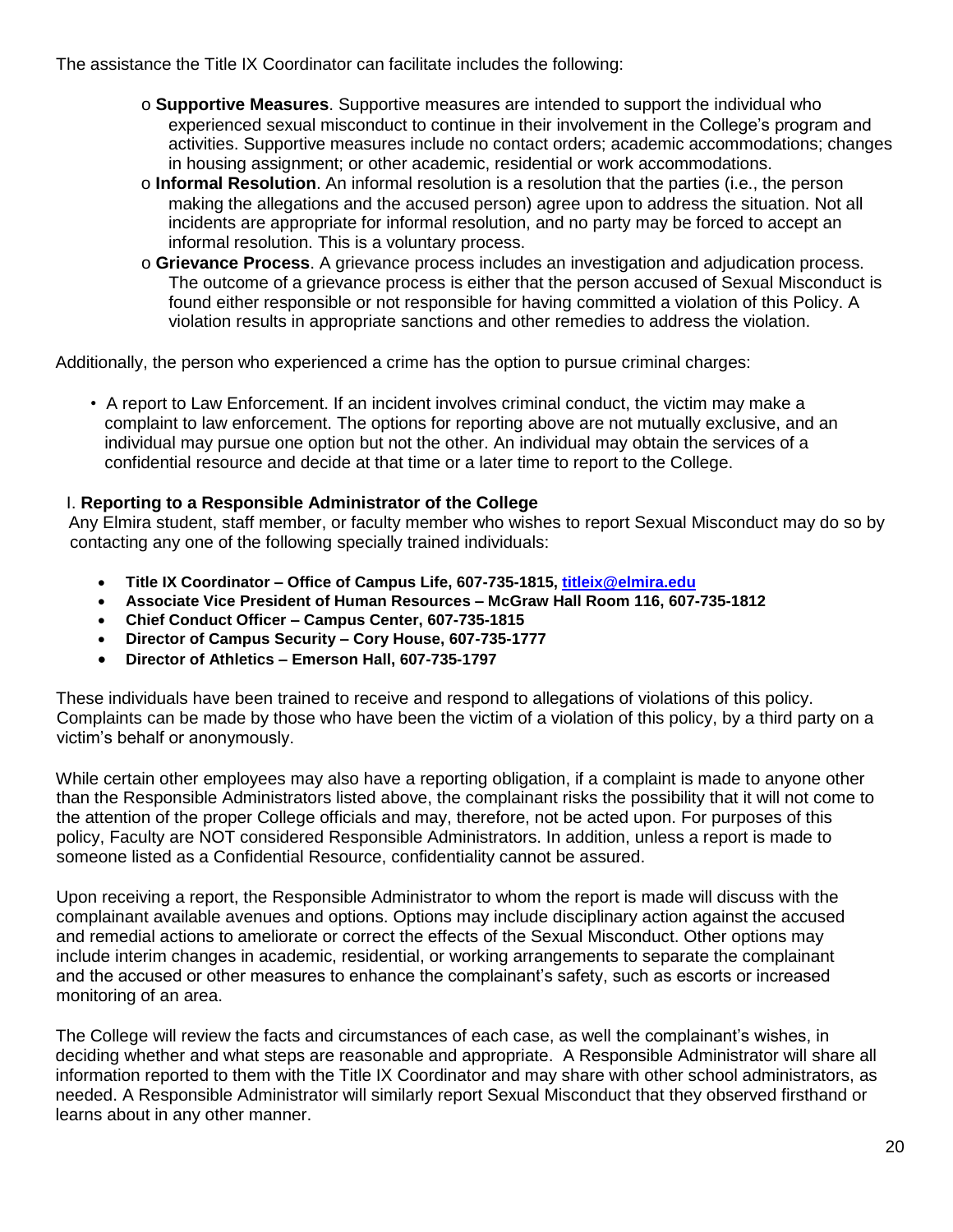**A Responsible Administrator is not a confidential resource.** Although a person may disclose information concerning an incident to a Responsible Administrator and request that no investigation or disciplinary action be taken, the College may decide not to honor that request, depending on the circumstances. If a complainant requests that their identity be kept confidential but that an investigation and review for disciplinary action occur, the College's decision will depend on whether the information provided by the complainant can be acted upon without revealing the complainant's identity. If a complainant requests that no action be taken against the perpetrator, the College will consider the seriousness of the offense, whether there was a single perpetrator or multiple perpetrators, whether the circumstances suggest a risk to the campus community, and similar considerations. The College retains the right to act upon any information that comes to its attention. Requests for confidentiality will be decided by the Title IX Coordinator. Even if a complainant requests and/or is granted confidentiality, they may still have access to appropriate supportive measures on an interim or other basis. Even Elmira College offices and employees who cannot guarantee confidentiality will maintain a complainant's privacy to the greatest extent possible. The information provided to a non-confidential resource will be relayed only as necessary for the Title IX Coordinator to investigate and/or seek a resolution.

If an anonymous report is made to a Responsible Administrator, it will be investigated and appropriate action taken, to the extent practicable. Anonymity may impact the action the College may be able to undertake in response to the complaint. In all cases, the College will take appropriate steps to protect against retaliation.

Individuals who wish to make a report via the College's Incident Report form may do so at Elmira College Incident Report Form

#### II. **Confidential Resources**

Students or other community members who are not sure whether they want to make a formal complaint can still seek help from the confidential resources listed in this section. Contacting any of these confidential resources does not mean that the student must file an official report with the College or report the Sexual Misconduct to law enforcement, and in fact reporting to these confidential resources does not constitute reporting to the College (as a result, action by the College may not be taken) or to law enforcement. These resources are provided to offer non-judgmental support and information to help an individual decide what is best for him or her as he or she recovers.

#### 1. **On Campus Confidential Resources**

Reports to the Counselors and Registered Nurses in the Clarke Health Center are confidential by law. As such, personally identifiable information should not be subject to disclosure under any circumstances. On-campus confidential services can be reached at:

- 1. **Clarke Health Center,** 607-735-1750
- 2. **Counseling Center,** 607-735-1729

The health and counseling services noted above are available to students free of charge. Confidential resources can provide a member of the campus community with information on medical and counseling services that may be available; academic, housing, and other support services that may be available (although some services may not be available if an individual wish to maintain complete confidentiality); information regarding and assistance with the filing of formal complaints under this policy; and/or information regarding and assistance with contacting law enforcement.

Reports to the Office of Student Success are also confidential, as a result of Elmira policy. Thus, while personally identifiable information will not be disclosed by that office to campus officials without consent, it is possible that that information may have to be disclosed in the course of legal proceedings and/or government investigations.

#### **Manager of Student Success – Gannett-Tripp Library, 607-735-1808**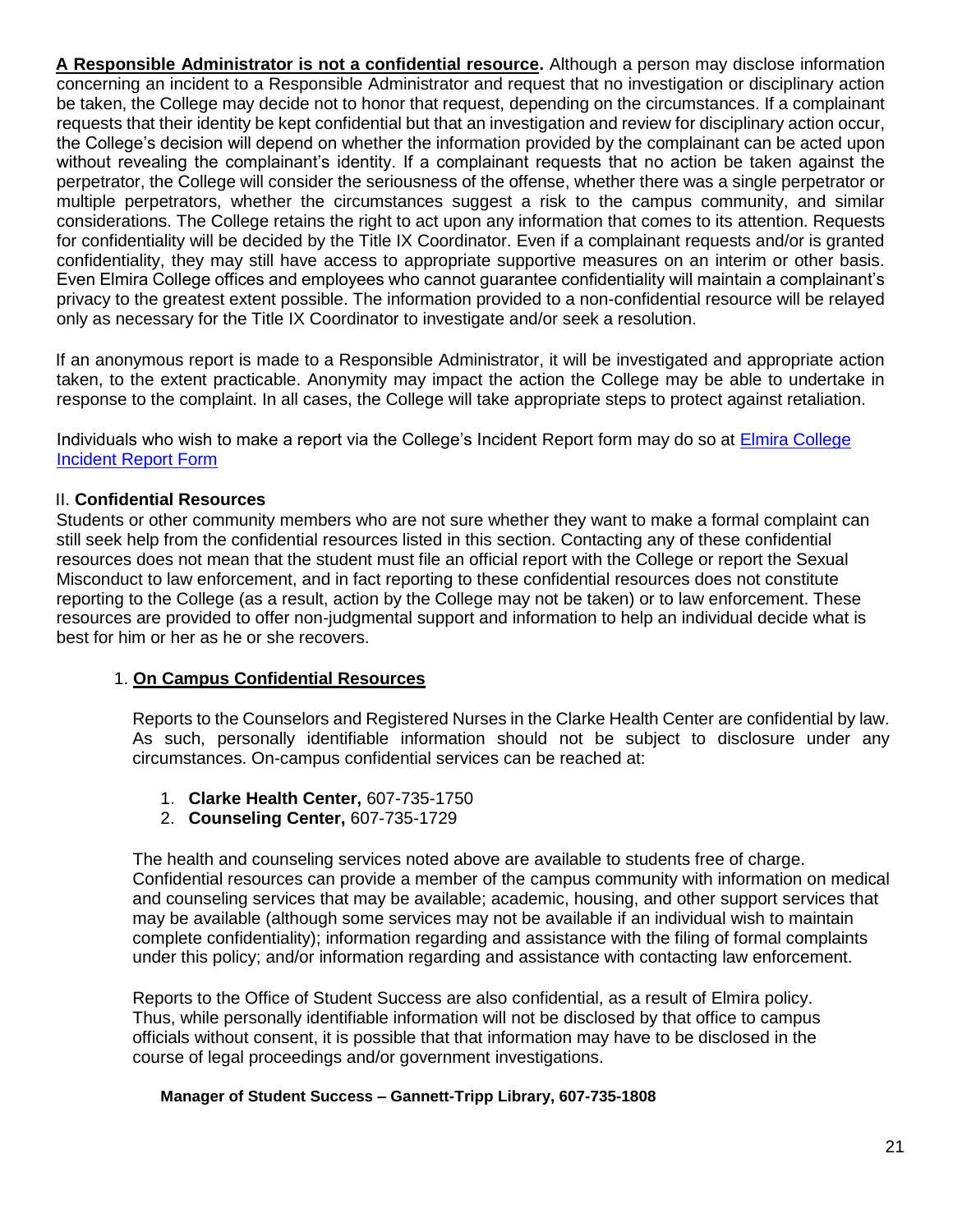A report to a Confidential Resource is not a report to the College and will not result in an investigation or disciplinary action. In addition, students or other members of the campus community may contact these resources on an anonymous basis, although anonymity may impact the assistance that can be provided.

#### **2. Off-Campus Confidential Resources**

There are also confidential off-campus resources which may be available to you; contacting the resources below does not constitute notifying the College. These resources include:

- **Sexual Assault Resource Center (SARC) – 888-810-0093 – sarcst.org – sarcst@ppsfl.org**
- **Arnot Ogden Medical Center – 607-737-9194 – www.arnothealth.org/arnot-ogden-medical-center**
- **Saint Joseph's Hospital – 607-737-7806 – www.arnothealth.org/st-josephs-hospital**
- **Chemung County Health Department – 607-737-2028 – www.chemungcountyhealth.org**
- **Planned Parenthood – 607-734-3313 – www.plannedparenthood.org**
- **Clinical Social Work and Counseling Services – 607-734-1447 – www.cswcsfingerlakes.com**
- **Crisis Program – 607-737-5369 – Chemung.ny.networkofcare.org/emergency-services**
- **Suicide Hotline – 800-SUICIDE (734-2433)**
- **NYS Office of Victim Services – 1-800-247-8035**

#### III. **Supportive Measures & Emergency Removal of Students**

Supportive measures may be made by the College in an effort to immediately respond to a situation. Once a report is made under this Policy, the complainant will be contacted by the Title IX Coordinator and offered individualized support as more fully described below. A report that triggers supportive measures need not be a formal complaint, and it may be made by a third-party (i.e., someone other than the complainant themselves). Once the respondent is informed of a report or a formal complaint, the respondent will be contacted by the Title IX Coordinator and offered individualized support as more fully described below. Supportive measures are intended to restore or preserve, to the extent practicable, equal access to the College's educational programs and activities and protect the safety of all parties without unreasonably burdening the other party or parties. As required by federal regulation, these supportive measures must be non-disciplinary and non-punitive to the parties.

Supportive measures could include, but are not limited to:

- Changes or adjustment in academics such as the extension of deadlines or other course-related adjustments or allowing a withdrawal from a course without penalty;
- Changes to housing, transportation and campus working situations if those changes are requested by a party and reasonably available;
- Removing the student's contact information from the College directory;
- Mutual "No Contact" orders and, in limited circumstances, one-way no contact orders;
- Access to campus escorts or other reasonable security or monitoring measures; and
- Counseling services.

The Title IX Coordinator is responsible for coordinating the implementation of supportive measures, including coordinating with the various College departments and offices that may be involved. Supportive measures will be offered free of charge. If a party's request for a supportive measure is denied, the party will be afforded an opportunity to have the denial promptly reviewed to assess whether the supportive measure is reasonable under the circumstances. In addition, each party will, upon request, be afforded the opportunity for a prompt review of the need for and terms of supportive measures that have been implemented, including the potential modification of these measures, to the extent that the party is affected by the measure(s) being reviewed. Each party will be allowed to submit evidence in support of, or in opposition to, the request to the extent the supportive measures under review affects that party. Information about how to request a review will be included in a written communication that will outline the supportive measures offered and any that were requested by the party but denied. Upon receipt of such a request, to the extent that the other party is affected by the measure(s) being reviewed, the Title IX Coordinator will inform the other party of the request and allow the other party to respond, including submitting evidence if desired. This review process will occur as soon as possible, but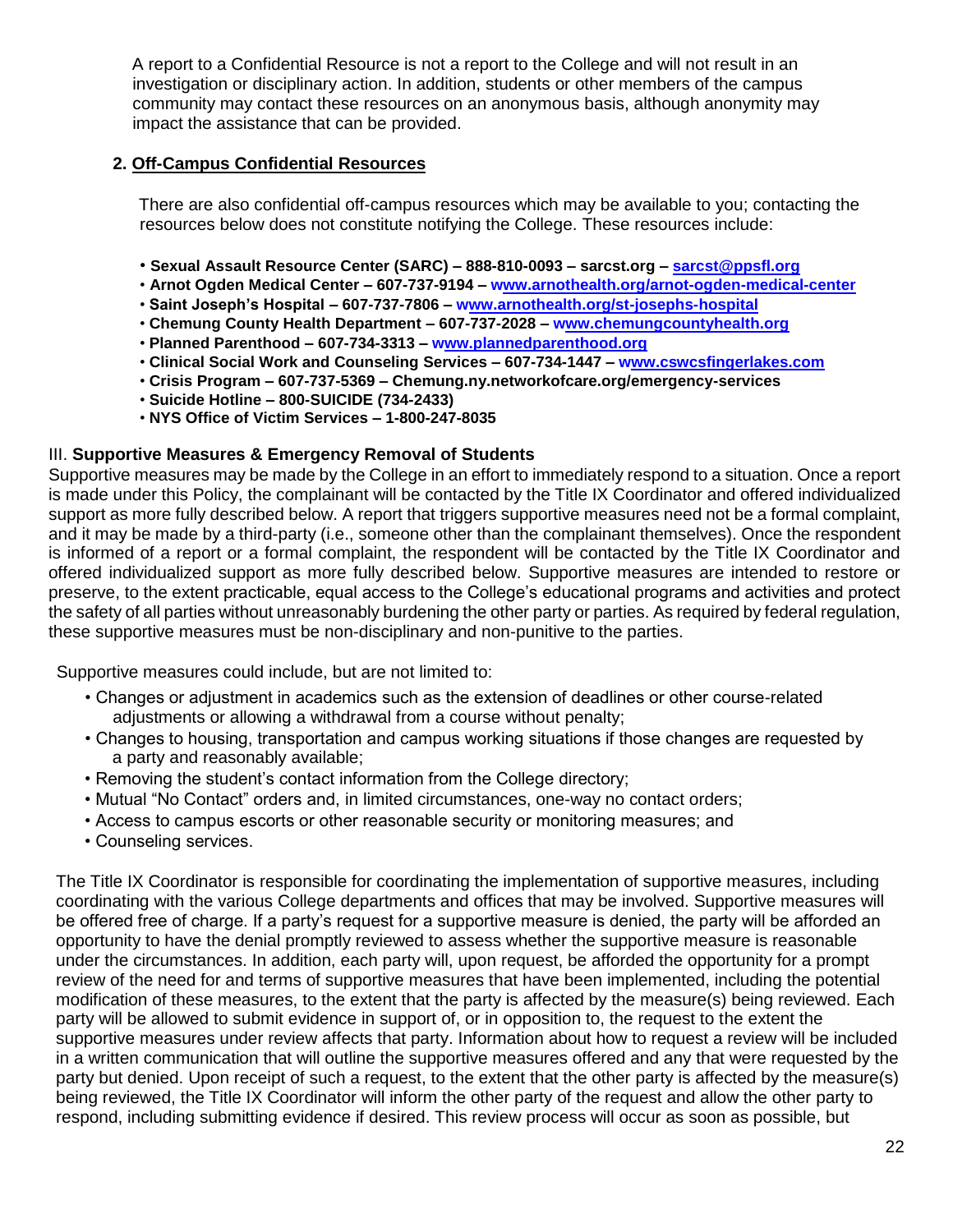generally no later than five business days of the request and the parties' submission of any evidence. The Title IX Coordinator in conjunction with the Vice President of Campus Life and Dean of Students will enforce protective measures under College policy. Individuals who violate a "no contact order" or other supportive measures implemented by the College may be subject to conduct charges.

#### **Emergency Removal of Students**

In some cases, the College may undertake an emergency removal of a student respondent in order to protect the safety of the college community, which may include contacting local law enforcement to address imminent safety concerns. Emergency removal is not a substitute for reaching a determination as to a respondent's responsibility for the sexual harassment or other sexual misconduct allegations; rather, emergency removal is for the purpose of addressing imminent threats posed to any person's physical health or safety, which may arise out of the sexual misconduct allegations.

Prior to removing a student respondent through the emergency removal process, the College will undertake an individualized safety and risk analysis. If the individualized safety and risk analysis determines that an immediate threat to the physical health or safety of any student, including the student respondent, or other individual justifies removal, then a student respondent will be removed. This is the case regardless of the severity of the allegations and regardless of whether a formal complaint was filed.

After determining a student respondent is an immediate threat to the physical health or safety of an individual, the Title IX Coordinator will provide written notice of the emergency removal to both the complainant and respondent. This notice will contain: (1) the date the removal is set to begin, (2) the reason for the emergency removal, (3) the consequences of noncompliance, and (4) how to appeal the decision. If a student respondent disagrees with the decision to be removed from campus, the respondent may appeal the decision. The respondent must provide written notice of the intent to appeal, which shall include the substance of the appeal, to the Title IX Coordinator within 10 days of receiving the notice of removal. The burden of proof is on the student respondent to show that the removal decision was incorrect.

This section applies only to student respondents. Employee respondents are not subject to this section and may be placed on administrative leave pursuant to the College's policies and/or collective bargaining agreements during the pendency of a Title IX grievance process.

#### IV. **Definitions**

The College is committed to maintaining an environment that is free from sexual harassment and sexual violence and in which the freedom to make individual choices regarding sexual behavior is respected by all. Per state law, sexual activity requires affirmative consent as defined below in this policy.

#### **General Policy Definitions**

**Advisor of Choice** - An advisor of choice is a person selected by the Complainant or Respondent to advise and accompany the Complainant or Respondent throughout the investigation and adjudication process. An advisor of choice may be any person, including an attorney. The institution does not appoint or pay for an advisor of choice. An advisor of choice's role is limited to the functions further described in this policy.

**Affirmative Consent** - Elmira expects that any sexual activity or contact will be based on mutual affirmative consent to the specific sexual activity or sexual contact. All references to consent in this policy will mean affirmative consent which is defined as follows:

Affirmative consent is a knowing, voluntary, and mutual decision among all participants to engage in sexual activity. Consent can be given by words or actions, as long as those words or actions create clear permission regarding willingness to engage in the sexual activity. Silence or lack of resistance, in and of itself, does not demonstrate consent. The definition of consent does not vary based upon a participant's sex, sexual orientation, gender identity, or gender expression. Consent to any sexual act or prior consensual sexual activity between or with any party does not necessarily constitute consent to any other sexual act.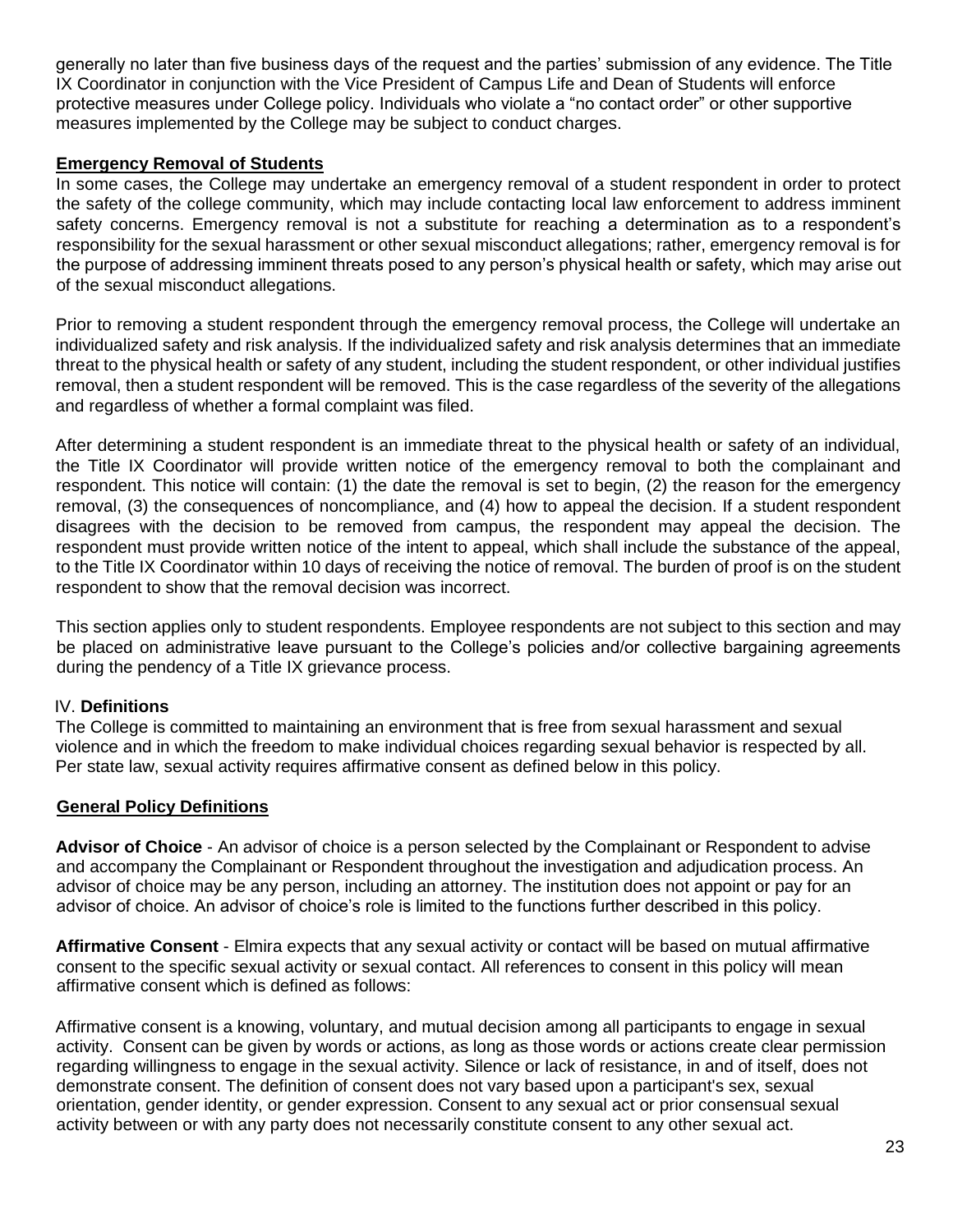Consent may be initially given but withdrawn at any time by expressing in words or actions that they no longer want the sexual act to continue. When consent is withdrawn or can no longer be given, sexual activity must stop.

Consent cannot be given when a person is incapacitated, which occurs when an individual lacks the ability to knowingly choose to participate in sexual activity. Incapacitation may be caused by the lack of consciousness or being asleep, being involuntarily restrained, or if an individual otherwise cannot consent. In New York, a person under the age of 17 is incapable of giving consent to any sexual activity. Depending on the degree of intoxication, someone who is under the influence of alcohol, drugs, or other intoxicants may be incapacitated and therefore unable to consent. Consent is required regardless of whether the person initiating the act is under the influence of drugs and/or alcohol. Consent cannot be given when it is the result of any coercion, intimidation, force, or threat of harm.

**Coercion –** Coercion is a threat, undue pressure, or intimidation to engage in sexual activity. Coercion is more than an effort to persuade, seduce, entice, or attract another person to engage in sexual activity. A person's words or conduct are sufficient to constitute coercion if they deprive another individual of the ability to freely choose whether or not to engage in sexual activity.

**Complainant –** The term Complainant refers to the person who allegedly experienced sexual misconduct in violation of the policy whether or not a formal complaint is filed. In some cases, the Title IX Coordinator may file a formal complaint and thereby initiate an investigation and adjudication process pursuant to this policy. In that instance, the Title IX Coordinator is not the "Complainant"; the complainant remains the person who allegedly experienced the sexual misconduct.

**Formal Complaint -** A formal complaint refers to a written complaint filed in accordance with the grievance process below. A formal complaint is necessary to initiate an investigation and adjudication process.

**Institution Advisor.** A Complainant or Respondent who does not opt to be accompanied by an advisor of choice at a hearing is entitled to be appointed an advisor by the College at no charge to the party. This advisor is referred to an "institution advisor" who may be but need not be an attorney. The institution advisor is selected and assigned by the College. An institution advisor's role is limited to asking cross-examination questions of the other party during a hearing. An institution advisor does not represent a party in any legal sense. The party is responsible for formulating the cross examination questions the institution advisor will pose during the hearing.

**Reporting Party –** The term Reporting Party refers to the person making the report. That person is usually, but is not always, the person who experienced the harassment, sexual misconduct or other violation of this policy.

**Respondent** – The term respondent refers to the person alleged to have committed the alleged harassment or other sexual misconduct in violation of this policy.

**Sexual Misconduct-** The term "sexual misconduct" is an umbrella term used by this policy to more conveniently refer to any form of conduct prohibited by this policy. Sexual misconduct may occur between members of the same or opposite sex and in heterosexual or homosexual relationships.

#### **Definitions- Conduct Violations**

This policy sets forth conduct expectations for our community and provides a process for the reporting, investigation and adjudication of alleged violations. This policy applies to alleged conduct violative of Title IX of the Education Amendments of 1972 (i.e., "Title IX Category" violations) and also applies to a broader range of contexts and behaviors inconsistent with the College's commitment to equal opportunity (i.e., "College Category" violations).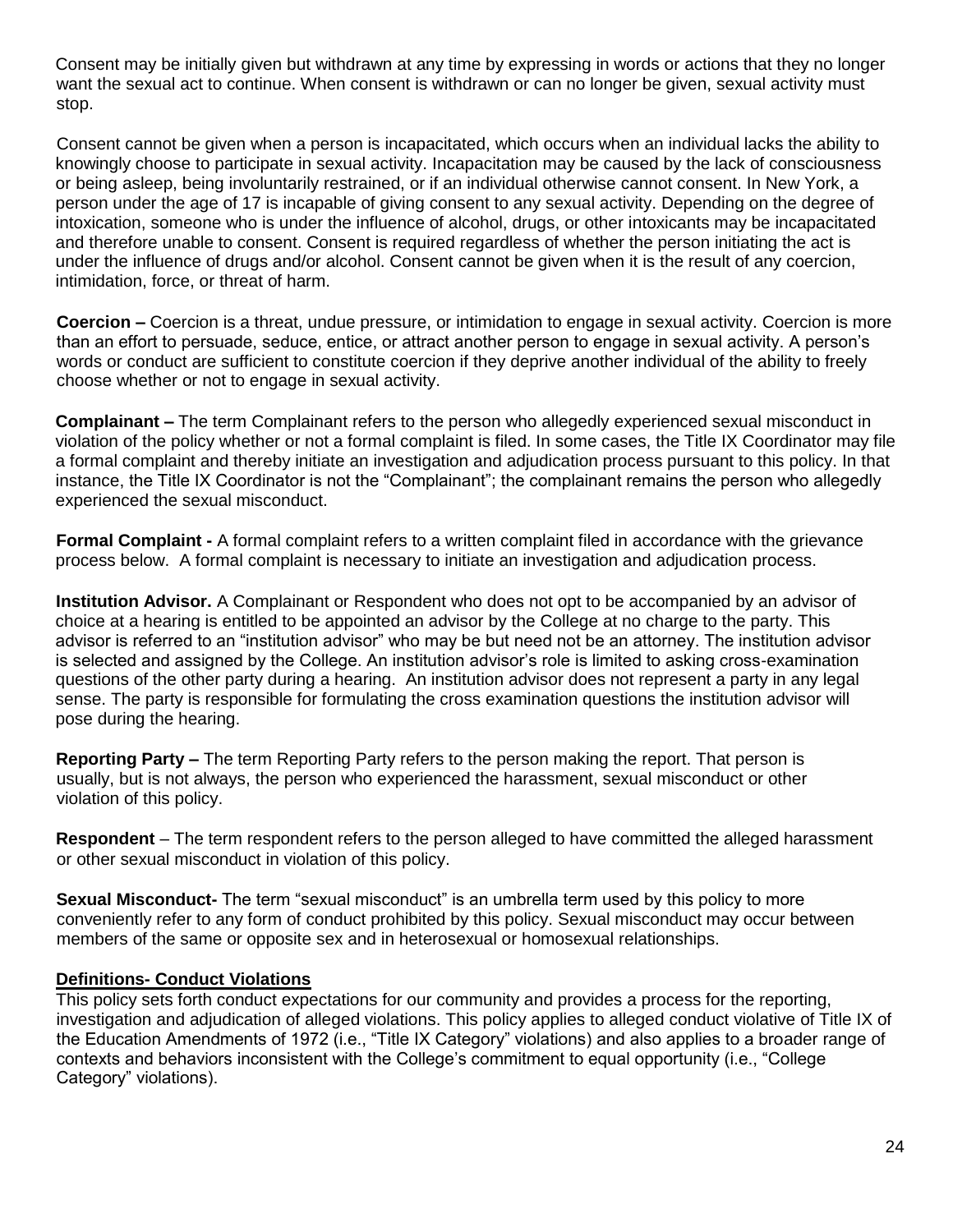The designation of conduct or allegations as either "Title IX Category" or "College Category" is not a function of the seriousness of the alleged conduct but rather a function of the scope and coverage of Title IX versus the College's broader jurisdiction to prohibit and discipline a larger scope of inappropriate behavior.

#### **A. Title IX Category Violations**

Title IX of the Education Amendments of 1972 provides: "No person in the United States shall, on the basis of sex, be excluded from participation, be denied the benefits of, or be subjected to discrimination under any education program or activity receiving Federal financial assistance."

In accordance with Title IX as interpreted by the Department of Education, the College recognizes the following as conduct violations within the meaning of Title IX, provided that the context and circumstances of the conduct fall within the scope of Title IX, including but not limited to that the complainant was in the United States at the time of the alleged conduct, that the complainant be participating in or seeking to participate in the College's education program or activity at the time of the complaint, and that the conduct have occurred in the context of the College's education program or activity:

- 1. **Sexual Harassment –** "Sexual harassment" means conduct on the basis of sex that satisfies one or more of the following:
	- a. An employee of the College conditioning the provision of an aid, benefit, or service of the College on an individual's participation in unwelcome sexual conduct (commonly referred to as a "quid pro quo");
	- b. Unwelcome conduct determined by a reasonable person to be so severe, pervasive, and objectively offensive that it effectively denies a person equal access to the College's education program or activity (commonly referred to as a sexually or gender-based "hostile environment").
- 2. **Sexual assault.** "Sexual assault" includes any sexual act directed against another person, without consent of the victim, including instances where the victim is incapable of giving affirmative consent. Sexual assault consists of the following specific acts:
	- a. **Rape.** The penetration, no matter how slight, of the vagina or anus with any body part or object, or oral penetration by a sex organ of another person, without the consent of the victim. This offense includes the rape of both males and females.
	- b. **Non-Consensual Sexual Contact/Fondling.** The touching of the private body parts (including genitalia, anus, groin, breast, inner thigh or buttocks) of another person for the purpose of sexual gratification, forcibly and/or against that person's will; or, not forcibly or against the person's will where the victim is incapable of giving consent because of their youth or because of their temporary or permanent mental or physical incapacity.
	- c. **Incest.** Non-forcible sexual intercourse between persons who are related to each other within the degrees wherein marriage is prohibited by law.
	- d. **Statutory Rape.** Non-forcible sexual intercourse with a person who is under the statutory age of consent. The statutory age of consent in New York is 17.
- 3. **Dating violence**. "Dating violence'' means violence committed by a person: (1) who is or has been in a social relationship of a romantic or intimate nature with the victim; and (2) where the existence of such a relationship shall be determined based on a consideration of the following factors: (i) The length of the relationship. (ii) The type of relationship. (iii) The frequency of interaction between the persons involved in the relationship.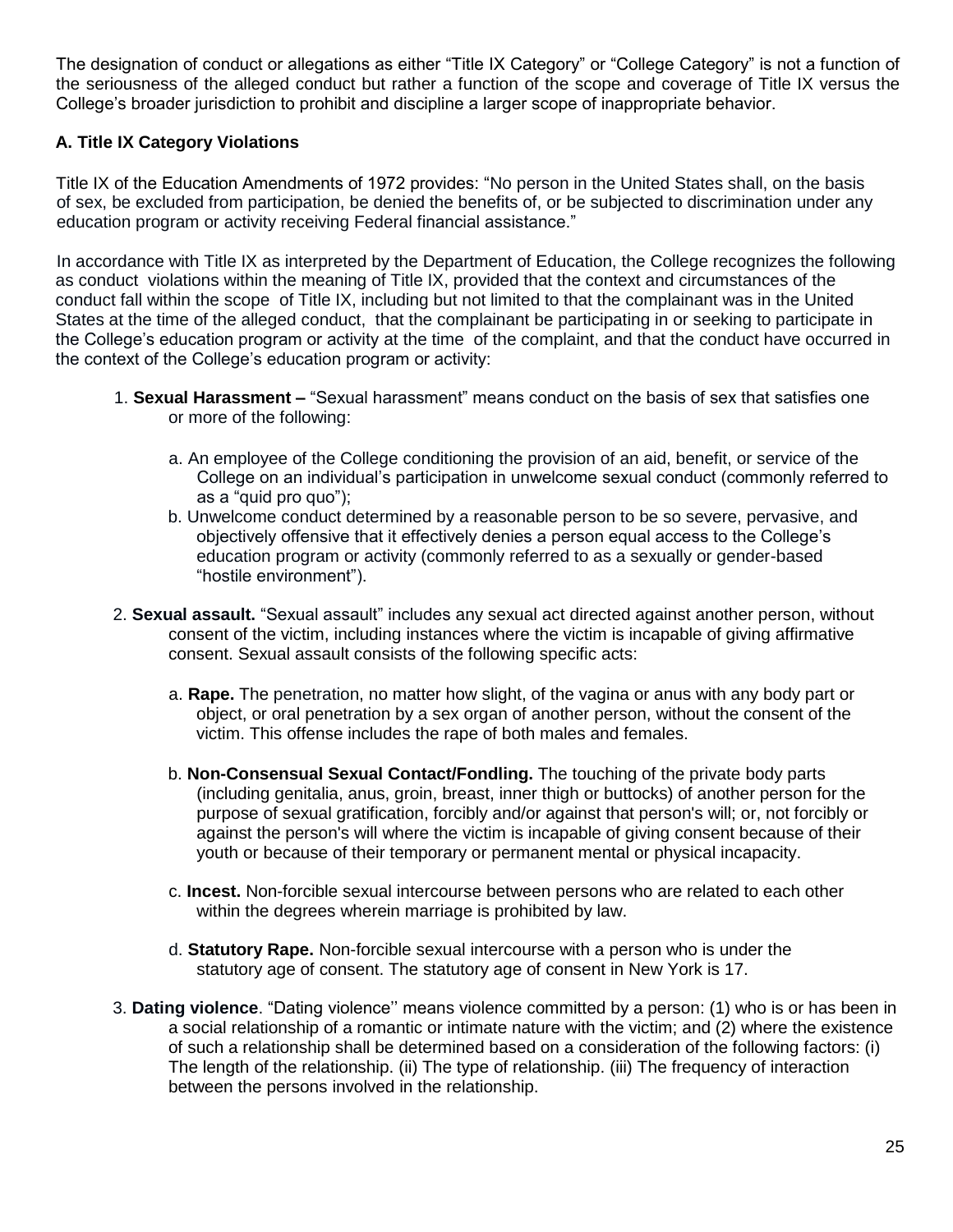- 4. **Domestic violence**. "Domestic violence" means violence committed by a current or former spouse or intimate partner of the victim, by a person with whom the victim shares a child in common, by a person who is cohabitating with or has cohabitated with the victim as a spouse or intimate partner, by a person similarly situated to a spouse of the victim under the domestic or family violence laws of the jurisdiction where the College is located, or by any other person against an adult or youth victim who is protected from that person's acts under the domestic or family violence laws of the jurisdiction.
- 5. **Stalking**. "Stalking" is engaging in a course of conduct on the basis of sex directed at a specific person that would cause a reasonable person to: (1) fear for his or her safety or the safety of others; or (2) suffer substantial emotional distress. Stalking that does not occur on the basis of sex may be addressed under as a College Category Violation as described below.

#### **B. College Category Violations**

The College prohibits the following behavior. For purpose of College Category violations, the below conduct is prohibited even if the conduct occurs off-campus, outside the United States, the Complainant is not participating or seeking to participate in the College's education program or activity, or otherwise in circumstances over which the College does not have influence or control, including but not limited to during college academic breaks. The College retains discretion to not respond to, investigate or adjudicate circumstances in which no College interest is implicated.

- **1. Sexual harassment**. "Sexual harassment" means unwelcome, offensive conduct that occurs on the basis of sex, sexual orientation, self-identified or perceived sex, gender, gender expression, gender identity, gender stereotyping or the status of being transgender, but that does not constitute sexual harassment as a Title IX Category Violation as defined above. Sexual harassment can be verbal, written, visual, electronic or physical. The fact that a person was personally offended by a statement or incident does not alone constitute a violation. Instead, the determination is based on a "reasonable person" standard and considers the totality of the circumstances. The College considers the context of a communication or incident, the relationship of the individuals involved in the communication or incident, whether an incident was an isolated incident or part of a broader pattern or course of offensive conduct, the seriousness of the incident, the intent of the individual who engaged in the allegedly offensive conduct, and its effect or impact on the individual and the learning community.
- **2. Sexual assault.** "Sexual assault" includes any sexual act directed against another person, without consent of the victim, including instances where the victim is incapable of giving affirmative consent, but that does not constitute sexual assault as a Title IX Category Violation as defined above because of the context in which it occurs (for example because the complainant was not in the United States at the time of the alleged conduct, because the complainant was not participating in or seeking to participate in the College's education program or activity at the time of the complaint, or because the conduct did not occur in the context of the College's education program or activity). Sexual assault consists of the following specific acts:
	- a. Rape. The penetration, no matter how slight, of the vagina or anus with any body part or object, or oral penetration by a sex organ of another person, without the affirmative consent of the victim. This offense includes the rape of both males and females.
	- b. Non-Consensual Sexual Contact/Fondling. The touching of the private body parts (including genitalia, anus, groin, breast, inner thigh, or buttocks) of another person for the purpose of sexual gratification, forcibly and/or against that person's will; or, not forcibly or against the person's will where the victim is incapable of giving affirmative consent because of their youth or because of their temporary or permanent mental or physical incapacity.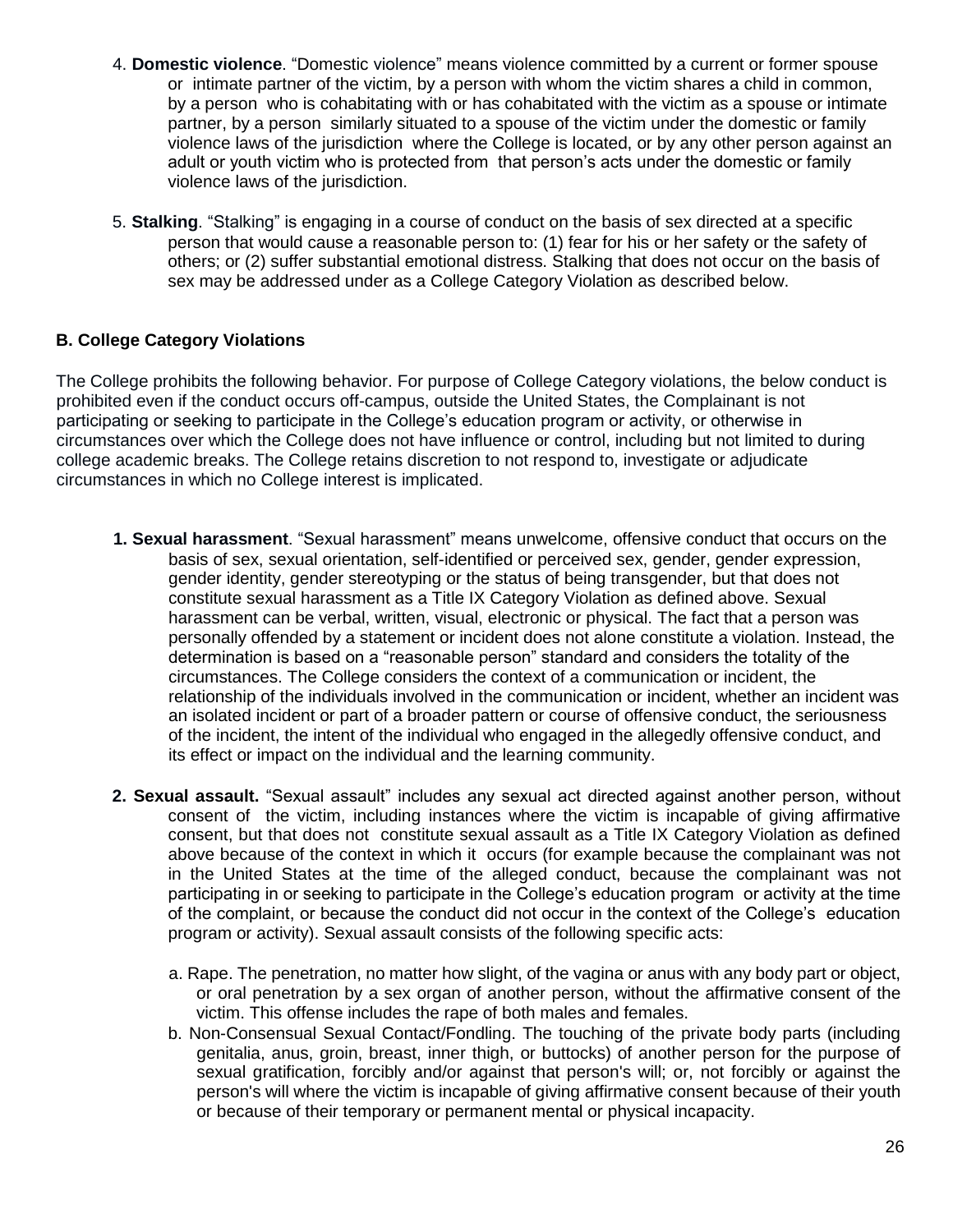- c. Incest. Non-forcible sexual intercourse between persons who are related to each other within the degrees wherein marriage is prohibited by law.
- d. Statutory Rape. Non-forcible sexual intercourse with a person who is under the statutory age of consent.
- **3. Dating violence**. "Dating violence'' means violence committed by a person: (1) who is or has been in a social relationship of a romantic or intimate nature with the victim; and (2) where the existence of such a relationship shall be determined based on a consideration of the following factors: the length of the relationship; the type of relationship; and the frequency of interaction between the persons involved in the relationship; but that does not constitute dating violence as a Title IX Category Violation as defined above because of the context in which it occurs (for example, because the complainant was not in the United States at the time of the alleged conduct, because the complainant was not participating in or seeking to participate in the College's education program or activity at the time of the complaint, or because the conduct did not occur in the context of the College's education program or activity).
- **4. Domestic violence**. "Domestic violence" means violence committed by a former spouse or intimate partner of the victim, by a person with whom the victim shares a child in common, by a person who is cohabitating with or has cohabitated with the victim as a spouse or intimate partner, by a person similarly situated to a spouse of the victim under the domestic or family violence laws of the jurisdiction where the College is located, or by any other person against an adult or youth victim who is protected from that person's acts under the domestic or family violence laws of the jurisdiction, if the conduct does not constitute domestic violence as a Title IX Category Violation as defined above because of the context in which it occurs (for example because the complainant was not in the United States at the time of the alleged conduct, because the complainant was not participating in or seeking to participate in the College's education program or activity at the time of the complaint, or because the conduct did not occur in the context of the College's education program or activity).
- **5. Stalking**. "Stalking" is engaging in a course of conduct directed at a specific person that would cause a reasonable person to: (1) fear for his or her safety or the safety of others; or (2) suffer substantial emotional distress, but that does not constitute stalking as a Title IX Category Violation as defined above because of basis on which it occurs or the context in which it occurs (for example because the complainant was not in the United States at the time of the alleged conduct, because the complainant was not participating in or seeking to participate in the College's education program or activity at the time of the complaint, or because the conduct did not occur in the context of the College's education program or activity).
- **6. Sexual Exploitation**. Sexual exploitation occurs when, without affirmative consent, a person takes sexual advantage of another in a manner that does not constitute another violation under this Policy. Examples of sexual exploitation include, but are not limited to: prostitution, acts of incest, observing or recording (whether by video, still photo or audio tape) of a sexual or other private activity (such as consensual sexual activity, undressing or showering) without the affirmative consent of all involved; taking intimate pictures of another, but then distributing the pictures to others without the photographed person's affirmative consent; engaging in voyeurism, engaging in consensual sexual activity with another person while knowingly infected with human immunodeficiency virus (HIV) or other sexually transmitted disease (STD) without informing the other person of such infection; or exposing one's genitals in non-consensual circumstances.
- **7. Retaliation**. Retaliation is an adverse act perpetrated to "get back" at a person because the person reported sexual misconduct, filed a complaint, or participated in an investigation or proceeding conducted pursuant to this policy by the College or by an external agency. An act of retaliation may be anything that would tend to discourage an individual from reporting sexual misconduct, pursuing an informal or formal complaint, or from participating in an investigation or adjudication as a party or a witness. A person who acts in good faith is protected from retaliation. The fact that a statement is

25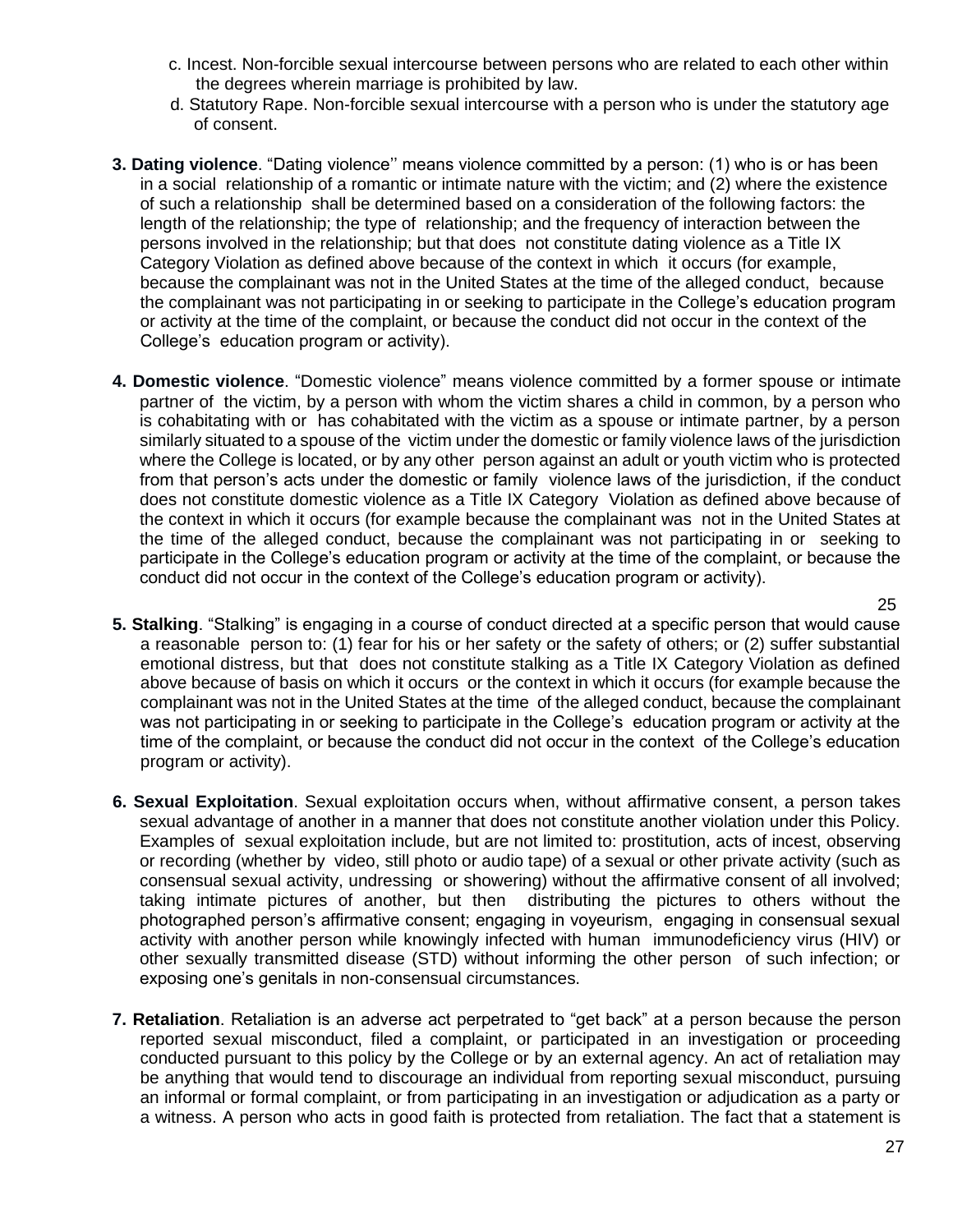not determined to be proven or established following investigation and adjudication does not mean that the statement lacked good-faith; a person may provide inaccurate information believing it is accurate, which is still good-faith. If a person makes a statement knowing that it is false, the person has acted without good faith. Retaliation should be reported promptly to Title IX Coordinator and may result in disciplinary action independent of the sanction or interim measures imposed in response to the underlying allegations of sexual misconduct

#### V. **Timing of Reports**

There is no time limit to invoking this policy in cases of alleged Sexual Misconduct. However, the passage of time may make effective responsive action difficult. Further, if the Respondent is no longer a member of the College community, the College's ability to respond may be limited. Therefore, complainants are encouraged to report alleged sexual harassment or other sexual misconduct as soon as possible in order to maximize the College's ability to respond promptly and effectively.

When the potential violator is a degree candidate, the complainant is encouraged to consult with the Office of the Registrar concerning the potential violator's intended date of graduation and to file a report in a timely manner in cases where authority over the student would otherwise be lost due to pending graduation. In no circumstances will the College permit an impending graduation to compromise its processes for resolution. The conferral of a degree may therefore be withheld, if necessary, until proper resolution of any Sexual Misconduct charges, provided that any disciplinary proceedings will be scheduled for the earliest practicable date that can accommodate the students and their witnesses.

#### VI. **Standard of Proof**

The College will use "preponderance of the evidence" as the standard of proof to determine whether each alleged violation of this Policy occurred. "Preponderance of the evidence" means that the Hearing Panel must determine whether, based on the evidence presented, it is more likely than not that the Respondent engaged in the conduct charged in violation of this Policy.

#### VII. **Sanctions/Discipline**

A student found to have engaged in Sexual Misconduct is subject to a range of sanctions depending on the circumstances of each case. Those sanctions can include written warnings, educational programs, education assignment, mandatory referral to the Clarke Health Center (or other appropriate healthcare provider), mandatory counseling, requiring the Respondent to write a letter of apology, requiring unpaid service to the campus or local community, loss, revocation or restriction of housing privileges, probation, a fine, suspension, expulsion, a no contact directive, referral to other disciplinary bodies, and other sanctions as may be deemed reasonable by the College under the circumstances. The College may also withhold a student's degree and/or diploma for a specified period of time and/or deny a student participation in commencement activities.

Any College employee or faculty member found to have engaged in Sexual Misconduct is subject to a range of discipline depending on the circumstances of each case. That discipline can include, but is not limited to, written warnings, suspension, termination, a no contact directive, requiring the Respondent to write a letter of apology, requiring unpaid service to the campus or local community, referral to other disciplinary bodies, or other sanctions as may be deemed appropriate by the College.

For those crimes of violence that the College is required by federal law to include in its Annual Security Report, the transcripts of students found responsible after a hearing and an appeal, if any, shall include the following notation:

- "Expelled after a finding of responsibility for a code of conduct violation," or
- "Suspended after a finding of responsibility for a code of conduct violation," or
- "Withdrew with conduct charges pending"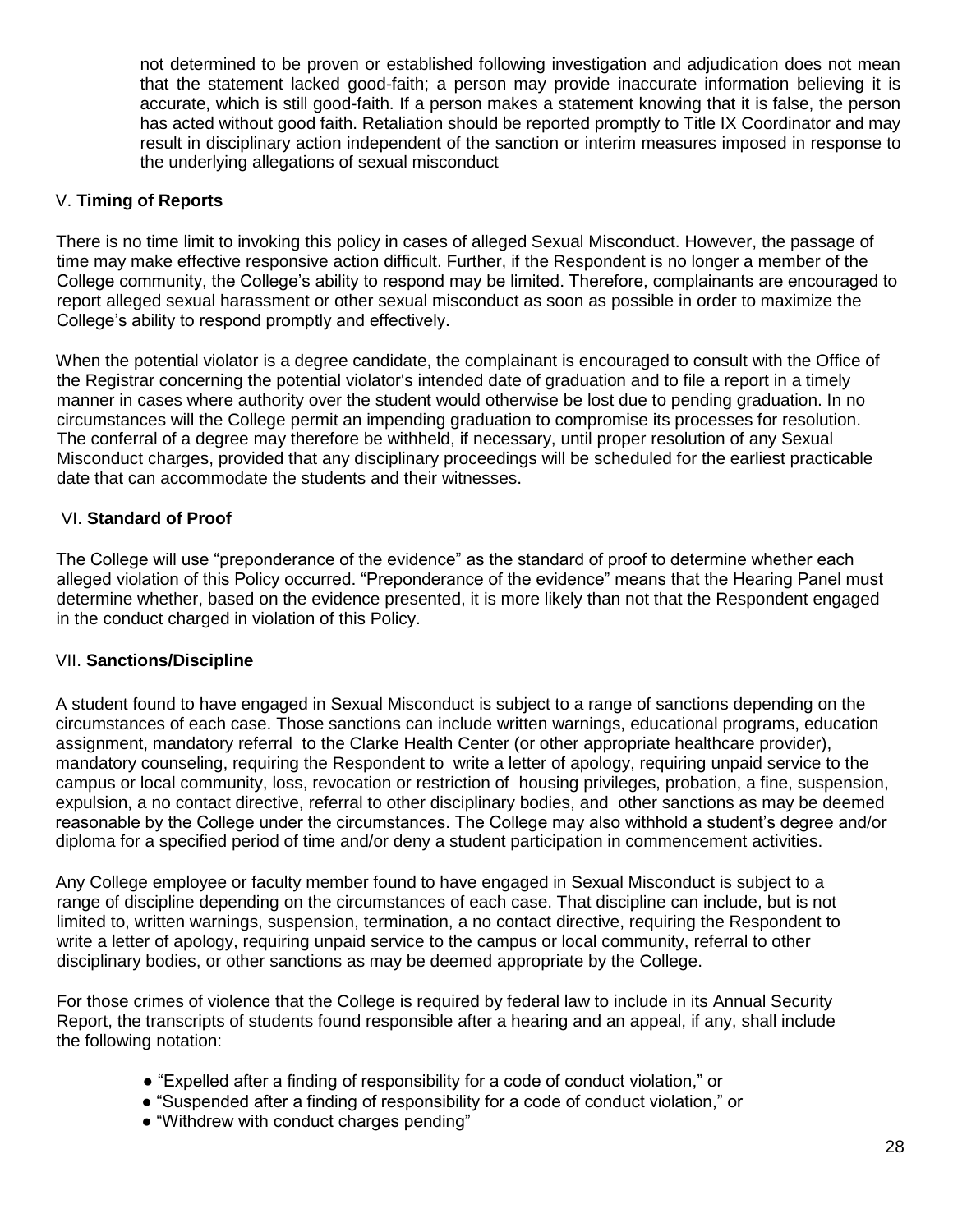Transcript notations for a student suspended for violating the College's Sexual Misconduct Policy or who chooses to withdraw pending conduct investigation will remain on a transcript for a minimum of one year. After one years' time, a student may request to have the transcript notation removed by submitting a written request to the Title IX Coordinator describing the incident and what was learned over your time away from the College. The Title IX Coordinator shall consult with appropriate College officials to determine whether removal of the notation is appropriate under the circumstances. Transcript notations for expulsion shall not be removed.

#### VIII. **Law Enforcement and Effect of Criminal Proceedings**

A victim of a crime, including a crime arising from Sexual Misconduct under this Policy, will be notified that the victim may, but is not required to, report the incident to local law enforcement and pursue criminal charges. The criminal process and the College's disciplinary processes are not mutually exclusive or dependent on each other, meaning that a person may pursue either a criminal complaint or College complaint or both.

In criminal cases, including non-consensual sex offenses, the preservation of evidence is critical and must be done properly and promptly. Criminal investigations may be useful in the gathering of relevant evidence, particularly forensic evidence. (In cases of rape or other forms of sexual assault, it is important not to shower, change clothes or even brush your hair, as physical evidence may be lost.) Because the standards for finding a violation of criminal law are different from the standards for finding a violation of this policy, criminal investigations or reports are not determinative of whether Sexual Misconduct for purposes of this Policy has occurred. In other words, conduct may constitute Sexual Misconduct under this Policy even if it is not a crime or law enforcement agencies lack sufficient evidence of a crime and therefore decline to prosecute. Questions about whether incidents violate criminal laws and how the criminal process works should be directed to law enforcement officials or the local district attorney's office.

The filing of a report of Sexual Misconduct under this policy is independent of any criminal investigation or proceeding. Reporting to local law enforcement does not constitute filing a complaint under this policy, nor does filing a complaint under this policy constitute reporting to local law enforcement. Campus Security can assist individuals in making a report of a crime to local law enforcement. Any internal investigation and/or hearing process conducted by Elmira College will be conducted concurrently with any criminal justice investigation and proceeding. However, in some cases the College may temporarily delay its investigation to enable law enforcement to gather evidence and to engage in a preliminary investigation. Such delays will not last more than ten (10) days except when law enforcement authorities specifically request and justify a longer delay.

The Elmira Police Department, which can be reached at (607) 735-8600, can assist in filing a criminal complaint and in securing appropriate examination, including by a Sexual Assault Nurse Examiner. The New York State Police Sexual Assault Hotline, which can be reached at 1-(844) 845-7269, may also be of assistance in reporting an incident to law enforcement. Orders of protection and other forms of legal protection may be available to individuals who have experienced or are threatened with violence by a College community member or other person. In appropriate circumstances, an order of protection may be available that restricts the offender's right to enter the College's property, and Elmira College will abide by a lawfully issued order of protection. Campus Security, or other College officials, will, upon request, provide reasonable assistance to any member of the campus community in obtaining an order of protection or, if outside of New York State, an equivalent protective or restraining order, including providing that person with:

- a copy of an order of protection or equivalent when received by the College and providing that person with an opportunity to meet or speak with a College representative, or other appropriate individual, who can explain the order and answer questions about it, including information from the order about the other person' s responsibility to stay away from the protected person or persons;
- an explanation of the consequences for violating these orders, including but not limited to arrest, additional conduct charges, and interim suspension;
- and assistance in contacting local law enforcement to affect an arrest for violating such an order of protection.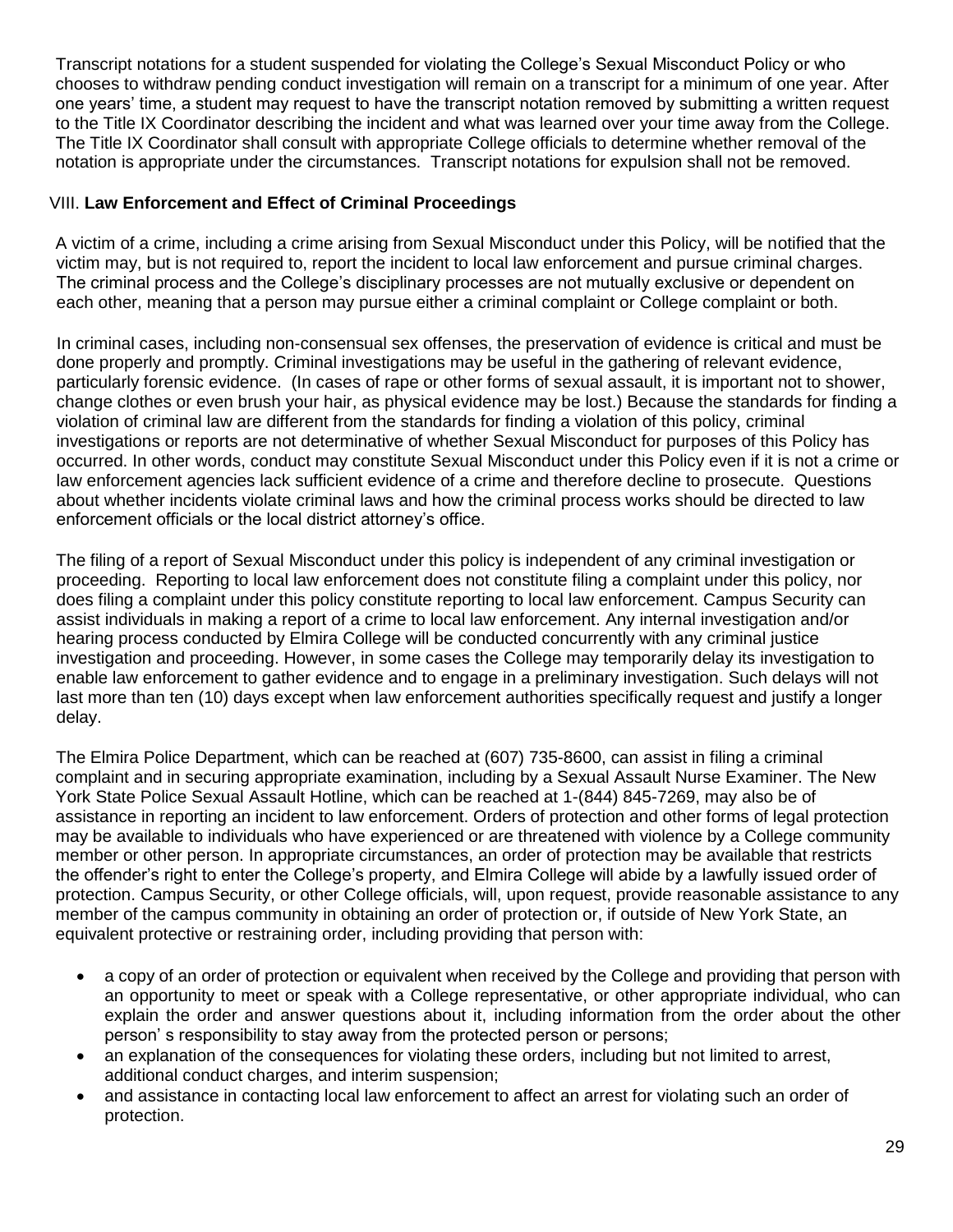#### IX. **The College's Grievance Process**

#### **Filing a Formal Complaint**

A formal complaint is necessary to initiate the College's grievance process, meaning an investigation and adjudication process. A formal complaint must be in written form and must be signed by the complainant. A third-party or anyone other than the victim of the misconduct may not file a formal complaint. However, a formal complaint may be filed by a parent or guardian of a minor person.

A formal complaint is a document filed by a complainant or signed by the College's Title IX Coordinator alleging sexual misconduct against a respondent and requesting that the College investigate the allegation. The respondent may be either a student or an employee or a visitor, independent contractor, intern, or volunteer of the College. A formal complaint may be filed with the Title IX Coordinator in person, by mail, or by electronic mail to: Title IX Coordinator, Jen Bozek, 607-735- 1748 or jbozek@elmira.edu. In order to qualify as a formal complaint, the document must contain the complainant's physical or electronic signature, or otherwise indicate that the complainant is the person filing the formal complaint.

If a complainant declines to sign a formal complaint or does not wish to participate in the complaint and adjudication process, or the complainant's identity is unknown, and the Title IX Coordinator determines there is sufficient cause to file a formal complaint, the Title IX Coordinator may file a formal complaint. In such cases, the Title IX Coordinator is not considered to be a complainant or other party under this Policy. The Title IX Coordinator will consider the wishes of the complainant not to proceed with the investigation and adjudication process. However, the Title IX Coordinator may file a formal complaint if the Title IX Coordinator determines that the allegations are such that it would be unreasonable not to proceed despite the wishes of the complainant.

The Title IX Coordinator may determine that cases where the allegations arise out of the same set of facts should be consolidated for the purpose of the investigation and/or adjudication. Instances where consolidation of complaints may occur include but are not limited to cross-complaints filed by the parties against each other, multiple complaints by a single complainant against a respondent, or multiple complaints by a single complainant against multiple respondents.

#### **Mandatory Dismissal**

In order to comply with the Title IX regulations, the Title IX Coordinator will review a formal complaint filed by a Complainant. In order to comply with Title IX regulations, the Title IX Coordinator must "dismiss" the Title IX Category violation(s) if it is apparent that the allegations are not within the scope of Title IX, including that the conduct alleged:

- would not constitute sexual harassment, sexual assault, dating violence, domestic violence or stalking as defined in the Title IX category violations above, even if proved,
- did not occur in the College' s education program or activity, or
- did not occur against a person in the United States.

Notice of dismissal of the Title IX Category violation(s) will be in writing and issued to both the Complainant and Respondent. The Title IX Coordinator may determine at any point in the process that facts have emerged that require the dismissal of a Title IX Category violation. Even if Title IX Category violations are subject to dismissal, the College may continue to process the allegations as College Category violations. assuming that the allegations, if true, would constitute College category violations.

#### **Discretionary Dismissal**

The Title IX Coordinator may (but is not required to) dismiss a formal complaint or any of its allegations if at any time during the investigation or hearing a) the complainant notifies the Title IX Coordinator in writing that the complainant would like to withdraw the complaint or any specific allegations; b) when the respondent is no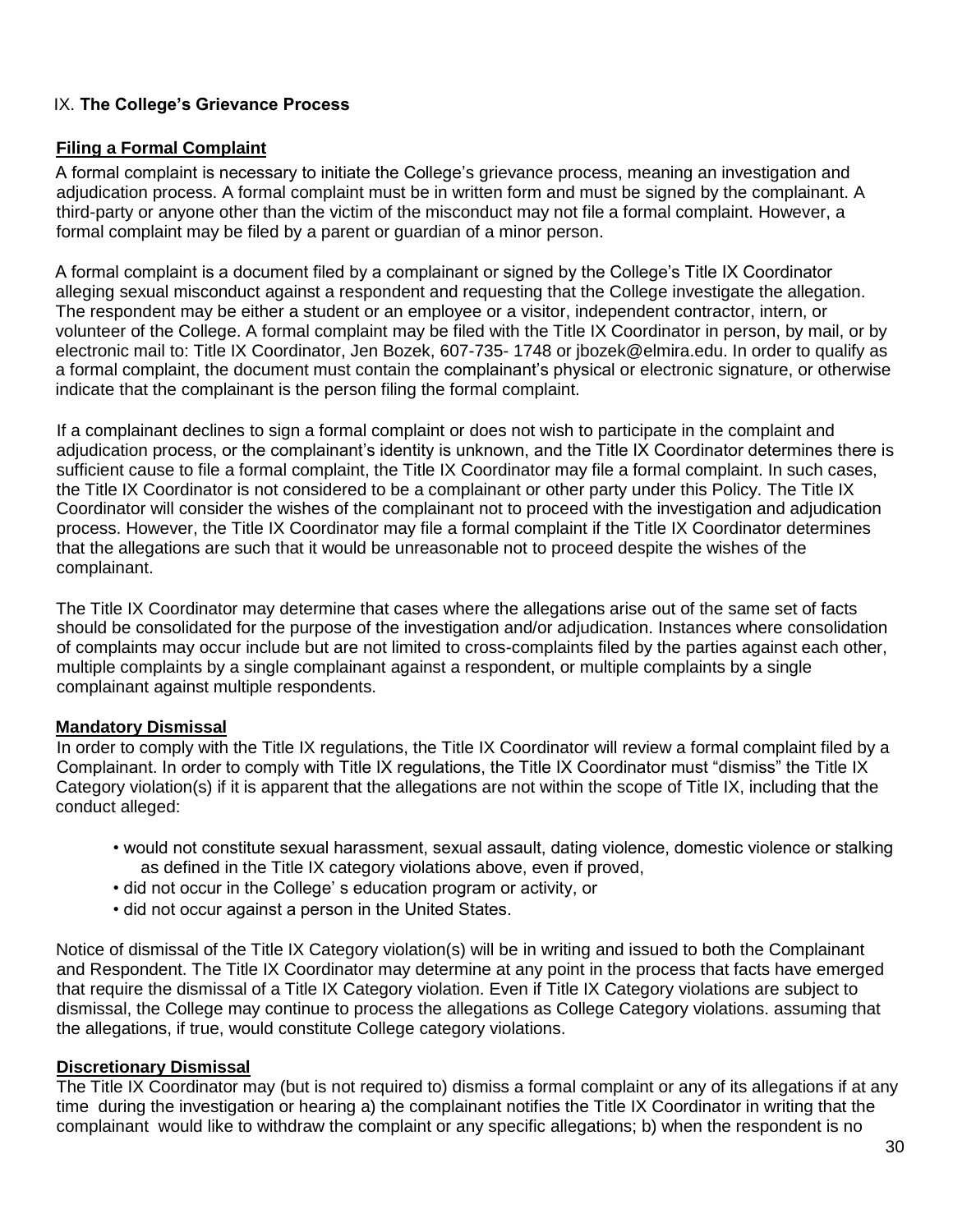longer enrolled in or employed by the College; and c) where specific circumstances prevent the College from gathering evidence (such as where a complainant refuses to cooperate but does not withdraw a formal complaint). The decision to dismiss or not to dismiss a charge under these circumstances will depend on the totality of the situation. Any decision to dismiss a complaint or allegation pursuant to this section is immediately appealable.

#### X. **Informal Resolution**

In some cases, an informal resolution may be appropriate. An Informal Resolution prioritizes educational and conciliatory approaches over more adversarial contestation of the facts. The intent of an Informal Resolution Process is for the parties to undertake a facilitated discussion regarding the matters at issue related to the allegations to see if they can reach agreement on a resolution that leaves both parties feeling satisfied with that resolution. Serious sanctions, such as suspension, expulsion or termination, are not possible as a result of the informal resolution process, but lesser sanctions may be agreed to by the parties. The Informal Resolution Process is not available where a student is complaining of conduct by a faculty or staff member of the College. Supportive measures are available to both parties in the same manner as they would be if the formal complaint were proceeding under the formal grievance and hearing process. The Informal Resolution Process is voluntary.

The Title IX Coordinator will offer the Informal Resolution Process to the parties after a formal complaint is filed by a complainant. Informal resolution must be agreed upon by both parties in writing. The informal resolution process will be conducted/facilitated by a third-party so that the complainant and respondent will be allowed to, but will not be required to, meet together as part of any informal resolution. At any time during the informal resolution process the complainant or the respondent has the right to terminate the process before the final written resolution is signed and return to or proceed to an investigation and formal adjudication. No party should feel intimidated, coerced or threatened to participate in an Informal Resolution Process, or to withdraw from an Informal Resolution Process.

The individual facilitating the process will be screened to ensure that such a person is free from conflicts of interest and bias. The facilitator's role is to conduct the Informal Resolution process in a way that is impartial and does not favor one party over the other. The facilitator may meet separately with each party to explore the party's views about the allegations and desired outcome from the process. Either party can elect to have any meeting occur so that the parties are in different rooms and the facilitator "shuttles" between the parties.

For the Informal Resolution process to have the best chance for success, the parties should be free to express themselves. As a result, the information received from both parties during the Informal Resolution process will be kept confidential by the facilitator. In addition, the facilitator will not be available as a witness in any hearing that may occur should either party terminate the Informal Resolution process before a resolution. This is in keeping with the concept that the facilitator is impartial and is only facilitating the interaction between the two parties and is not listening or taking notes for any purpose other than assisting the parties. Should the Formal Complaint be returned to the formal grievance and hearing process of this policy, the parties may not disclose information shared by the other party during the process in the hearing. This confidentiality protection does not apply to information that is learned outside the Informal Resolution process through the investigation or otherwise.

A resolution is reached only if both parties agree. The facilitator will not impose an outcome, although they may assist the parties in suggesting resolutions that appear to meet the parties' needs. The college encourages terms of resolution that meet the parties' needs, and may include a disciplinary sanction. If there is no agreement on a resolution, the complaint is returned to the formal grievance and hearing process outlined in this policy.

If the parties reach mutual agreement and this agreement is deemed appropriate by the College, the informal resolution is considered successful. The facilitator will draft a document reflecting the agreement between the parties that becomes final once it is signed by both parties. Once both parties have signed a statement agreeing that the informal resolution was successful, the matter will be considered resolved without the need for further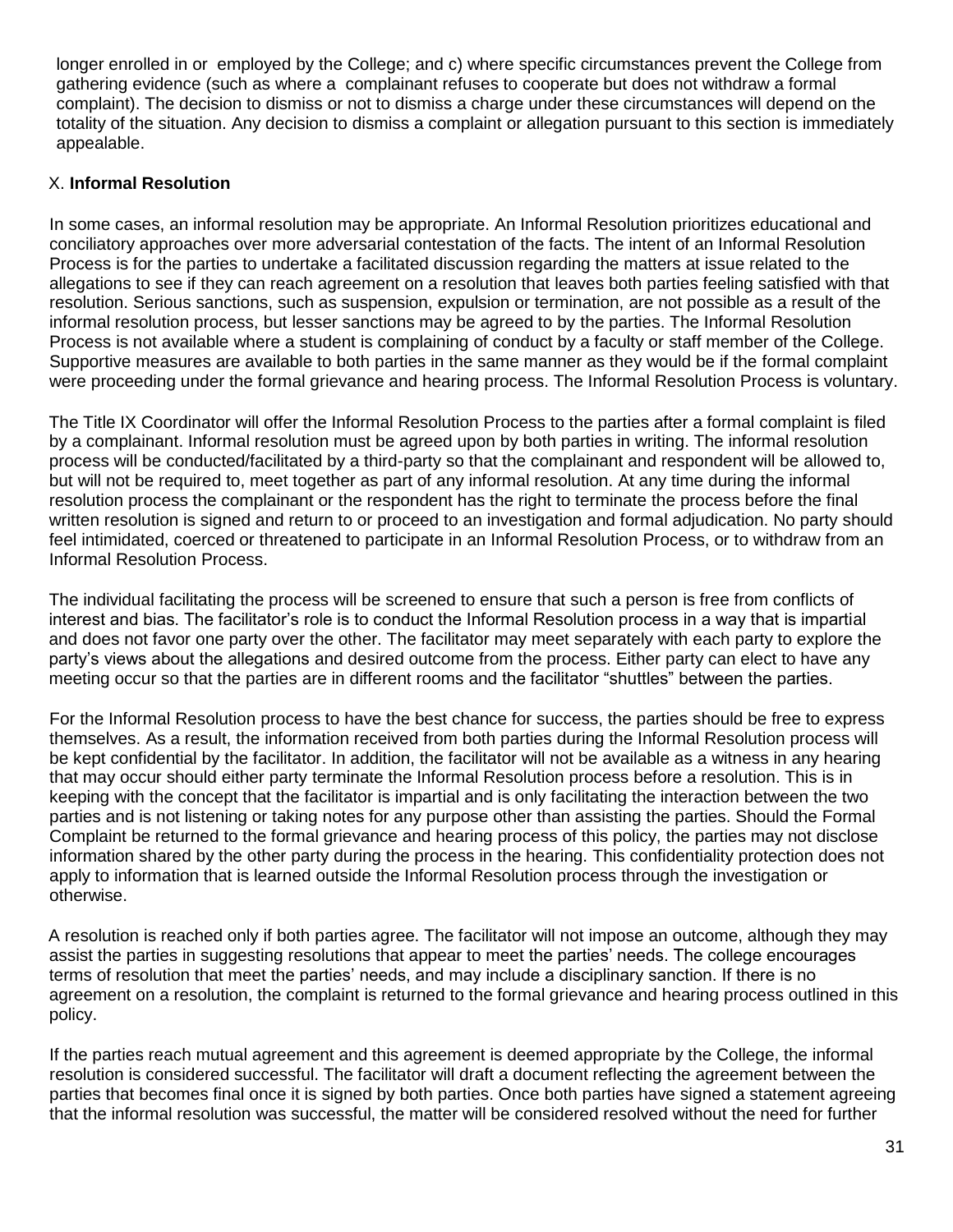investigation or to pursue the formal grievance and hearing process. A copy of the signed statement will constitute the record of the informal resolution.

#### XI. **Investigation Procedures**

Where a formal complaint has been filed, and in the absence of an informal resolution, the college will appoint investigators to investigate the allegations in the formal complaint. The investigation will normally be conducted by a team consisting of two members of the Title IX Investigation Team. In certain circumstances the College may utilize an external team of investigators solely or an external investigator in conjunction with an internal investigator. The investigation is an impartial fact-finding process.

The College's investigation will normally be completed within 45 calendar days. However, the nature of a complaint and/or extenuating circumstances (such as the time of the academic year, the timing of College breaks, the effect of concurrent criminal proceedings, etc.) may require an extension of that timeframe. In the event that the investigation exceeds the timeframes in this policy, the Title IX Coordinator will notify both parties of any scheduling delays and the expected adjustment in the time frame.

The complainant and respondent will be permitted to have an advisor of their choice, who may be an attorney, attend any investigatory interview/ meeting with him/her (at the party's own expense if the advisor is a paid advisor). An advisor's role is to consult with and support the party and may not disrupt or distract from the interview/meeting. The advisor is not permitted to speak or otherwise make any direct statements to the investigators or during any meetings. Each party is required to speak on their own behalf if he or she wishes to be heard and not through the advisor. Any advisor who fails to comply will be required to leave the meeting, and the meeting will proceed in the advisor's absence.

The investigation process generally includes interviewing the persons involved, including witnesses, and gathering and considering relevant evidence. The complainant and respondent will be given an equal opportunity to present separately information in the context of the investigation. The investigators retain discretion to determine how to conduct the investigation and what information is necessary and relevant, subject to the direction of the Title IX Coordinator. Both the complainant and the respondent shall receive notice referencing the specific provision of this policy alleged to have been violated and the possible sanctions. The notice of investigation will include, to the extent known:

- the identities of the involved parties;
- the date, time, location and factual allegations concerning the alleged violation;
- the policy provisions allegedly violated;
- a description of the investigation and adjudication process;
- potential sanctions;
- the right to an advisor of their choice, who may be, but is not required to be, an attorney;
- their right to inspect and review evidence in accordance with this policy;
- notice that knowingly making false statements or knowingly submitting false information is prohibited under the Student Code of Conduct; and
- that the Respondent is presumed not responsible for the alleged conduct and that a determination regarding responsibility is made at the conclusion of the process.

This information will be provided in sufficient detail and with sufficient time to prepare a response before any initial interview. If, in the course of the investigation, the College decides to investigate allegations that are not included in the notice initially provided to the parties, the Title IX Coordinator or designee will provide notice of the additional allegations to the parties. The Complainant and Respondent will be provided with notice of the name of the appointed investigators and an opportunity of not more than two days after the notice to raise an objection to the investigator(s) based on any alleged conflict of interest known to the party. If an objection is raised, the Title IX Coordinator will determine whether a conflict of interest in fact exists and necessitates the replacement of the investigator(s).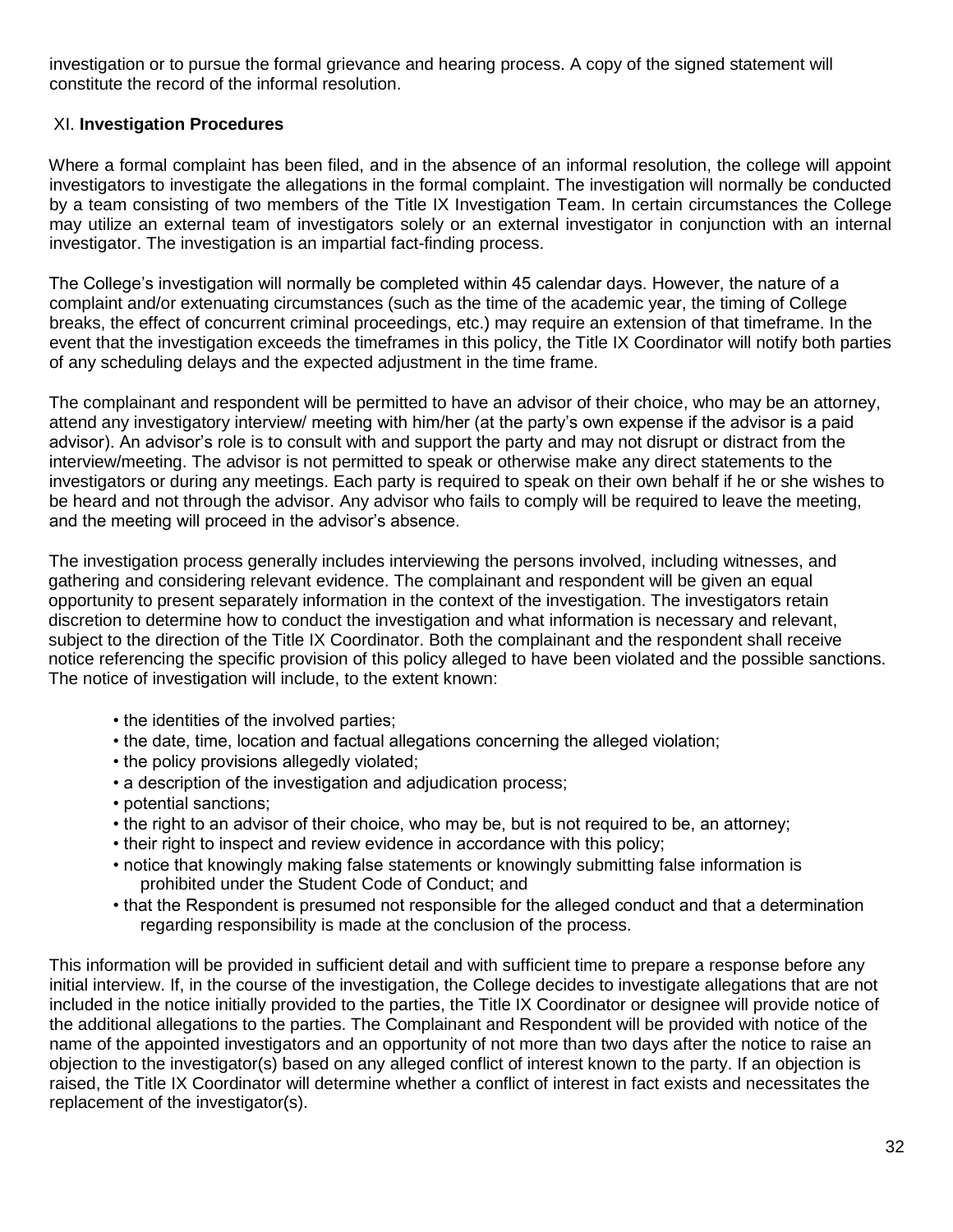The Complainant and Respondent will be provided with advance written notice of the date, time, location, participants, and purpose of any meeting or interview in which they are invited to or expected to participate. The College does not appoint an advisor for a party during the investigation phase of the process.

The Complainant and the Respondent will be given an equal opportunity to present information during the investigation. This includes the opportunity to present fact or expert witnesses and other evidence that the party believes tends to prove or disprove the allegations. However, at all times, the burden of gathering evidence remains with the College. The investigator may decline to interview any witness or to gather information the investigator finds to be not relevant or otherwise excludable (e.g., sexual history of the complainant with a person other than the respondent, materials subject to a recognized privilege, medical records in the absence of a release by the subject of the records, etc.). The investigator will determine the order and method of investigation. No unauthorized audio or video recording of any kind is permitted during investigation meetings or interviews.

#### **Opportunity for Inspection and Review of Evidence**

The Complainant and Respondent will be provided an equal opportunity to inspect and review any evidence obtained in the investigation directly related to the allegations gathered in the investigation, regardless of whether the information will be relied on in reaching a determination. Prior to the conclusion of the investigative report, the Complainant and Respondent, and each party's advisor of choice, if any, will be provided a copy (which may be sent in hard copy or electronic format or made available through an electronic file sharing platform) of the evidence, subject to redaction permitted and/or required by law. The Complainant and Respondent will be provided with at least ten (10) days to submit a written response, which the investigator will consider prior to completion of the investigative report. The investigator will determine if additional investigation is necessary and, if so, will complete any additional investigative steps.

#### **Investigative Report**

At the conclusion of the investigation, the investigators will complete a written investigative report that fairly summarizes the relevant evidence. The investigators need not include information in the investigative report that the investigators determine not relevant or otherwise excludable. The investigators will submit the investigative report to the Title IX Coordinator. At least ten (10) days prior to a hearing to determine whether there is responsibility for the allegations, the Complainant and Respondent, and each party's advisor if any, will be provided a copy of the investigative report (which may be sent in hard copy or electronic format or made available through an electronic file sharing platform), subject to redaction permitted and/or required by law.

#### XII. **Hearing Procedures**

A hearing before a three-member Hearing Panel designated by the Title IX Coordinator will be convened not less than ten days after the parties have been provided access to the final investigative report, for the purpose of determining whether the Respondent is responsible or not responsible for the charge(s). The Hearing Panel members may be members of the campus community or may be external to the College, as determined by the Title IX Coordinator. In any case where the Respondent is a student, the Chair of the Hearing Panel will typically be the Chief Conduct Officer. The Title IX Coordinator will notify the parties in writing of the date, time, and location of the hearing, the names of the Hearing Panel members, and how to challenge participation by any Hearing Panel member for bias or conflict of interest. Bias or conflict of interest will be judged by an objective standard (whether a reasonable person would conclude the decision maker is biased). Participants in the hearing will include the members of the Hearing Panel, the Complainant and the Respondent, their respective advisors, the investigators who conducted the investigation, and witnesses (solely during their own testimony). Hearings are private. Observers or additional support personnel, other than the parties' advisors, are not allowed unless deemed necessary by the Title IX Coordinator for purposes such as accommodation of a disability. Cell phones and recording devices may not be used by the parties or their advisors in the hearing room(s).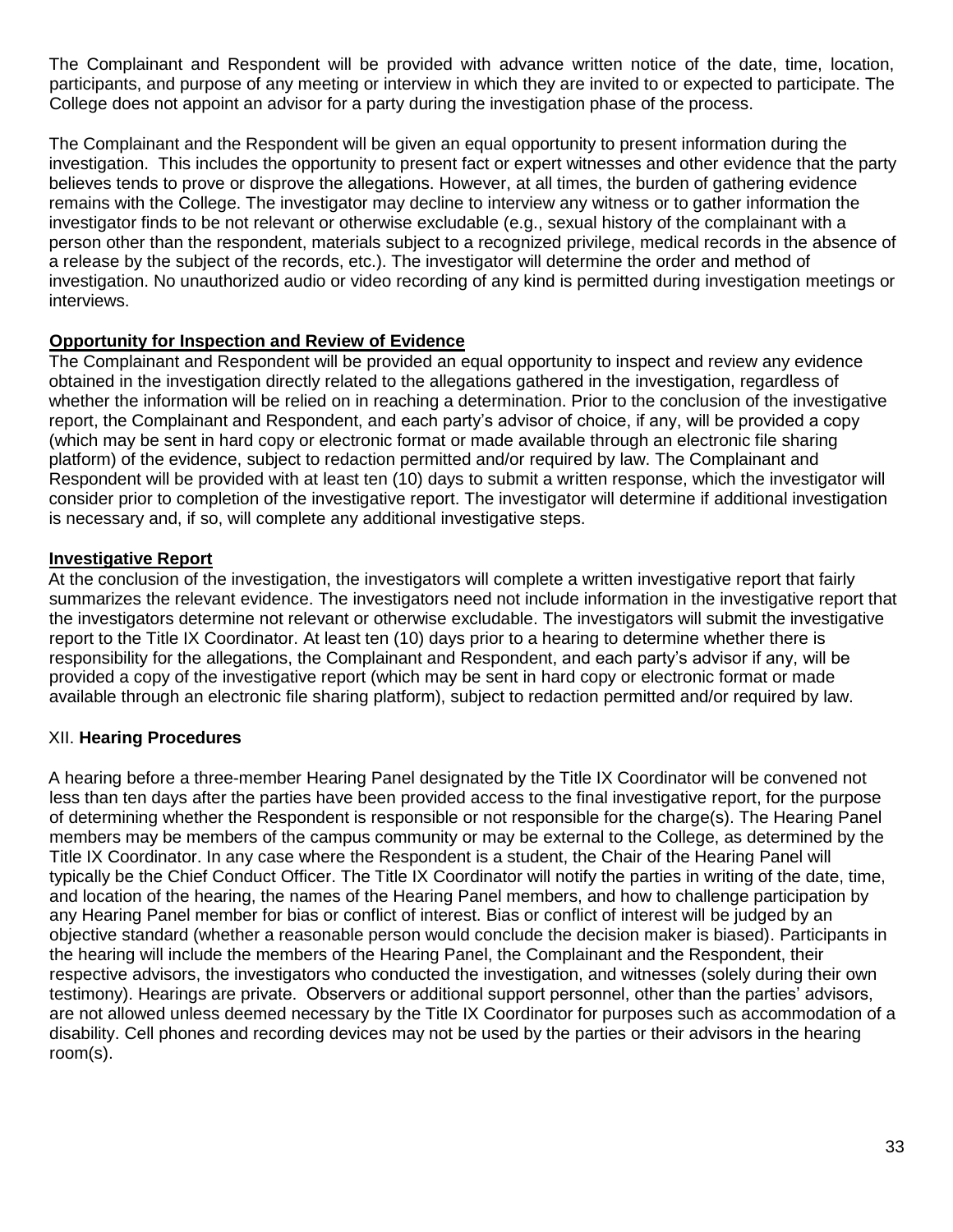Hearings may be conducted with all parties physically present in the same location or, at the Title IX Coordinator's discretion, any or all parties, witnesses, and other participants may appear at the live hearing virtually, with technology enabling the Hearing Panel and the parties to simultaneously see and hear any party or witness providing information or answering questions. If either party so requests, the hearing will be conducted with the parties located in separate rooms using technology as described in the preceding sentence. The Title IX Coordinator may postpone the hearing for good cause as determined by the Title IX Coordinator. Good causes may include, without limitation, unavailability of one or more participants due to unanticipated events or circumstances, the timing of academic breaks or holidays, or other extenuating circumstances.

The Chair of the Hearing Panel is in charge of organizing the presentation of information to be considered at the hearing. Generally, the hearing will proceed in the following order:

- 1. Opportunity for Opening Statement by the Complainant
- 2. Opportunity for Opening Statement by the Respondent
- 3. Questions for the investigators by the Hearing Panel and, if desired, on behalf of Complainant and the Respondent (as described below)
- 4. Questions for the Complainant by the Hearing Panel and, if desired, on behalf of the Respondent (as described below)
- 5. Questions for the Respondent by the Hearing Panel and, if desired, on behalf of the Complainant (as described below)
- 6. Questions for each witness by the Hearing Panel and, if desired, on behalf of Complainant and the Respondent (as described below)
- 7. Opportunity for Closing Statement by the Respondent
- 8. Opportunity for Closing Statement by the Complainant

Formal rules of evidence will not apply. Except as otherwise expressly prohibited by this Policy, any information that the Chair of the Hearing Panel determines is relevant may be considered, including hearsay, history and information indicating a pattern of behavior, and character evidence. All evidence previously made available to the parties for inspection and review prior to completion of the investigative report as described above in the section of the Policy requiring that all evidence gathered during the investigation be shared at least ten days prior to completion of the investigative report will be made available at the hearing to give each party equal opportunity to refer to such evidence during the hearing, including for purposes of questioning. Absent extraordinary circumstances as determined by the Chair of the Hearing Panel, no party may seek to introduce at the hearing any evidence not previously made available in accordance with the preceding sentence, other than the investigative report itself and any responses to the investigative report submitted by the parties as described above.

The Chair of the Hearing Panel will address any concerns regarding the consideration of information prior to and/or during the hearing and may exclude irrelevant information. Subject to the terms of this Policy, the Chair will have discretionary authority to determine all questions of procedure, to determine whether particular questions, evidence or information will be accepted or considered, to call breaks or temporary adjournments of the hearing, and/or to recall parties or witnesses for additional questions as the Chair deems necessary or appropriate. The Chair may impose additional ground rules as the Chair may deem necessary or appropriate for the orderly and efficient conduct of the hearing, which will apply equally to both parties.

The Hearing Panel will permit each party's advisor to ask the other party and any witnesses all relevant questions and follow-up questions, including that challenging credibility; provided that questions that seek disclosure of information protected under a legally recognized privilege will not be permitted unless the person or entity holding the privilege has waived the privilege in writing. Questioning must be conducted by the party's advisor in a respectful, non-intimidating and non-abusive manner, and never by a party personally. If a party does not have an advisor present at the hearing, the Title IX Coordinator will arrange for the College to provide, without fee or charge to that party, an Institution Advisor of the College's choice to conduct cross-examination on behalf of that party.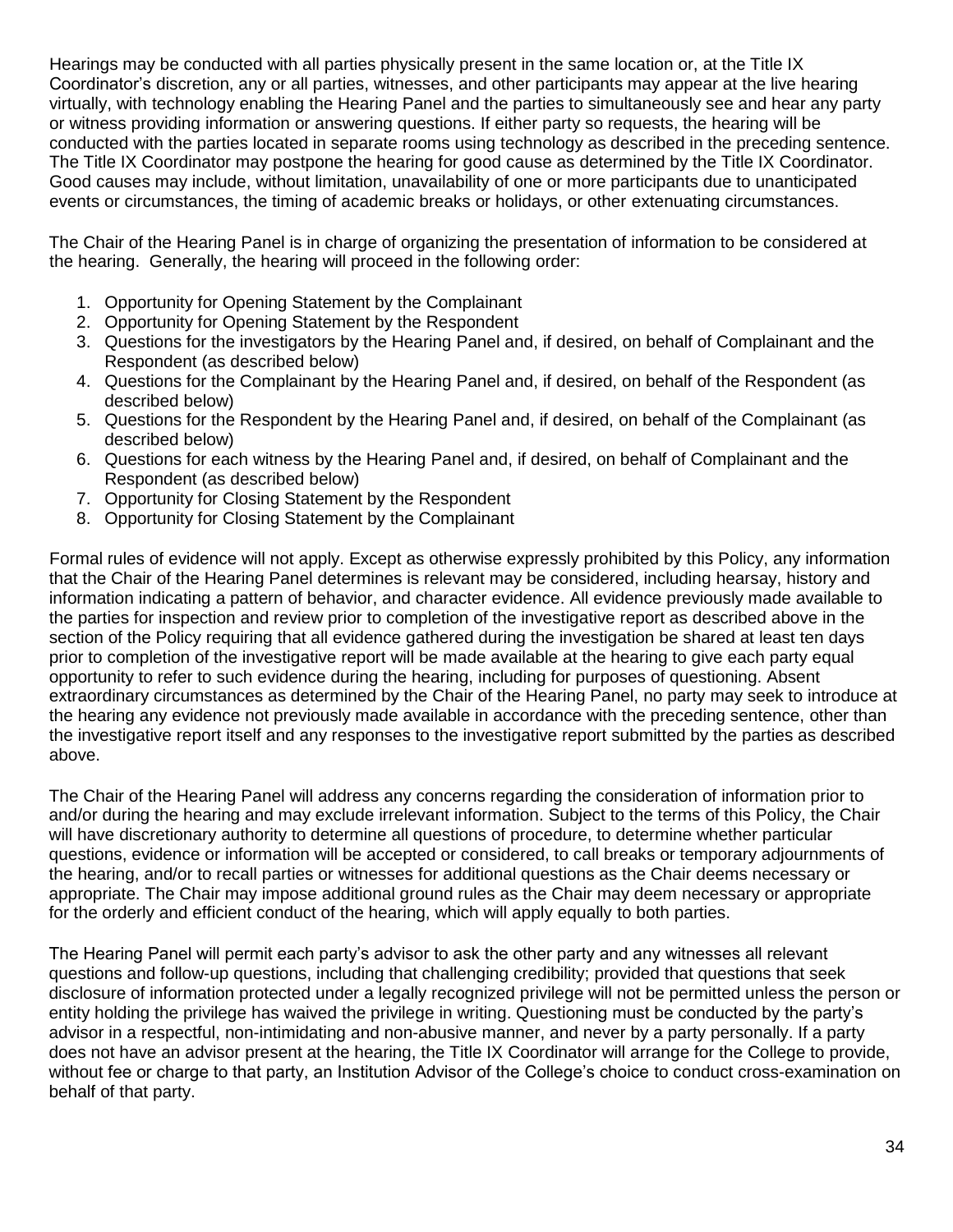Only relevant questions may be asked by a party's advisor to a party or witness. Before the party or witness answers a question posed by an advisor, the Chair of the Hearing Panel will first determine whether the question is relevant and explain any decision to exclude a question as not relevant. Such decisions by the Chair are final and not subject to objection or reconsideration during the hearing. Questions and evidence about the Complainant's sexual predisposition or prior sexual behavior are not relevant, other than questions and evidence about the Complainant's prior sexual behavior that (a) are offered to prove that someone other than the Respondent committed the alleged misconduct, or (b) concern specific incidents of the Complainant's prior sexual behavior with respect to the Respondent and are offered to prove consent.

If a party or witness does not submit to cross-examination at the hearing by a party's advisor as described above, the Hearing Panel may not rely on any statement of that party or witness, during the hearing or otherwise, in reaching a determination regarding responsibility. The Hearing Panel will not draw an inference as to responsibility based solely on a party's or witness's absence from the hearing or refusal to answer crossexamination questions.

The hearing will be recorded through either an audio recording or transcript. That recording or transcript will be made available to the parties, upon request, for inspection and review. Prior to obtaining access to the recording or transcript, the parties and their advisors must acknowledge in writing that they will not disseminate any of the testimony heard or evidence obtained in the hearing or use such testimony or evidence for any purpose unrelated to the grievance process.

#### **Advisors**

The Complainant and the Respondent may each have present with them during the hearing an advisor of their choice (at the party's expense, if the advisor is a paid advisor). If a party does not have an advisor present at the hearing, the College will provide, without fee or charge to that party, an Institution Advisor of the College's choice for the limited purpose of conducting questioning on behalf of that party as provided in this Policy. Except with respect to questioning as described below, the advisor's role is limited to consulting with their advisee, and the advisor may not present evidence, address the Hearing Panel during the hearing, object to any aspect of the proceeding, or disrupt the hearing in any way, and any consultation with the advisee while the hearing is in progress must be done in a quiet non-disruptive manner or in writing. The advisor may consult with the advisee verbally outside the hearing during breaks, when such breaks are granted by the Chair of the Hearing Panel. An advisor's questioning of the other party and any witnesses must be conducted in a respectful, non-intimidating and non-abusive manner. If the Chair determines that an advisor is not adhering to these or other ground rules, the advisor may be required to leave the hearing, and the hearing will proceed without an opportunity for the party to obtain a replacement advisor; provided, however, that the College will assign an advisor of the College's choosing, without charge, for the purpose of conducting questioning on behalf of the party as provided below. Witnesses are not permitted to bring an advisor or other person to the hearing, absent an approved disability accommodation. The Hearing Panel may be advised by and/or consult with the College's legal counsel as the Chair of the Hearing Panel deems necessary or appropriate.

#### **Hearing Determinations**

Following the conclusion of the hearing, the Hearing Panel will deliberate and render a determination by majority vote as to whether the Respondent is responsible or not responsible for the alleged violation(s). The Hearing Panel will use "preponderance of the evidence" as the standard of proof to determine whether each alleged violation of the Policy occurred. "Preponderance of the evidence" means that the Hearing Panel must determine whether, based on the evidence presented, it is more likely than not that the Respondent engaged in the conduct charged.

In any case where a student is a Respondent or Complainant, each party may submit a written personal impact statement to the Title IX Coordinator for consideration by the Hearing Panel in determining an appropriate sanction if there is a finding of responsibility on one or more of the charges. The parties must submit their statements to the Title IX Coordinator within 24 hours after the conclusion of the hearing. The Title IX Coordinator will provide each of the parties an opportunity to review any statement submitted by the other party.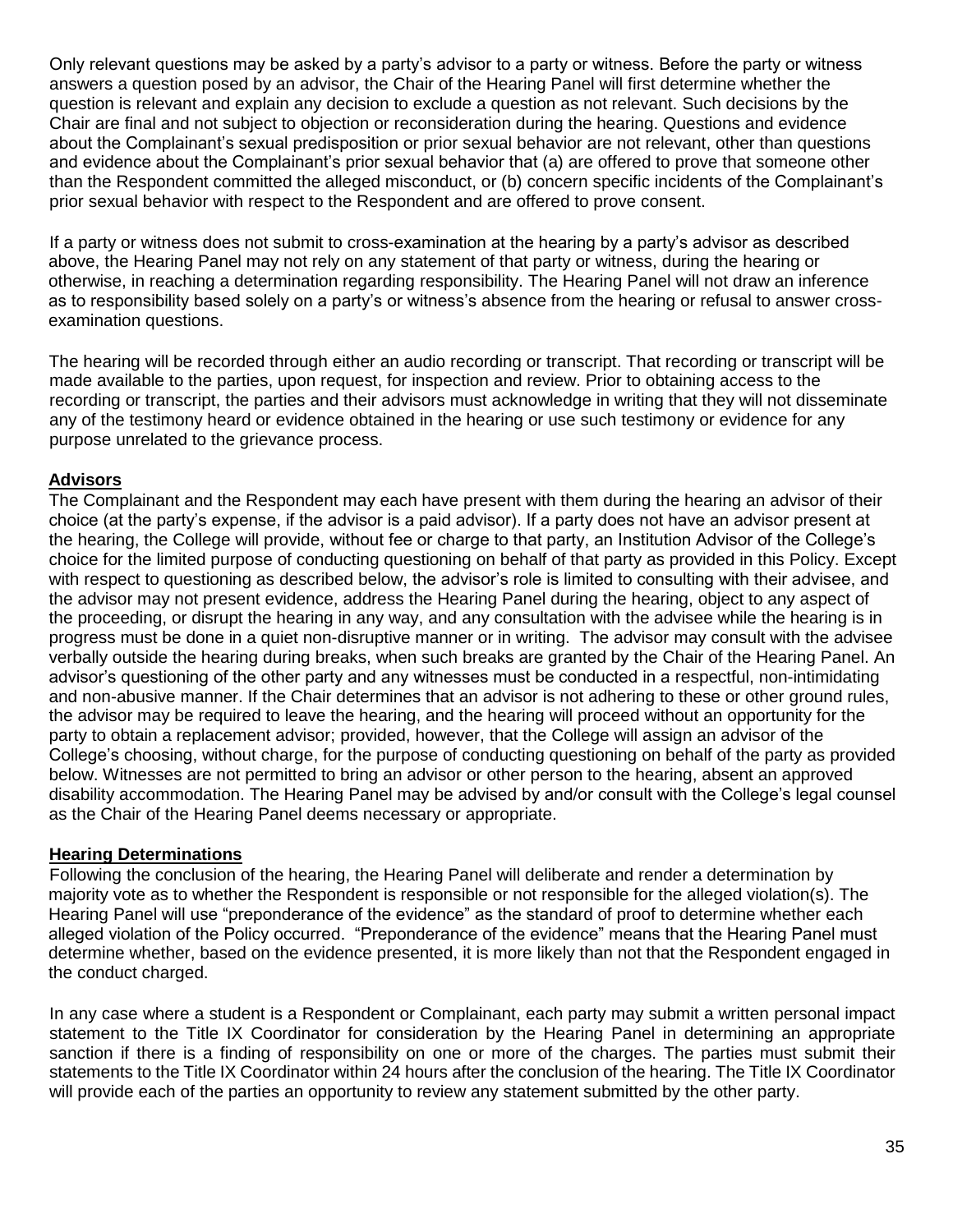In addition to the impact statement(s), if applicable and if any, factors considered when determining sanctions may include:

- the nature and severity of, and circumstances surrounding, the violation(s);
- the Respondent's state of mind at the time of the violation(s) (intentional, knowing, bias-motivated, reckless, negligent, etc.);
- the Respondent's previous disciplinary history;
- the need for sanctions to bring an end to the conduct; and/or to prevent the future recurrence of similar conduct;
- the need to remedy the effects of the conduct on the Complainant and/or the community;
- the impact of potential sanctions on the Respondent;
- sanctions imposed by the College in other matters involving comparable conduct; and
- any other lawful factors deemed relevant by the Hearing Panel.

The Hearing Panel will issue a written determination including the following information: a description of the charges that were adjudicated; a description of the procedural steps taken from the submission of the formal complaint through the determination, including notifications to the parties, interviews with parties and witnesses, site visits, methods used to gather other evidence, and hearings held; findings of fact supporting the determination; conclusions regarding the application of the Policy to the facts; a statement of, and rationale for, the result as to each allegation, including a determination regarding responsibility, any disciplinary sanctions to be imposed on the Respondent, and whether remedies designed to restore or preserve equal access to the College's educational programs or activities will be provided to the Complainant; and the procedures and permissible bases for the Complainant and Respondent to appeal. The Hearing Panel will provide the written determination to the parties simultaneously.

#### XIII. **Appeals**

A respondent or complainant may appeal: (1) a determination resulting from a formal hearing, and (2) the College's dismissal of a formal complaint or any allegations therein, (except that a vendor, visitor, or noncommunity member does not have a right of appeal.). If a party wishes to appeal a determination of the Hearing Panel or the dismissal of a formal complaint, the party must submit written notice to the Title IX Coordinator of the party's intent to appeal within five (5) business days of receiving the written notification of the appealable decision. In any case where the Respondent is a college employee the appeal shall be submitted to the Vice President of Finance and Administration, and the Appeal Officer's decision shall be final. Where the accused is a faculty member, the appeal should be sent to the Vice President of Academic Affairs. Where the accused is a student, the appeal will be considered by an appellate panel consisting of the Vice President of Campus Life and Dean of Students and two other College officials appointed by the Title IX Coordinator.

Any party may appeal on the basis of one or more of the following grounds:

- Procedural irregularity that affected the determination regarding responsibility or dismissal of the matter;
- New evidence that was not reasonably available at the time the determination regarding responsibility or dismissal was made that could affect the determination regarding responsibility or dismissal of the matter; and
- The Title IX Coordinator, investigator(s), or Hearing Panel member(s) had a conflict of interest or bias for or against complainants or respondents generally or the individual complainant or respondent that affected the determination regarding responsibility or dismissal of the matter. The professional experience of an individual need not disqualify the person from the ability to serve impartially. Furthermore, bias is not demonstrated by working in complainants' or respondents' rights organizations.
- Any sanction imposed is disproportionate to the nature or severity of the violation(s) or otherwise inappropriate.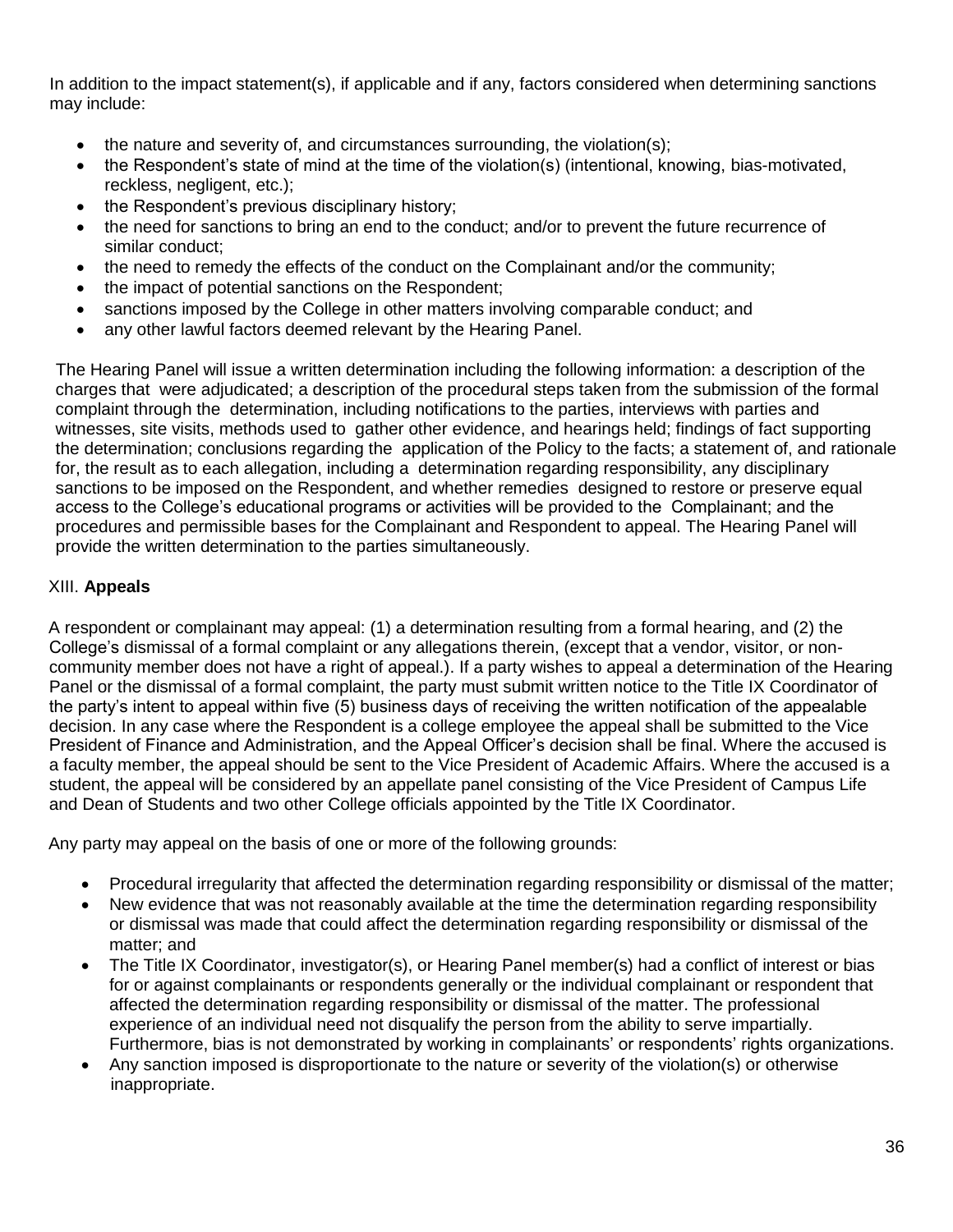All grounds for appeal must be set forth in the written appeal statement. When a party submits a written notice of its intent to appeal to the Title IX Coordinator within 5 business days of the appealable decision, the College will notify the other party in writing and implement appeal procedures equally for both parties. If no written notice of either party's intent to appeal is sent, then the written determination becomes final after the time period to file an appeal (5 days) has expired.

Each party will be given a reasonable, equal opportunity to submit a written statement in support of, or challenging, the outcome. Each party will have at least 3 days to submit its written statement. If a party needs additional time, it can request such additional time from the decision-maker for the appeal. Such requests will be granted on a case-by-case basis. If the decision-maker for the appeal grants a request for additional time to submit a written statement, all parties will be granted the additional time. The decision-maker for the appeal will not be the same person as the decision-maker that reached the determination regarding responsibility or dismissal, the investigator, or the Title IX Coordinator. The appeal process does not rehear complaints but ensures that rights are protected, appropriate procedures are followed, and sanctions are reasonable. On appeal, the designated person(s) reviewing the appeal may accept, reject, or modify any finding and/or sanction, or may return the matter for further consideration. The designated person(s) reviewing the appeal may, as part of this appeal process, speak directly with the investigatory team, the initial decision-maker(s), or otherwise directly seek additional information from the parties or witnesses, if considered necessary.

The decision-maker for the appeal will issue a written decision describing the result of the appeal and the rationale for the result. This decision will be provided to both parties simultaneously and in writing. Once the appeal decision has been sent to the parties, the appeal decision is final.

#### XV. **Application to Faculty and Staff**

One or more of the College's personnel policies or faculty and staff handbook policies may overlap with this policy in a particular situation. This policy applies to any situation where a student is the complainant or respondent. In all other situations, the College reserves the right to apply this policy or another applicable College policy or process. The College will apply this policy to any situation where the College determines that Title IX requires the application of this policy.

#### XVI. **Amnesty for Students**

The health and safety of every student at Elmira College is of utmost importance. Elmira College recognizes that students who have been drinking and/or using drugs (whether such use is voluntary or involuntary) at the time that violence, including but not limited to domestic violence, dating violence, stalking, or sexual assault occurs may be hesitant to report such incidents due to fear of potential consequences for their own conduct. Elmira College strongly encourages students to report domestic violence, dating violence, stalking, or sexual assault to College officials. A bystander acting in good faith that discloses any incident of domestic violence, dating violence, stalking or sexual assault to Elmira College officials or Campus Security will not be subject to the College's code of conduct action for violations of alcohol or drug use policies occurring at or near the time of the commission of the domestic violence, dating violence, stalking, or sexual assault.

#### XVII. **Public Awareness/Advocacy Events**

If an individual discloses actions constituting a violation of this policy through a public awareness event such as "Take Back the Night," a candlelight vigil, a protest, a student organization or other event or forum, or other public event, Elmira College is not obligated to begin an investigation. Elmira may, however, use the information to inform the need for additional education and prevention efforts.

#### XVIII. **Multiple Complainants/Respondents/Claims**

In cases where there are multiple complainants and/or multiple respondents, the College reserves the right to handle the cases individually or jointly. Further, in cases where there are allegations of a violation of this Policy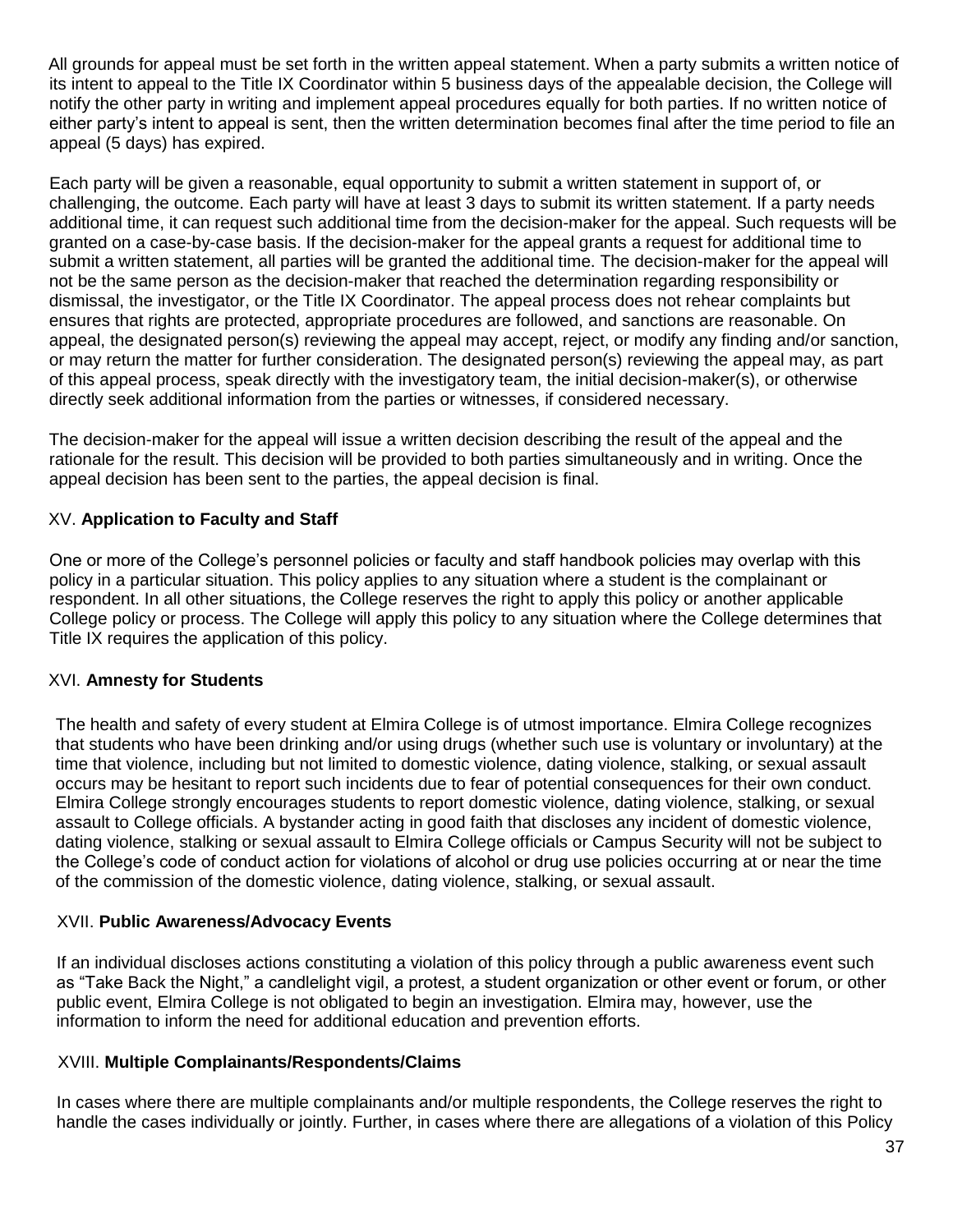and collateral allegations of other policy violations (e.g., an allegation of a sexual assault and minor property damage), the College reserves the right to have allegation(s) of violations of this Policy and the collateral allegation(s) investigated and adjudicated pursuant to this Procedure. In cases where the individual has more than one status with the College (such as a student who is also employed with the College, or any employee who takes courses at the College), the College will determine in its discretion which status is primary; in such a situation, sanctions imposed may include both sanctions related to each status.

#### XIX. **Recordkeeping**

Records generated in connection with reports, investigations and resolutions are maintained in confidential files maintained by an appropriate office, which may be the Title IX Coordinator, the Chief Conduct Officer, Human Resources, and/or the Registrar (for records concerning disciplinary outcomes), and only those with a right and need to know are permitted access. Any record of or information obtained during the proceedings shall be protected from public release until a final determination is made. A final determination is made under this policy when no appeal of the decision is sought, or in the event of an appeal, when the decision on appeal is communicated to the complainant and respondent. Any public release of the full and fair record of the proceedings shall be made in accordance with College policy and federal and state laws.

#### XX. **Training**

Responsible Administrators, persons assigned as investigators, and individuals determining violations of this policy will receive annual training on relevant topics, including discrimination, harassment, sexual misconduct, stalking, domestic violence and dating violence, and how to conduct investigations and disciplinary proceedings that protect the safety and respectful treatment of all parties and promote accountability to the College community.

#### XXI. **Academic Freedom**

Elmira College is an academic institution at which academic freedom is necessary and valued. The College will not construe this policy to prevent or penalize a statement, opinion, theory, or idea offered within the bounds of legitimate, relevant, and responsible teaching, learning, working, or discussion.

#### XXII. **Clery Act Compliance**

The College is required to include for statistical reporting purposes the occurrence of certain incidents in its Annual Security Report (ASR). Names of individuals involved in incidents are not reported or disclosed in ASRs. In the case of an emergency or ongoing dangerous situation, the College will issue a timely warning to the campus. In such circumstances, the name of the alleged perpetrator may be disclosed to the community, but the name of the victim/complainant will not be disclosed.

#### XXIII. **Coordination with Other Policies**

A particular situation may potentially invoke one or more College policies or processes. The College reserves the right to determine the most applicable policy or process and to utilize that policy or process. This policy does not apply to decisions relating to requests for reasonable accommodation due to a disability. Academic disability accommodations are handled by the Disability Accommodation Office and pursuant to that office's policies. Work-related disability accommodations are handled by the Human Resources Office and pursuant to that office's policies.

#### XXIV. **Designation of Authority**

Any College administrator or official who this policy empowers to act may delegate their authority to any other appropriate College official. Delegation of authority may be necessary to avoid conflicts of interest or where time constraints or other obligations prevent a College official named in this policy from fulfilling their designated role.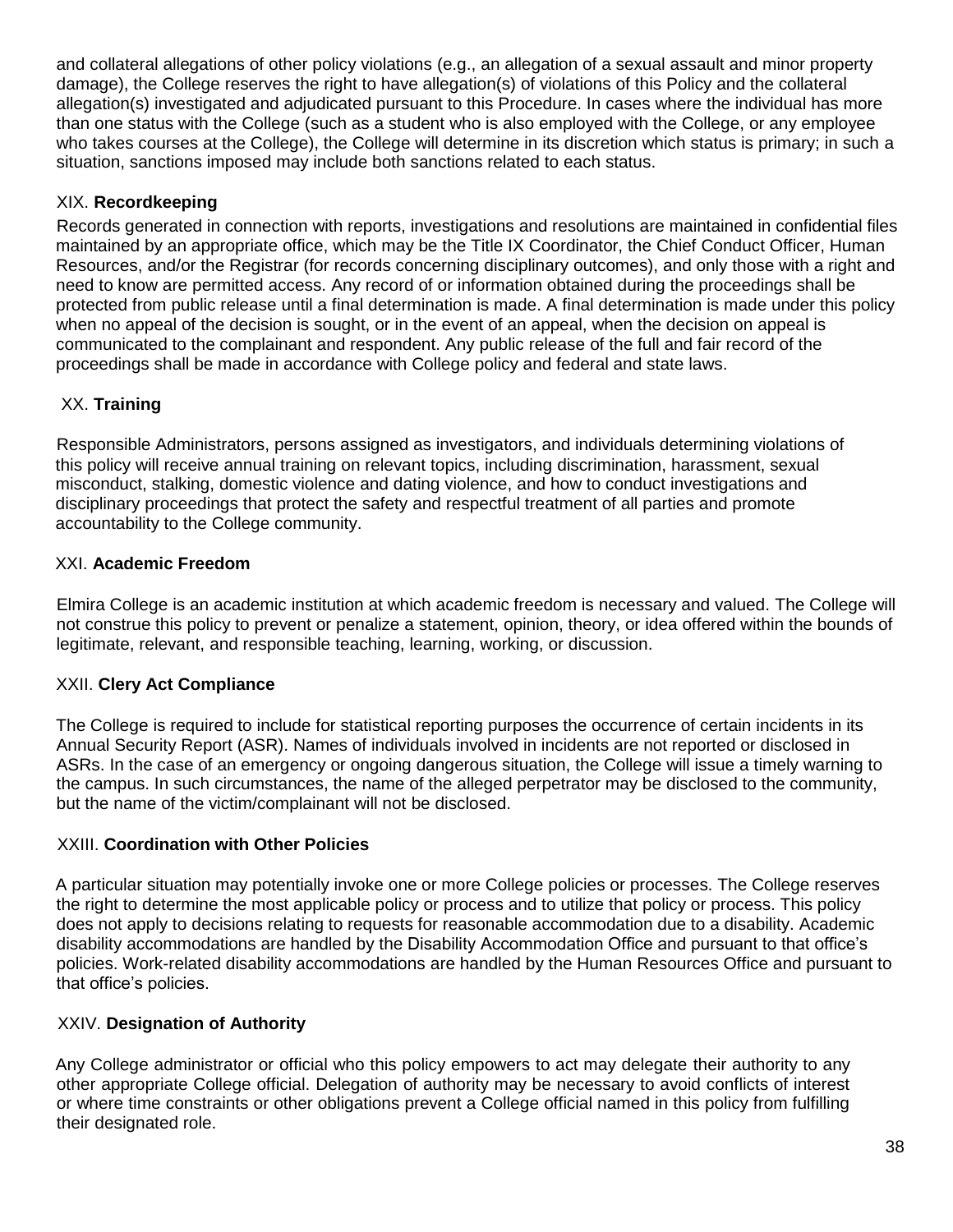#### XXV. **Policy Compliance**

Any person with a concern about the College's handling of a particular matter should contact the College's Title IX Coordinator in the Office of Campus Life, [titleix@elmira.edu.](mailto:titleix@elmira.edu)

Resolution of Procedural Issues-In the event procedural issues arise under this policy which are not explicitly addressed, the Title IX Coordinator shall have the authority to resolve those issues. The U.S. Department of Education, Office for Civil Rights is a federal agency responsible for ensuring compliance with Title IX. OCR may be contacted at 400 Maryland Avenue, SW, Washington, DC 20202-1100, (800) 421-3481.

#### **XXVI. Amendments**

This Policy may be amended, in writing, by the President and notification of Student Government.

#### **Students' Bill of Rights in Cases Involving Sexual Assault, Domestic/Dating Violence, and Stalking**

All students have the right to:

- Make a report to local law enforcement and/or state police;
- Have disclosures of domestic violence, dating violence, stalking, and sexual assault treated seriously;
- Make a decision about whether or not to disclose a crime or violation and participate in the judicial or conduct process and or criminal justice process free from pressure by Elmira College;
- Participate in a process that is fair, impartial, and provides adequate notice and a meaningful opportunity to be heard;
- Be treated with dignity and to receive from the College courteous, fair, and respectful health care and counseling services, where available;
- Be free from any suggestion that the reporting individual is at fault when these crimes and violations are committed, or should have acted in a different manner to avoid such crimes or violations;
- Describe the incident to as few College representatives as practicable and not be required to unnecessarily repeat a description of the incident;
- Be protected from retaliation by the College, any student, the accused and/or the respondent, and/or their friends, family, and acquaintances within the jurisdiction of Elmira;
- Access to at least one level of appeal of a determination;
- Be accompanied by an advisor of choice who may assist and advise a reporting individual, accused, or respondent throughout the judicial or conduct process including during all meetings and hearings related to such process; and
- Exercise civil rights and practice of religion without interference by the investigative, criminal justice, or judicial or conduct process of Elmira College.

#### **Rights in Cases Involving Sexual Assault, Domestic/Dating Violence and Stalking**

Anyone reporting an incident of sexual assault, domestic or dating violence or stalking has the right to:

- Notify Campus Safety, Local Law Enforcement or the New York State Police.
- Emergency access to a Title IX Coordinator or other appropriate official trained in interviewing victims of sexual assault who shall be available upon the first instance of disclosure by a reporting individual and who can provide information, including options.
- Information, where applicable, of the importance of preserving evidence and obtaining a sexual assault forensic examination as soon as possible;
- Know that the criminal justice process utilizes different standards of proof and evidence than the